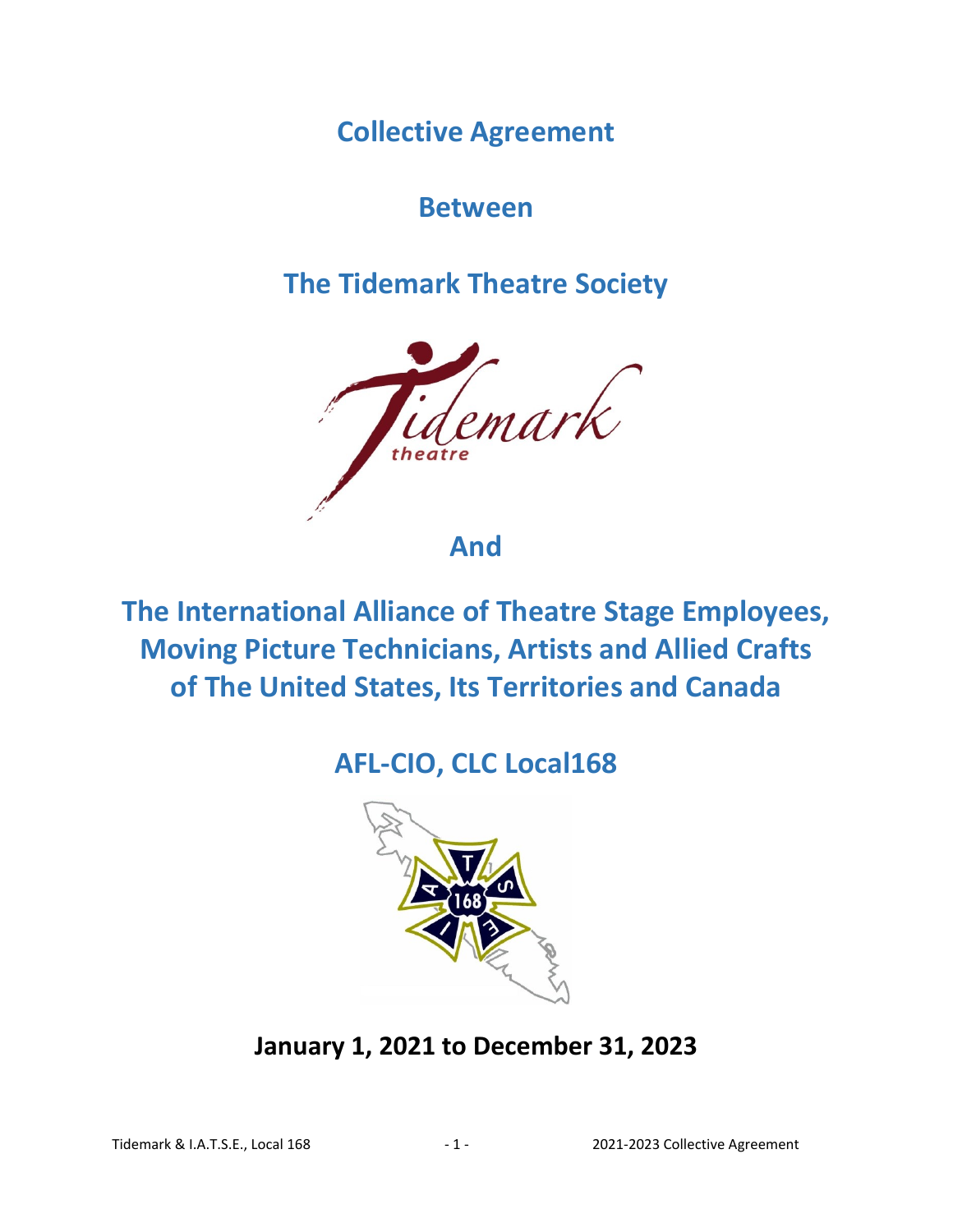## **Index**

| Article 1.  |                                  |       |                                                                     |  |  |  |  |
|-------------|----------------------------------|-------|---------------------------------------------------------------------|--|--|--|--|
| Article 2.  |                                  |       |                                                                     |  |  |  |  |
| Article 3.  |                                  |       |                                                                     |  |  |  |  |
| Article 4.  |                                  |       |                                                                     |  |  |  |  |
| Article 5.  |                                  |       |                                                                     |  |  |  |  |
| Article 6.  |                                  |       |                                                                     |  |  |  |  |
| Article 7.  |                                  |       | Sick Leave, Compassionate Leave, Maternity Leave And Other Leave  8 |  |  |  |  |
| Article 8.  |                                  |       |                                                                     |  |  |  |  |
| Article 9.  |                                  |       |                                                                     |  |  |  |  |
| Article 10. |                                  |       |                                                                     |  |  |  |  |
| Article 11. |                                  |       |                                                                     |  |  |  |  |
| Article 12. |                                  |       |                                                                     |  |  |  |  |
| Article 13. |                                  |       |                                                                     |  |  |  |  |
| Article 14. |                                  |       |                                                                     |  |  |  |  |
| Article 15. |                                  |       |                                                                     |  |  |  |  |
| Article 16. |                                  |       |                                                                     |  |  |  |  |
| Article 17. |                                  |       |                                                                     |  |  |  |  |
| Article 18. |                                  |       |                                                                     |  |  |  |  |
| Article 19. |                                  |       |                                                                     |  |  |  |  |
| Article 20. |                                  |       | Canadian Entertainment Industry Retirement Plan (CEIRP) 20          |  |  |  |  |
| Article 21. |                                  |       |                                                                     |  |  |  |  |
| Article 22. |                                  |       |                                                                     |  |  |  |  |
| Article 23. |                                  |       |                                                                     |  |  |  |  |
| Article 24. |                                  |       |                                                                     |  |  |  |  |
| Article 25. |                                  |       |                                                                     |  |  |  |  |
| Article 26. |                                  |       |                                                                     |  |  |  |  |
|             |                                  |       |                                                                     |  |  |  |  |
| Article 27. |                                  |       |                                                                     |  |  |  |  |
|             | Tidemark & I.A.T.S.E., Local 168 | $-2-$ | 2021-2023 Collective Agreement                                      |  |  |  |  |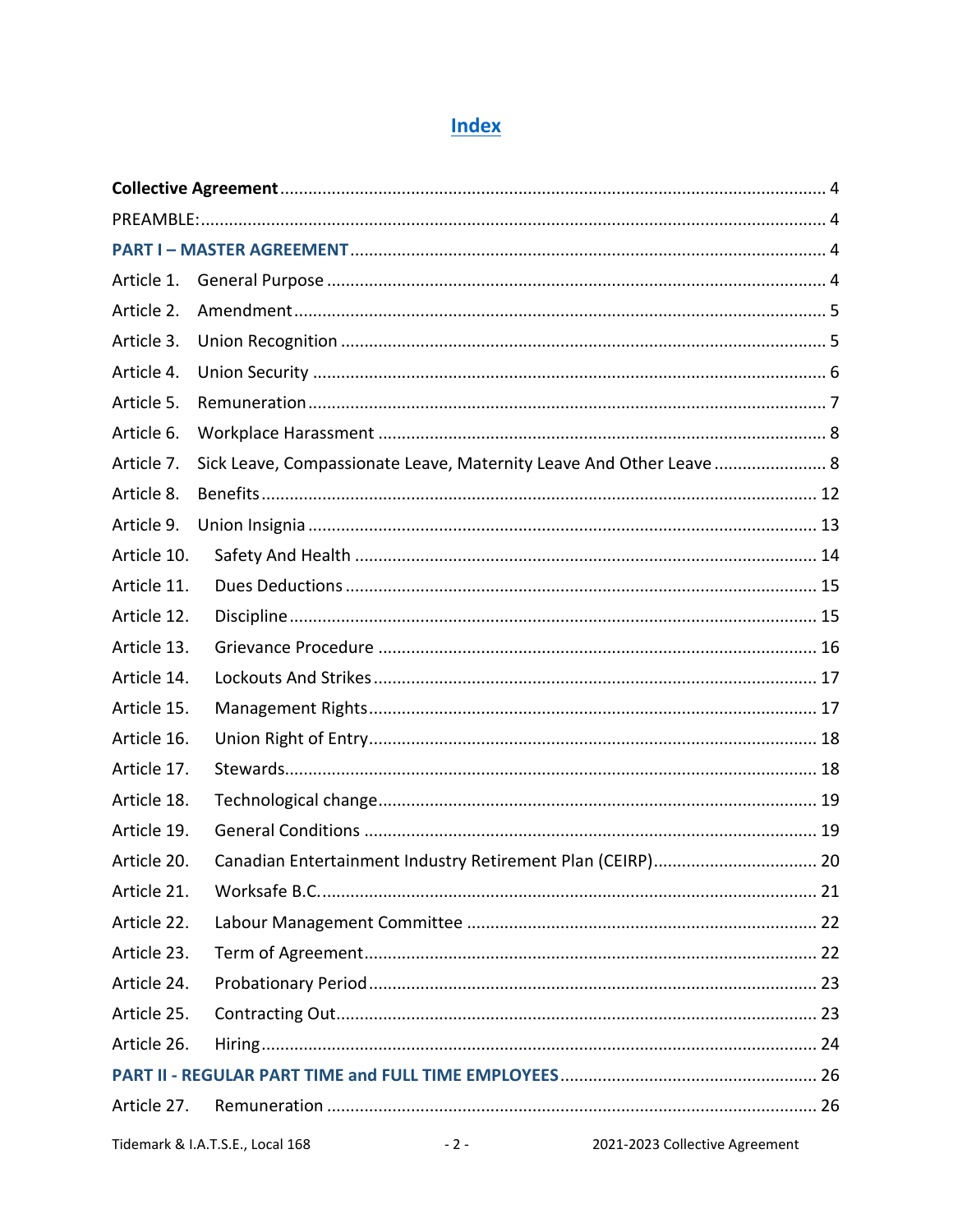| Article 28. |  |  |  |  |  |
|-------------|--|--|--|--|--|
| Article 29. |  |  |  |  |  |
| Article 30. |  |  |  |  |  |
| Article 31. |  |  |  |  |  |
| Article 32. |  |  |  |  |  |
|             |  |  |  |  |  |
| Article 33. |  |  |  |  |  |
| Article 34. |  |  |  |  |  |
| Article 35. |  |  |  |  |  |
| Article 36. |  |  |  |  |  |
| Article 37. |  |  |  |  |  |
| Article 38. |  |  |  |  |  |
| Article 39. |  |  |  |  |  |
| Article 40. |  |  |  |  |  |
| Article 41. |  |  |  |  |  |
|             |  |  |  |  |  |
|             |  |  |  |  |  |
|             |  |  |  |  |  |
|             |  |  |  |  |  |
|             |  |  |  |  |  |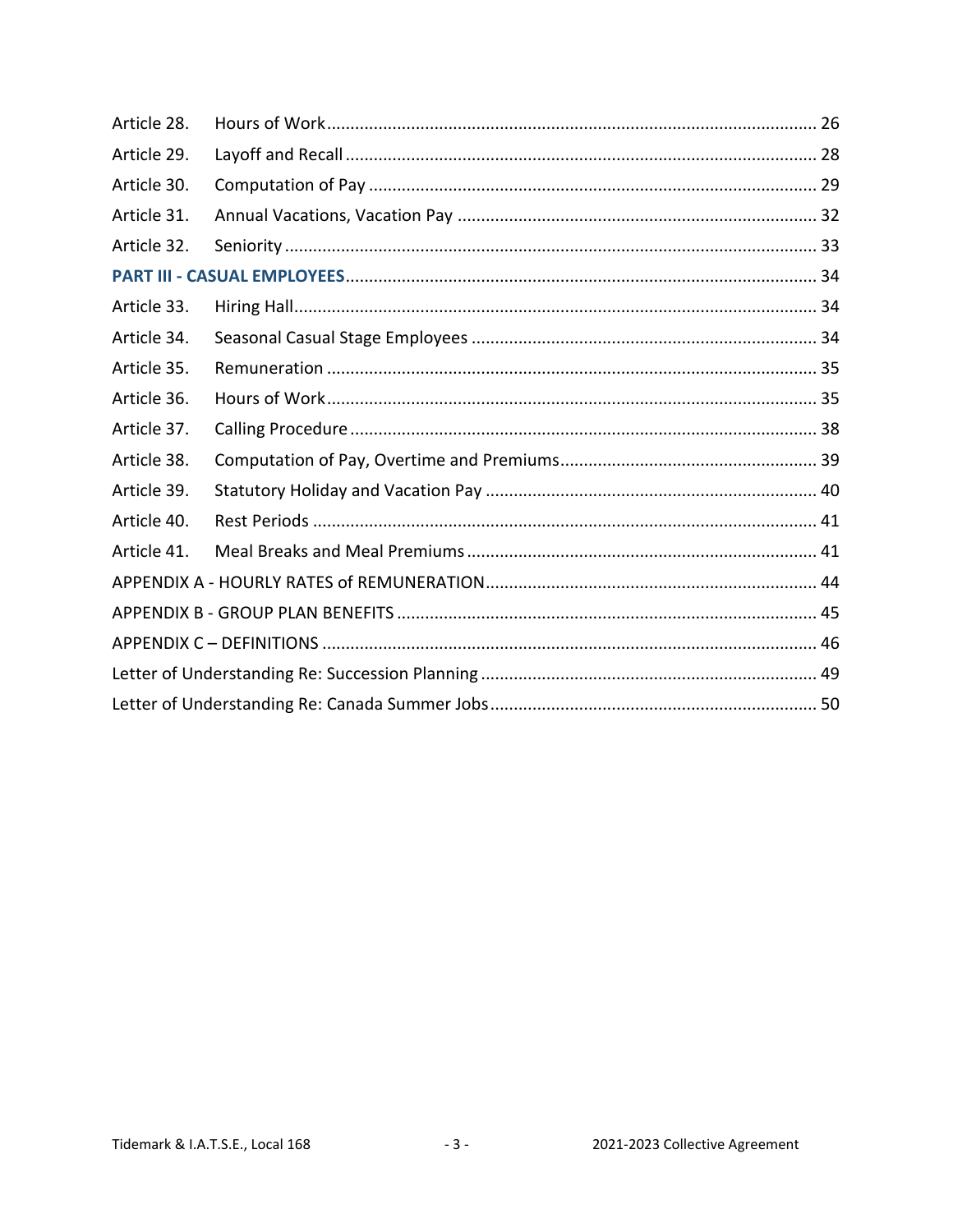## **Collective Agreement**

<span id="page-3-0"></span>BETWEEN:

## **The Tidemark Theatre Society**

**(hereinafter called the "Employer")** OF THE FIRST PART

AND:

**The International Alliance of Theatrical Stage Employees, Moving Picture Technicians, Artists and Allied Crafts of the United States, Its Territories and Canada AFL-CIO, CLC. - Local 168**

**(hereinafter called the "Union")** OF THE SECOND PART

The Employer is an employer and the Union is a union within the meaning of the "Labour Relations Code of British Columbia".

## <span id="page-3-1"></span>**PREAMBLE:**

This Agreement shall consist of three parts. Part I, to be known as the Master Agreement shall contain the wages and common working conditions for the employees of the Employer who are defined by the Certification. Part II, to be known as the Regular Employees Component, shall contain the working conditions applicable to regular part time and regular full time employees, and Part III, to be known as the Casual Component, shall contain the working conditions applicable to casual employees.

## **PART I – MASTER AGREEMENT**

## <span id="page-3-3"></span><span id="page-3-2"></span>**Article 1. General Purpose**

1.01 The Employer and the Union hereby agree that it is to their mutual interest to establish and maintain a relationship of goodwill, stability and respect between the Employer and the Employees represented by the Union.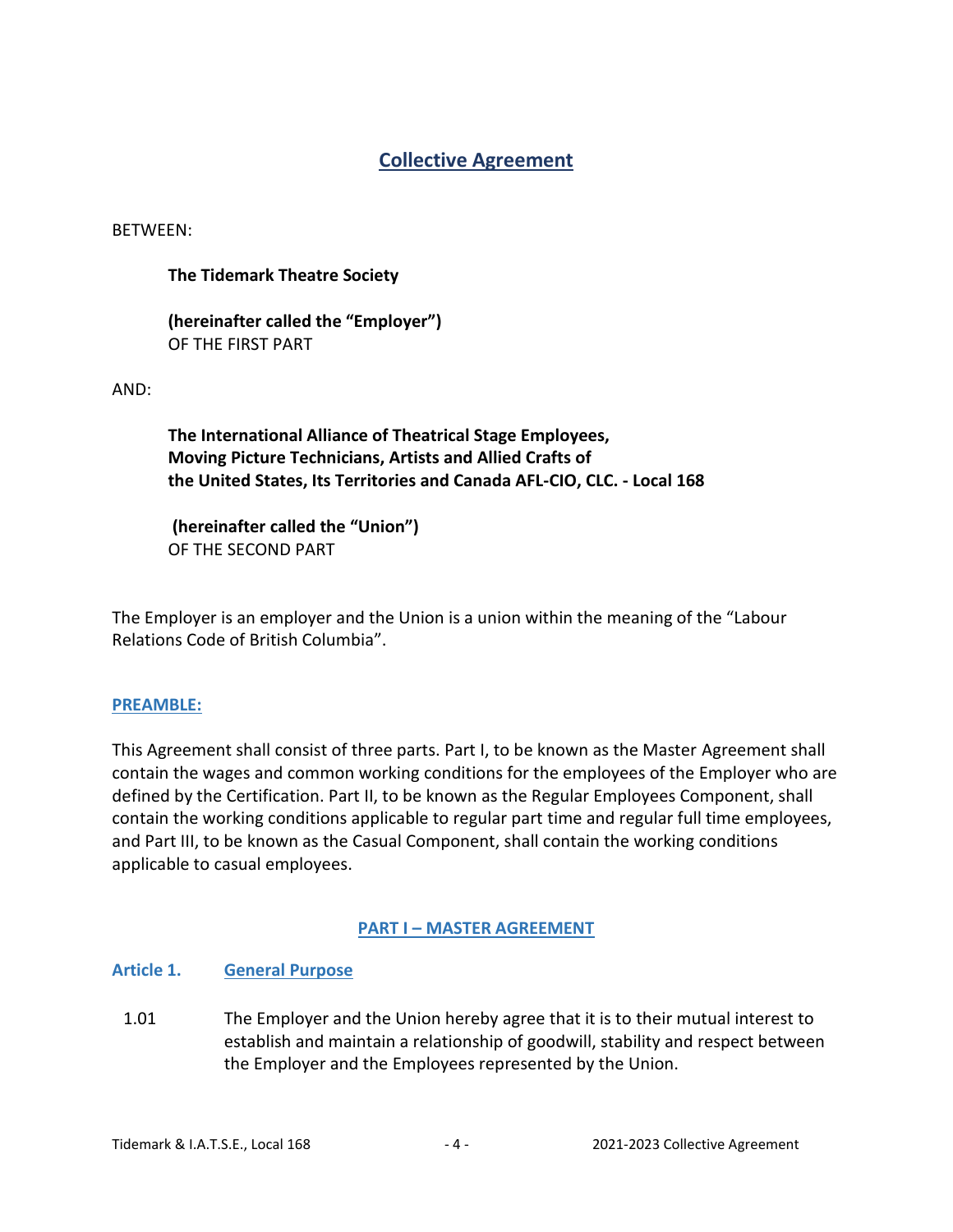- 1.02 The general purpose of this Agreement is to establish and maintain mutually satisfactory working conditions, hours of work and wages and to provide for Union security and the prompt and equitable disposition of grievances for both parties, subject to the provisions of this Agreement.
- 1.03 This Agreement shall constitute the wages and working conditions for the Employees of the Employer who are not otherwise excluded under the Labour Code of British Columbia and Article 3.01.
- 1.04 Where the business of the Employer is sold, leased, transferred, merged or otherwise disposed of, the purchaser, lessee, or transferee is bound by all of the terms and conditions of this Agreement.
- 1.05 All of the terms and conditions of this Agreement shall apply equally to all Employees without discrimination as to gender, sexual orientation, ethnicity, age or religion as defined by the Human Rights Act.

## <span id="page-4-0"></span>**Article 2. Amendment**

2.01 Any article of this Agreement that is deemed by both the Employer and the Union to require amendment, alteration or deletion, may be amended, altered or deleted by mutual consent. Both parties must agree in writing to open negotiations for any such amendment, alteration or deletion naming the specific articles to be negotiated. Mutual agreement on any amendment, alteration or deletion must be signed by both parties and recorded as an official amendment of this Agreement. Should mutual agreement not be achieved then the existing article or articles shall remain in full force and effect.

## <span id="page-4-1"></span>**Article 3. Union Recognition**

3.01 The Employer recognizes the Union as the sole collective bargaining agent for all employees as defined by Article 1.03 or performing work as otherwise outlined in this Agreement and as set forth in the BCLRB Certification as of November 4, 1997:

> "Employees in a unit composed of employees at and from 1220 Shoppers Row, Campbell River, BC except those excluded by the Code, employed by Tidemark Theatre Society."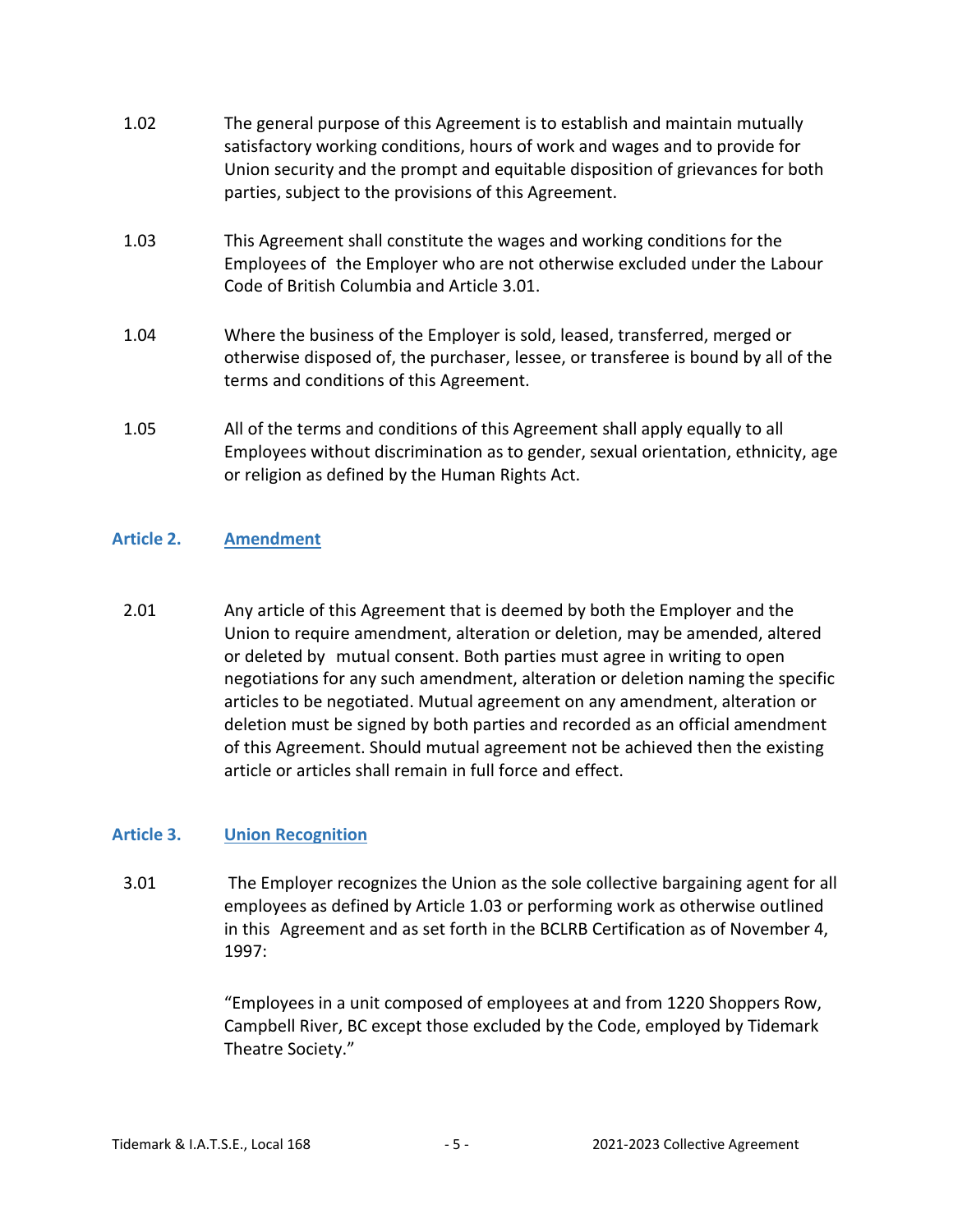The following current positions of:

Managing Director Technical Director Accountant Volunteer positions noted in 3.04.

are excluded from the bargaining unit and may not perform bargaining unit work, except:

- a) For the purposes of instruction;
- b) In cases of unforeseen staff shortages;
- c) In response to emergency, security or safety.
- 3.02 No employee shall be required or permitted to make a written or verbal agreement with the Employer which may conflict with the terms of this Agreement.
- 3.03 The Employer agrees to provide current job descriptions which shall be available to the Union on request. Significant revisions of duties shall be subject to negotiated wage scale revisions.
- 3.04 In recognition of past practice and precedent of the Tidemark Theatre Society, the Employer may utilize volunteers to act as ushers, ticket takers and concessionaires. Such volunteers shall receive no compensation for their services.
- 3.05 The Employer shall accept full responsibility for the supervision of all volunteers who fall under 3.04 herein.

## <span id="page-5-0"></span>**Article 4. Union Security**

- 4.01 Every employee coming within the scope of this Agreement, as a condition of employment, shall be or shall become and shall remain a member in good standing of the Union except as otherwise provided for in this Agreement.
- 4.02 Work normally assigned to employees within the bargaining unit covered by this Agreement shall not be undertaken by persons outside the bargaining unit except by mutual agreement of the Employer and the Union.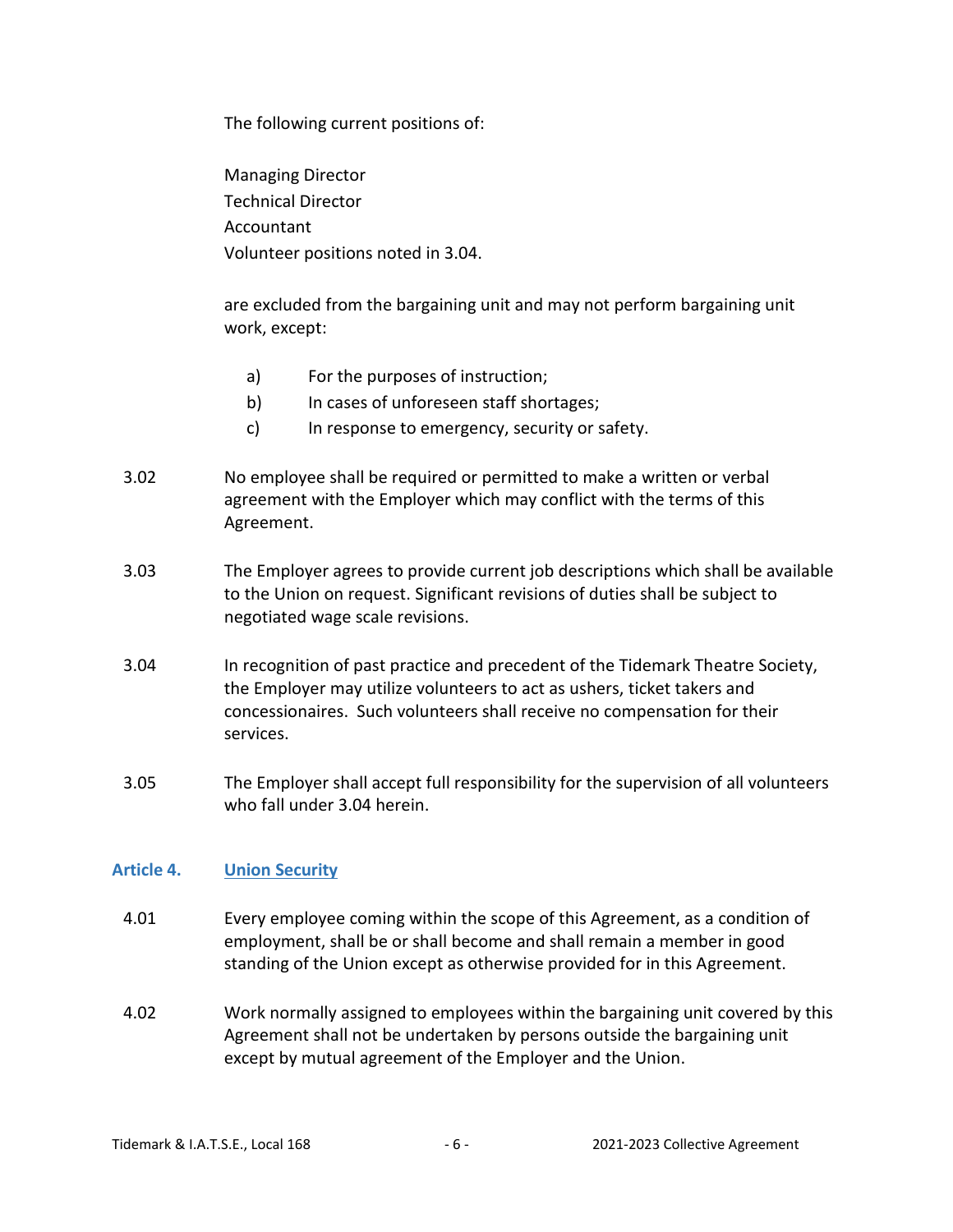- 4.03 The Employer shall not hire or allow any person who is not a member of the Bargaining unit to perform work for which the union is certified.
- 4.04 The Union shall have the right to have the assistance of representatives of the International Alliance of Theatrical Stage Employees of the United States, Its Territories and Canada other than those of Local 168 when dealing or negotiating with the Employer.
- 4.05 All official communication between the Employer and the Union shall be directed through the Secretary-Treasurer or designated official of the Union utilizing the Union's official mailing address.

## <span id="page-6-0"></span>**Article 5. Remuneration**

- 5.01 The Employer shall pay to the employees, biweekly, no later than Friday, the rates of remuneration as set out in Appendix B to this Agreement.
- 5.02 Time shall be calculated by the quarter (¼) hour so that an employee shall be paid for a quarter  $(\frac{1}{4})$  hour if any portion of a quarter  $(\frac{1}{4})$  hour period is worked.
- 5.03 Each pay cheque shall include an itemized statement indicating time worked at straight time and overtime, rate of pay, benefit premiums and individual deductions. Payment is to be made on the job during working hours, or in the case of an employee who is not working on that day, at the general office of the Employer by 16:00. Further, if a statutory holiday should fall on a payday payment shall be made on the first preceding workday. Employees may elect to have their pay cheque mailed to an address they supply to the Employer. When the employer is able to facilitate the process, employees may elect to have their pay deposited to a bank account designated by the employee.
- 5.04 Employees shall be given all wages and statements as necessary in the event of termination, in accordance with the applicable legislation. In the event that the employee terminates employment without giving notice, wages and settlements shall be available within five (5) working days of such termination.
- 5.05 Non-payment of wages when due or non-payment of monies due to the employees and the Union shall constitute a fundamental breach of this Agreement, and in such cases, neither the Union nor any of its members shall be held liable for work stoppage or for any liabilities whatsoever resulting in such action.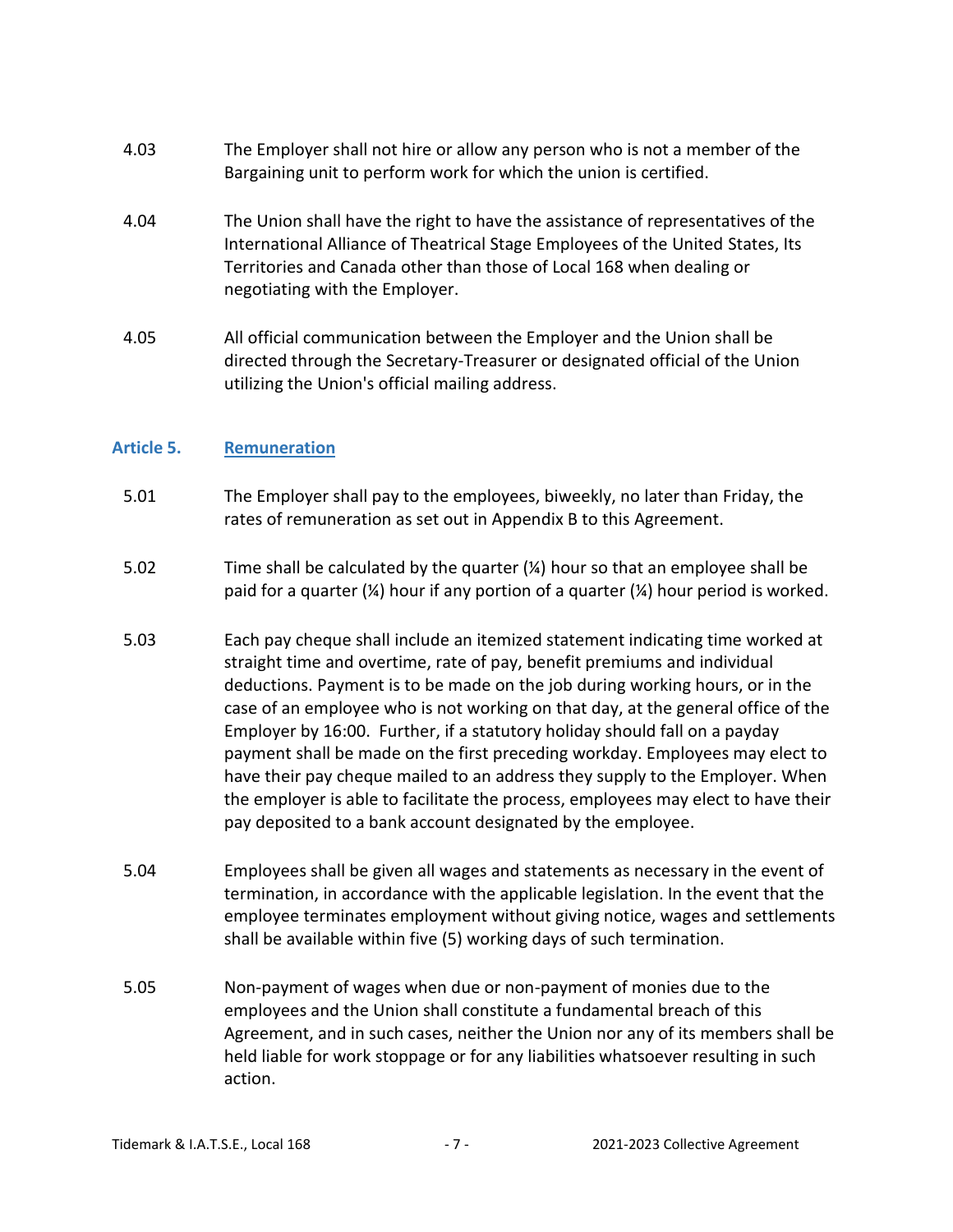5.06 The Employer shall make the required Income Tax, Canada Pension Plan and Unemployment Insurance deductions and contributions as required under Provincial and Federal Statute

## <span id="page-7-0"></span>**Article 6. Workplace Harassment**

- 6.01 Every employee has the right to work in a harassment free environment and to that end the Employer shall be committed to creating and maintaining a work environment which is free of any form of harassment.
- 6.02 Sexual harassment shall be defined as any sexually oriented practice that undermines an employee's health, job performance or workplace relationships or endangers an employee's employment status or potential.
- 6.03 Personal harassment shall be defined as any practice that undermines an Employee's health, job performance or workplace relationships or endangers an employee's status or psychological well-being.
- 6.04 The employer shall create a Bullying and Harassment Policy that complies with the regulations of Worksafe BC. Such policy shall be by mutual agreement of the Employer and the Union. The policy shall be given to all employees and clients in writing.

## <span id="page-7-1"></span>**Article 7. Sick Leave, Compassionate Leave, Maternity Leave And Other Leave**

## 7.01

- a) Sick leave is defined as a period of time an employee is absent from work with full pay by virtue of being sick or disabled or under the examination or treatment of a physician, chiropractor or dentist or because of an accident for which compensation is not payable under Worksafe B.C..
- b) During an absence due to illness or injury the employee's benefit coverage shall be maintained by the Employer for a period of twelve (12) months.
- 7.02 The employer reserves the right to require satisfactory proof of illness or injury before any sick leave is granted including an indication of the general nature of the illness or injury. The employer may request an employee to produce a medical certificate for any day or days that the employee is absent due to illness.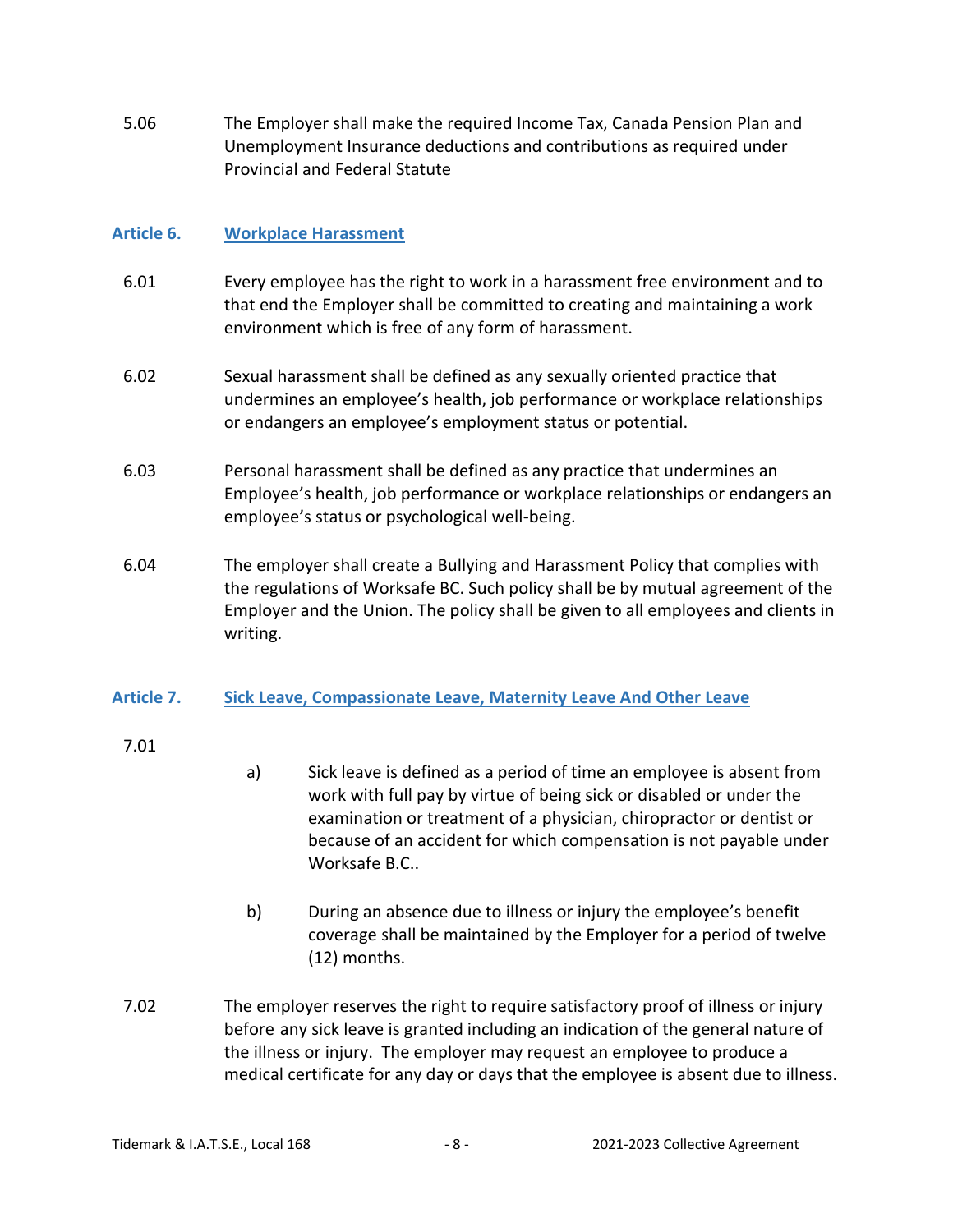- 7.03 Employees will notify the employer as promptly as possible of any absence from duty because of illness or injury and employees will be expected to notify the Employer prior to their return.
- 7.04 Employees shall be entitled to sick leave as follows:

For regular full time and part time employees, sick leave shall accrue at the rate of 4.62%.

The yearly sick leave entitlement shall be advanced to the Employees sick leave bank on January 1st of each year of service based on the current rate of pay for the position and the standard number of hours worked per year for that position. However, should the employment of such an employee terminate for any reason before any sick leave entitlement already paid has been earned in that year, an adjustment shall be made to the employee's final cheque to repay such and advance.

- a) All unused portions of monthly sick leave shall accrue to the employee's future benefit to a maximum accumulation of sixty (60) days.
- b) Sick leave pay shall be paid for the three (3) days or less not covered by Worksafe B.C. when the employee has accumulated sick leave credits.
- c) Employees with accumulated sick leave to their credit shall turn over, or cause to be turned over, to the Employer any monies paid or payable to them by Worksafe B.C. and upon doing so will receive full pay up to the value of the accumulated sick leave. In such cases there will be a reduction from the accumulated sick leave of the percentage by which Worksafe B.C./ICBC wages does not recompense the Employer. If there is no credit of sick leave, employees will retain their Worksafe B.C./ICBC wages.
- 7.05 When no person other than the employee is available to provide for the needs during illness or injury of a dependent child/step-child, spouse (including common law) or parent, the employee, upon prior approval by the Employer, may be entitled to use a maximum of five (5) paid sick leave of absence days per year for this purpose.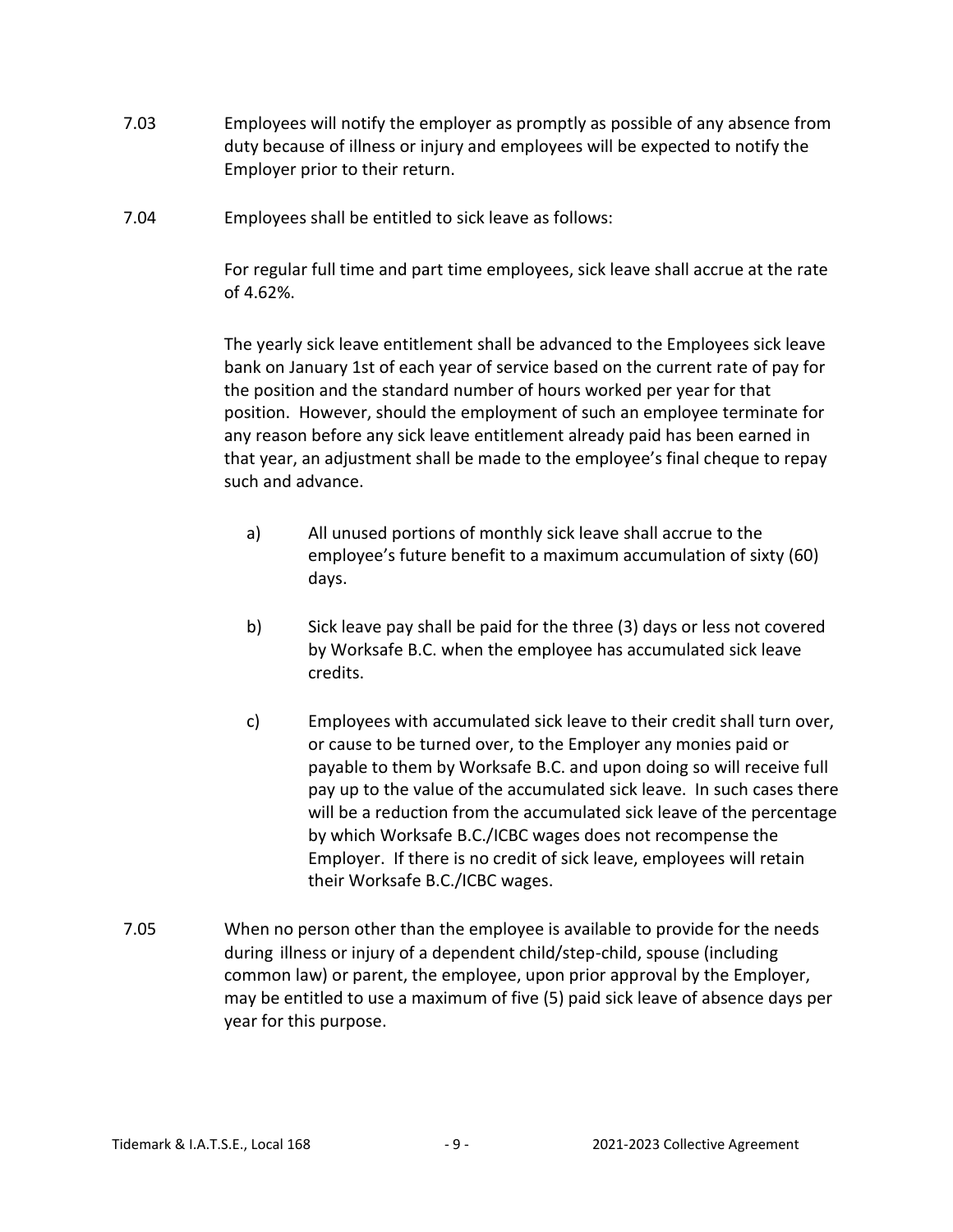- 7.06 Employees who are off because of sickness or injury, shall at the expiration of sick leave, be continued on the payroll under the heading of "Leave of Absence Without Pay" for a period of not less than thirty (30) calendar days. If the employer receives a written report within the aforementioned thirty (30) calendar day period from such employee, explaining their condition, the Employer at their sole discretion may continue to permit the employee the status of "Leave of absence without pay."
- 7.07 No cash payment for unused sick leave will be paid to any employee.
- 7.08 In the event of serious illness or bereavement, a regular full time or regular part time employee may be entitled to a maximum of five (5) working days with pay for compassionate leave with regards to their immediate family. The immediate family shall include the father, mother, brothers, sisters, spouse (including common law), children, step-children, aunts and uncles, in-law parents, in-law brothers and sisters, grandparents and grandchildren of an employee.
	- a) The definition of serious illness shall rest with the attending physician.
	- b) The definition of bereavement shall be death.
- 7.09 Where an employee has been selected to serve as a juror or ordered to appear as a witness in any court action other than the employee's private affairs, the employee shall be granted a leave of absence without loss of pay provided suitable documentation showing all known dates and times of the absence is provided to the Employer.
- 7.10 Other leaves of absence shall be mutually agreed between the Employer and the Union. Such other leaves shall not be unreasonably denied by the Employer.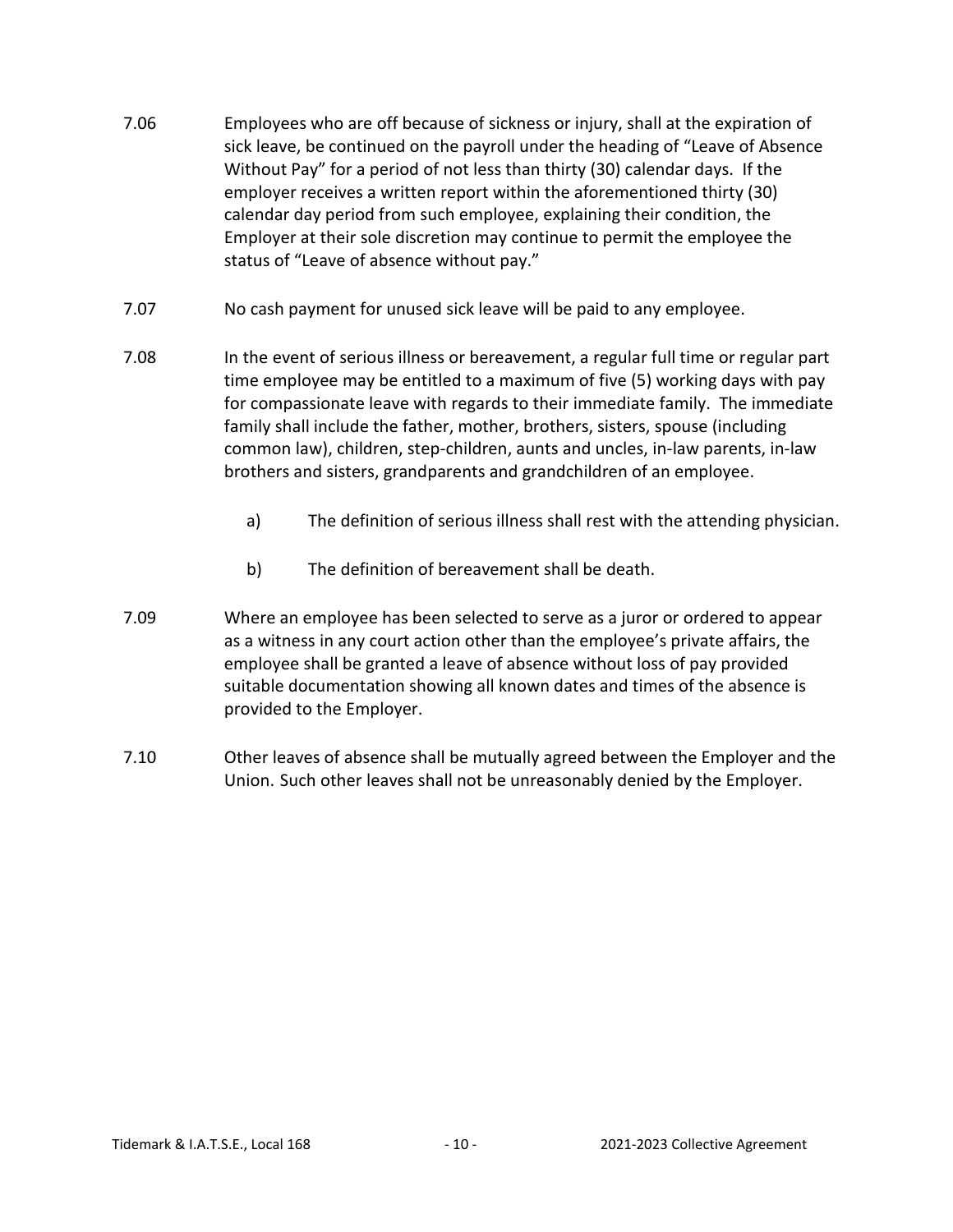## 7.11 Maternity, Parental and Adoption Leave

## Birth Mother

A pregnant employee shall be entitled to up to seventeen (17) consecutive weeks of maternity leave and up to thirty-five (35) consecutive weeks of parental leave, all without pay. The parental leave must immediately follow the maternity leave. In the event the birth mother dies or is totally disabled, an employee who is the other parent of the child shall be entitled to both maternity and parental leave without pay.

## Other Parent

An employee who is the parent of a new child birth shall be entitled to up to thirtyseven (37) consecutive weeks of parental leave without pay. The employee shall take the leave within fifty-two (52) weeks of the child's birth or date the child comes within the care and custody of the employee.

## Adoptive Parent

An employee who is the adoptive parent shall be entitled to up to seventeen (17) consecutive weeks of adoption leave without pay.

In addition, an employee who is the adoptive parent shall be entitled to up to thirty-five (35) weeks of parental leave without pay. An employee shall take the parental leave within fifty-two (52) weeks of the date the child comes within the care and custody of the employee.

Leave under this Article shall not exceed fifty-two (52) weeks.

## Extensions - Special Circumstances

An employee shall be entitled to extend maternity leave without pay where a physician certifies the employee as unable to return to work for medical reasons related to the birth or because the child suffers medical complications.

## Notice Requirements and Commencement of Leave

An employee shall provide written notice at least four (4) weeks in advance of the intended commencement date of the maternity and/or parental leave. In the case of adoption of a child, the employee shall provide as much notice as possible.

An employee who requests adoption or parental leave shall be required to provide proof of adoption or birth of the child.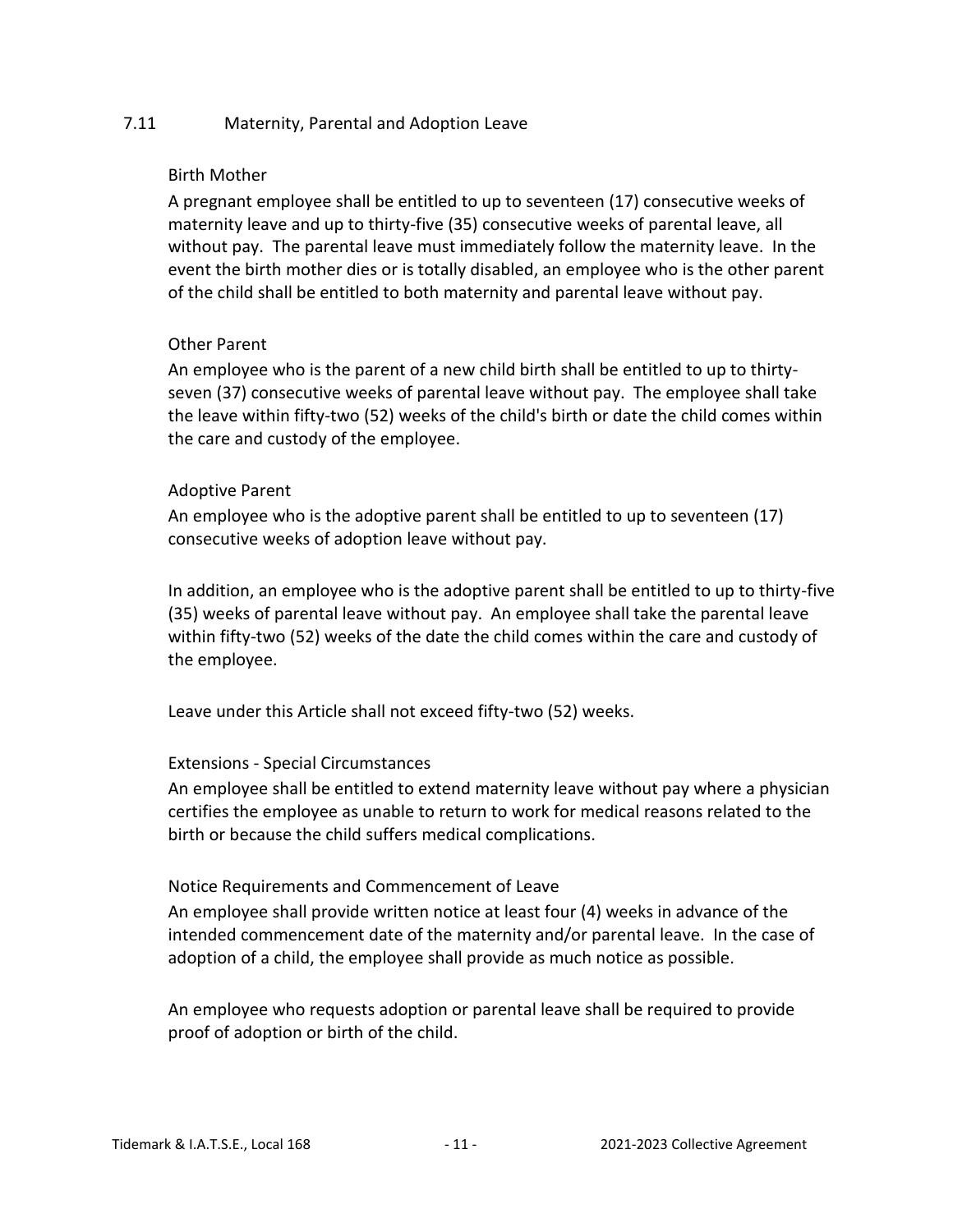The Employer may require a pregnant employee to commence maternity leave where the duties of the employee cannot reasonably be performed because of the pregnancy. In such cases the employee's previously scheduled leave period will not be affected.

Where a pregnant employee gives birth before requesting maternity leave or before commencing maternity leave, the maternity leave will be deemed to have started on the date of birth.

#### Return to Work

An employee on maternity leave, adoption or parental leave shall provide four (4) weeks' notice prior to the date the employee intends to return to work.

An employee who wishes to return to work within six (6) weeks following the actual date of the birth may be required to provide a certificate from a medical practitioner stating the employee is able to return to work.

On resuming employment an employee shall be reinstated to their previous position or a comparable position if their previous position has been eliminated.

## Benefits

Benefit coverage for those eligible employees shall be continued uninterrupted during the period of time the employee is on maternity, adoption and/or parental leave and the employee shall make arrangements prior to commencing the leave to pay their share of the benefit premiums for that period where the premiums are cost-shared.

## Seniority

Seniority shall continue to accrue to the credit of the employee taking leave under this Article.

## <span id="page-11-0"></span>**Article 8. Benefits**

- 8.01 Regular full time employees shall receive one hundred percent (100%) of the monthly premium cost for an individual and dependents on the Tidemark Group Benefits Plan paid for by the Employer.
- 8.02 For regular full time employees requesting Tidemark Group Benefits Plan coverage for their spouse and/ or dependents the Employer shall pay one hundred percent (100%) of the monthly premium costs for Extended Health (including Travel), Vision Care, and Dental Care.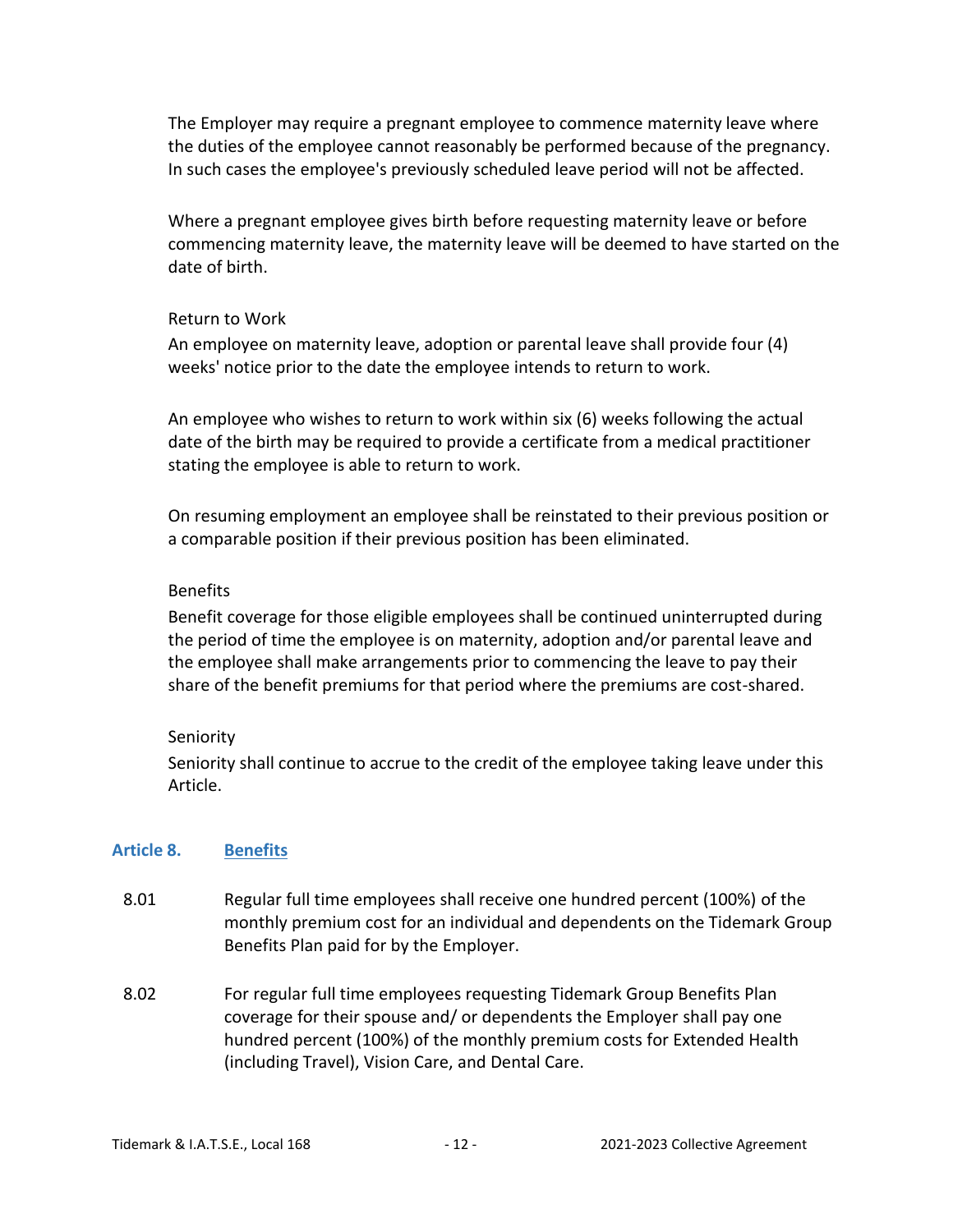- 8.03 Employee benefits shall be provided to regular part time employees. Regular part time employees may choose to reimburse the Employer, through payroll deduction, for the cost of benefits for family members.
- 8.04 In the event of a work stoppage, the Employer agrees to maintain all benefits as outlined above on behalf of the employees covered by this Agreement. In the case of a work stoppage due to a strike authorized by the Union, the Union agrees to reimburse the Employer for the premiums of the employees covered by this Agreement during that period.
- 8.05 The Employer agrees to continue the full monthly premiums of all benefits for any month for which an employee receives payment fromWorksafe B.C. or the Long Term Disability Plan (including the LTD elimination period) for a period of up to six (6) months.
- 8.06 The Employer agrees to continue the full monthly premiums of all group benefits listed under Appendix C for any month for which a regular full time or regular part time employee receives payment from the Employer.
- 8.07 In other circumstances the employee may opt to continue coverage by arranging to pay the full premium to the Employer.
- 8.08 In lieu of benefits set out above, the Employer shall pay part time and casual employees in addition to their normal wages/salary, four percent (4%) of gross wages earned.

## <span id="page-12-0"></span>**Article 9. Union Insignia**

- 9.01 The Employer will allow the IATSE Local 168 insignia to be placed on products built or supplied by Union employees of the Tidemark Theatre Society for Theatre Sponsored Events. It is agreed that the insignia will remain the property of the Union and shall at all times be in possession of a member of the Union. Said insignia shall at no time be used in a manner detrimental to the interest or welfare of the Employer or the Union.
- 9.02 The Employer shall give credit in the production program for work carried out by members of the Union. Further if the Union wishes the Union insignia to be displayed in the program or projection the Employer shall do so in a mutually acceptable format. The Union shall provide "camera ready" copy for any such display.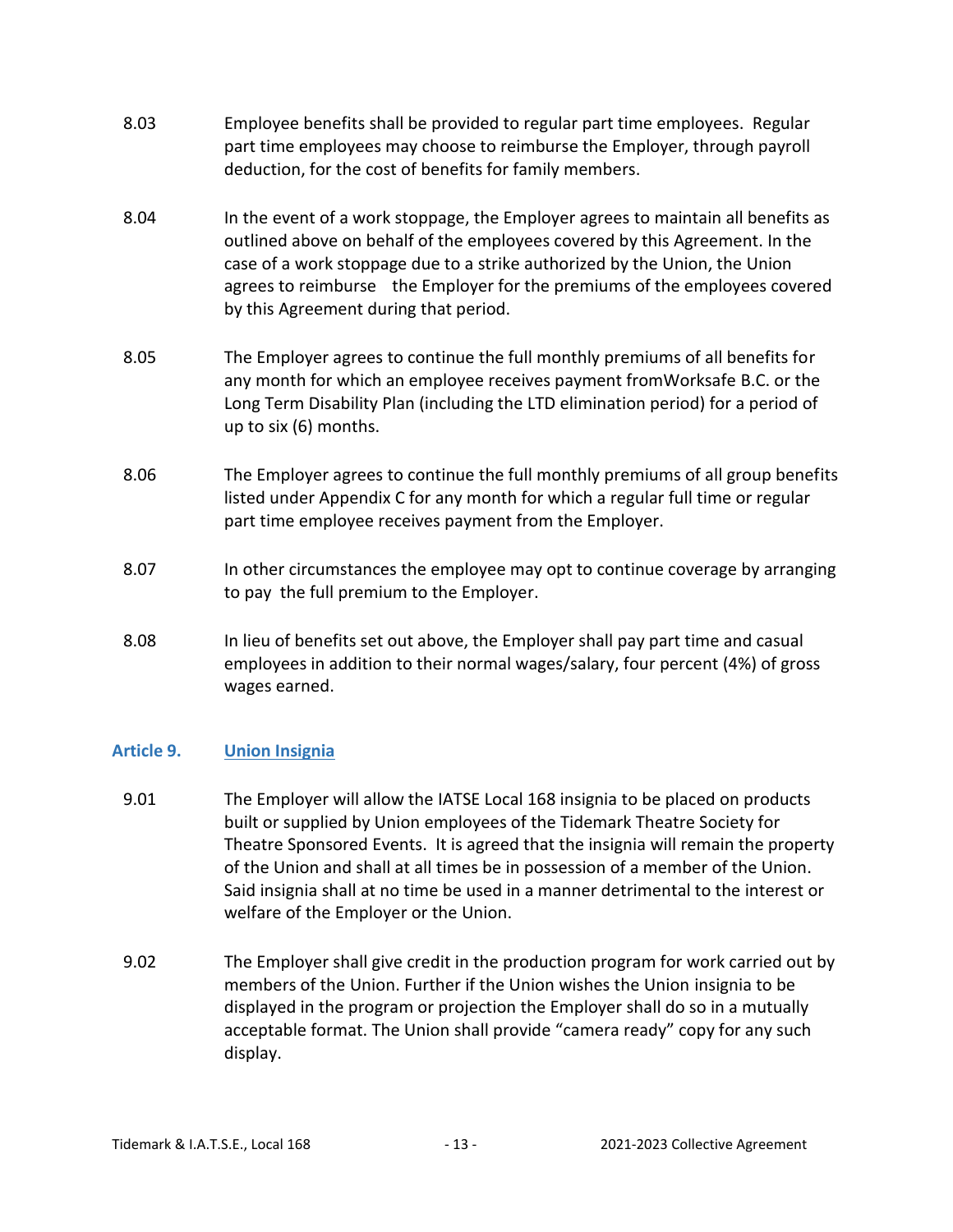9.03 Where recognition of any other unions or professional organizations (such as The Actors' Equity Association, The American Federation of Musicians or The Associated Designers of Canada) is displayed on the premises of the Employer or the performance venue, the Employer shall likewise recognize the Union in a manner mutually acceptable to the Employer and the Union. The display shall be supplied by the Union.

## <span id="page-13-0"></span>**Article 10. Safety And Health**

- 10.01 It is agreed the Employer and the Union shall fully cooperate and ensure compliance with safety rules and practices. The Employer and the Union recognize the shared responsibility upon the Employer, Union and each individual by Worksafe B.C. and other applicable legislation.
- 10.02 A safety committee shall be established in accordance with Worksafe B.C. requirements. Safety meetings will be held in accordance with the requirements of the act during working hours and no member of the committee will suffer deduction of wages for time spent on behalf of the committee. The Union shall be allowed two (2) representatives on this committee.
- 10.03 An employee having to cease work due to an injury covered by Worksafe B.C. shall be paid at the applicable straight time rate up to the end of the day for which they were called.
- 10.04 Employees shall not be required to work under unsafe conditions and shall not be required to work in any unsafe location without adequate safety equipment. Any unsafe equipment or conditions shall be brought to the Employer's attention by a Safety Committee member or the Union for immediate resolution. Any dangerous situations are to be avoided and other work shall continue while the situation is resolved. Disputes may be referred to the Safety Committee for resolution or referred to the grievance procedure.
- 10.05 Safety procedures shall be followed and safety equipment provided by the Employer shall be used by the employees.
- 10.06 The Employer shall provide first aid services and a first aid facility in accordance with the Statutes of British Columbia and the regulations of Worksafe B.C.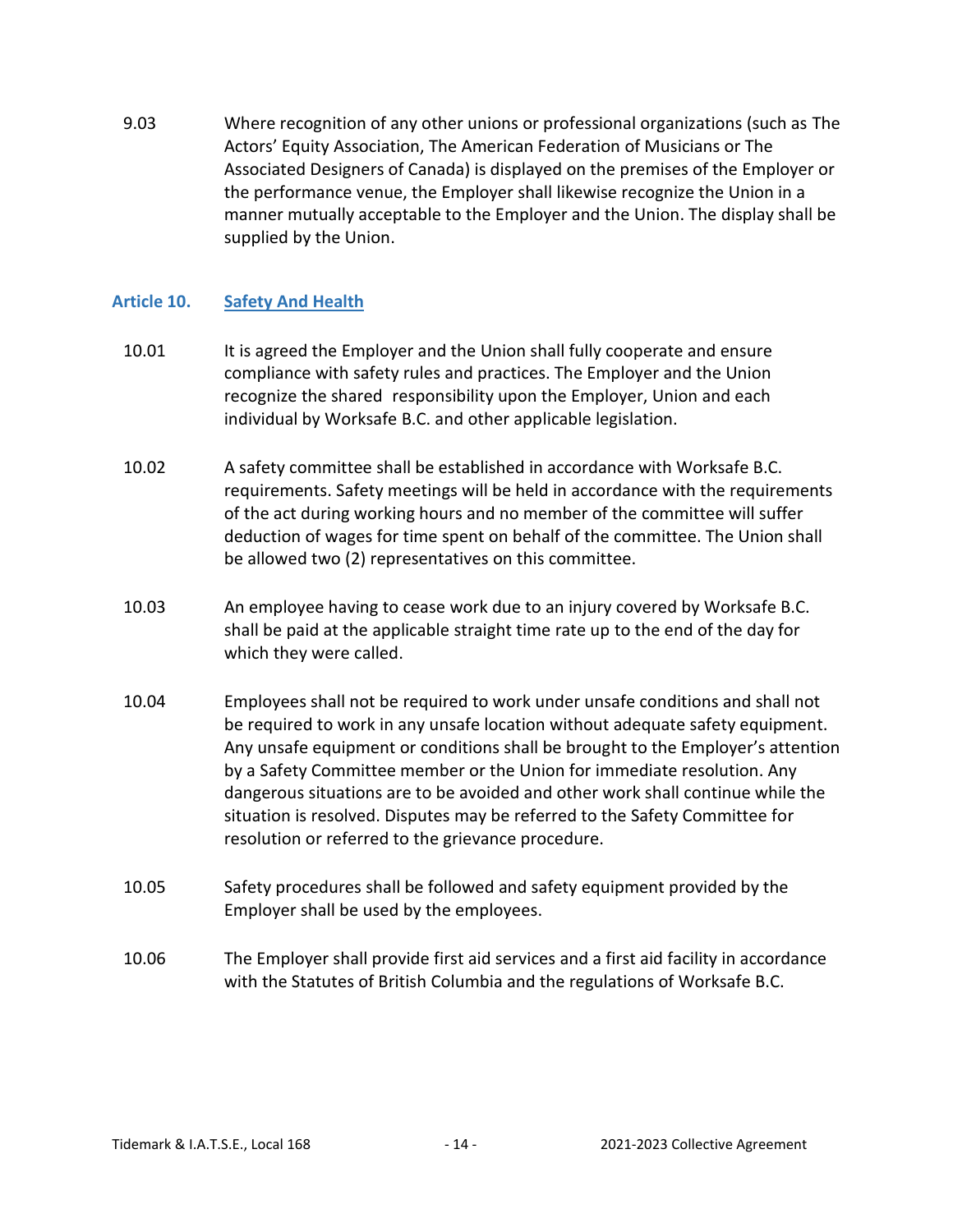- 10.07 It shall not be a condition of employment for any casual or non-technical employee to hold any first aid certification. Any regular full time or regular part time technical employee who is required to obtain first aid certification shall be given time off with pay to attend the appropriate training and the Employer shall pay all the costs associated with such training.
- 10.08 An employee who is designated as a first aid attendant on any shift shall be compensated while working that shift with a premium of one dollar (\$1.00) per hour if the required level of certification is Level One (1) as described by Worksafe B.C. and two dollars (\$2.00) per hour if the required level of certification is Level Two (2) as described by Worksafe B.C.

## <span id="page-14-0"></span>**Article 11. Dues Deductions**

11.01 The Employer shall deduct from the wages of each employee and shall remit to the Union by the tenth (10) day of the month following the deduction such Union dues and assessments as may be prescribed from time to time by the Union. This monthly remittance statement shall contain the names of the employees for whom the Union dues deductions were made, gross salary, and the amount of each deduction made under this Article in respect to the preceding month.

## <span id="page-14-1"></span>**Article 12. Discipline**

- 12.01 The Employer shall have the right to dismiss from a position any employee for which the Employer has just cause. If after dismissal of any employee, the Employer cannot show just cause then the employee shall be reinstated and the Employer shall pay that person or employee for all wages and benefits lost as a result of this dismissal. "Just cause" in this Agreement shall include, but not be limited to:
	- a) Breach of any reasonable regulation from time to time made by the Employer governing the duties and functions of the employees necessary for the conduct and management of the Employer's business insofar as such rules and regulations do not conflict with the terms of this Agreement.
	- b) Insubordination or failure to obey the proper instructions of a supervisor.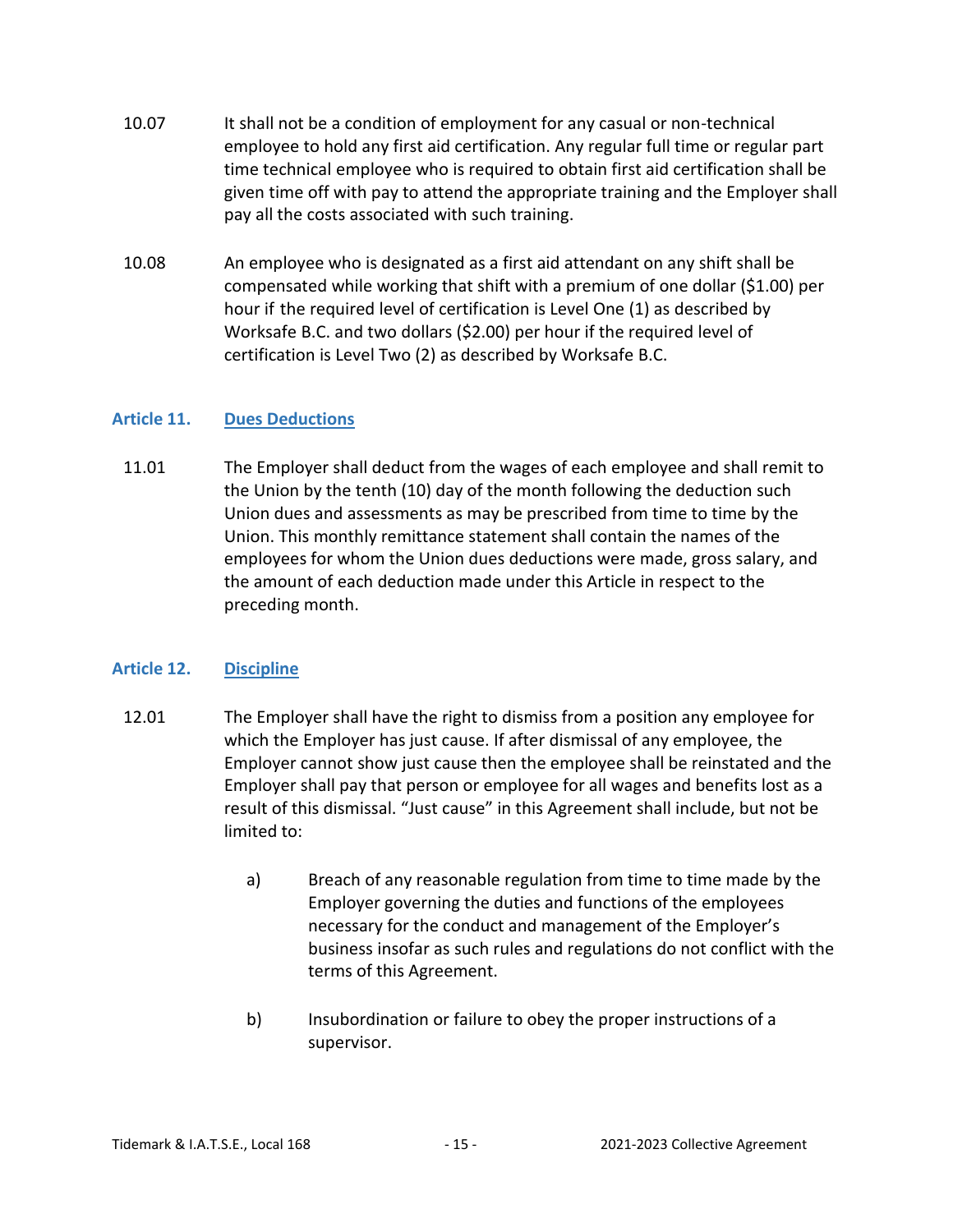- c) Unsatisfactory performance of duties.
- d) Intoxication or being under the influence of drugs or other substances while at work.
- e) Criminal dishonesty.
- 12.02 No employee shall be disciplined except for just cause. In cases of discipline the burden of proof shall rest with the Employer and all notices of discipline for just cause shall be in writing and copies given to the employee involved and to the Union within forty-eight (48) hours. Notwithstanding the rights of a supervisor to supervise, evaluate and discipline employees, an employee may, at their discretion, request the attendance of a Union representative at any discussion between the employee and a supervisor which the employee believes may result in an adverse report or discipline recommendation. An employee may request at any time during a discussion that further discussion be postponed pending arrangements for a Union representative to be present, unless an emergent situation where immediate dismissal is warranted (i.e. If an employee is a danger to their self or others).

If the Employer is planning to terminate an employee for just cause, the Employer must notify the Union forty-eight (48) hours in advance of the termination.

12.03 Any employee may review their personnel file at any reasonable time and may copy any documents therein. The employee may respond in writing to any document and such reply shall become part of their personnel file for the life of the documents.

## <span id="page-15-0"></span>**Article 13. Grievance Procedure**

- 13.01 All differences between the Union and the Employer concerning this Agreement its interpretation, application, operation or any alleged violation thereof including any question as to whether any matter is covered by this paragraph shall be finally and conclusively settled without stoppage of work by the following method:
	- Step 1: Any such difference shall in the first instance be discussed between a duly authorized representative of the Union and a duly authorized representative of the Employer within ten (10) business days of the incident.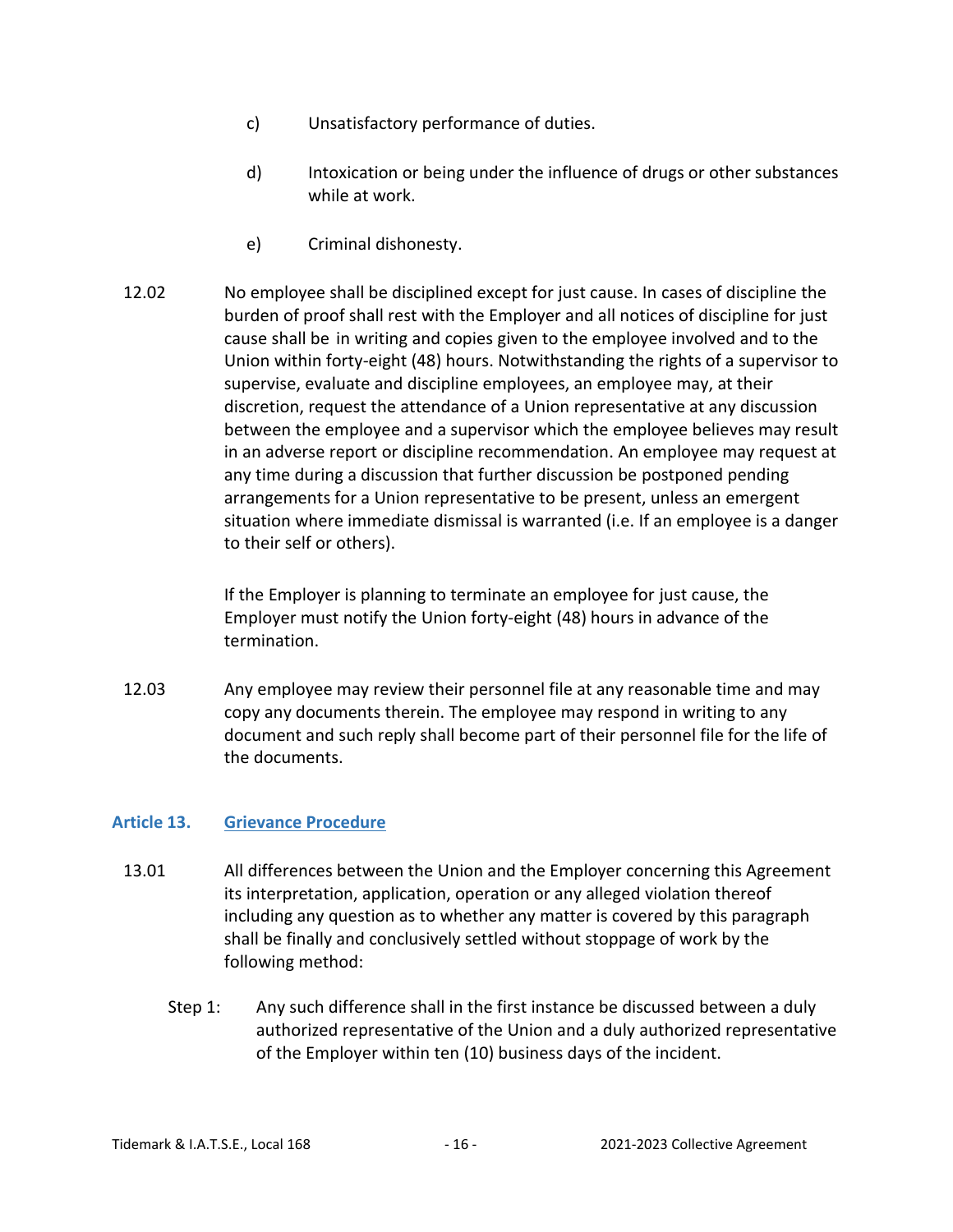- Step 2: If no settlement is reached at Step 1 within seventy two (72) hours, the circumstances giving rise to the grievance shall be put in writing and sent to the Employer and the Union who shall each appoint a senior representative(s) who shall meet as soon as possible in an earnest effort to resolve the grievance. If no settlement is reached between them in ten (10) business days, they may refer the difference to a single arbitrator whose decision shall be final and binding on all persons bound by this Agreement.
- Step 3: If the Union and the Employer cannot agree on a single arbitrator within two weeks or ten (10) business days, either party may request the Collective Agreement Arbitration Bureau (CAAB) to appoint such a single arbitrator
- Step 4: The costs of and incidental to this arbitration shall be borne equally by the Union and the Employer. Where determined by the arbitrator that either party is acting in a frivolous manner, then costs shall be borne as determined by the arbitrator.
- 13.02 The time limits as set out in the Grievance Procedure may be varied by mutual consent of the Employer and the Union.
- 13.03 Employees will be paid for attending grievance meetings with the Employer during scheduled working hours when their attendance is requested by the Employer.
- 13.04 The costs of the Arbitrator shall be shared equally by both parties and each party shall be responsible for expenses incurred to prepare and present their case before the Arbitrator.

## <span id="page-16-0"></span>**Article 14. Lockouts And Strikes**

- 14.01 During the term of this Agreement, the Employer shall not lock out any employee and no employee shall strike and the Union shall not declare or authorize a strike of the employees.
- 14.02 An employee covered by this Agreement shall have the right to refuse to cross a legally established picket line and/or refuse to do the work of striking or locked out employees.

## <span id="page-16-1"></span>**Article 15. Management Rights**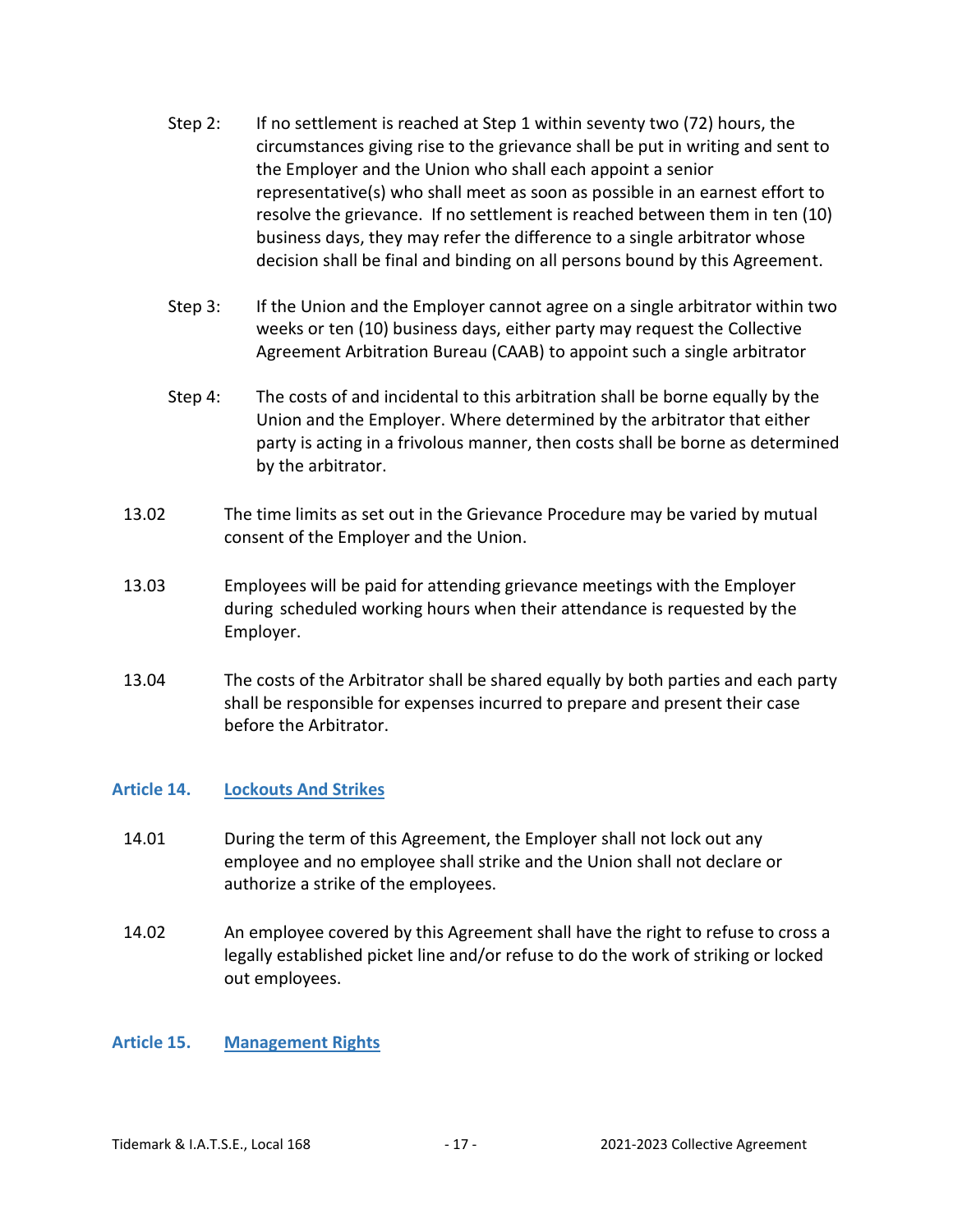- 15.01 Subject to the terms of this Agreement, the management of the work force and methods of operation shall remain vested exclusively with the Employer.
- 15.02 The Employer agrees to provide current job descriptions which shall be available to the Union on request. Significant revisions of duties shall be subject to negotiated wage scale revisions.
- 15.03 The Employer may make rules and regulations governing the work environment and conduct of the employees, however such rules and regulations shall not be inconsistent with the terms of this agreement and shall apply equally to all employees under the Employer's control.

## <span id="page-17-0"></span>**Article 16. Union Right of Entry**

16.01 An authorized representative or representatives of the Union accompanied by the Employer, if available, shall be permitted by the Employer, upon prior notification, to enter and inspect, free of any interference, employee work areas when such entrance or inspection is required, in the Union's opinion, in connection with any investigations or matters pertaining in any way to this Agreement, but such representatives shall not interrupt or interfere with any work in progress.

## <span id="page-17-1"></span>**Article 17. Stewards**

- 17.01 Stewards shall be recognized in all venues covered by this Agreement and shall not be discriminated against. The Employer shall be notified by the Union of the name or names of such stewards. If not specifically assigned by the Business Agent, the steward shall normally be the most senior member on the call who is not the Crew Chief.
- 17.02 It is understood that stewards, with the approval of the Employer, shall be permitted without loss of pay, to leave their regular duties for a reasonable length of time in order to investigate and settle complaints if possible. Approval shall not be unreasonably withheld.
- 17.03 When the Employer requests a meeting with the Union, employees who are required to attend by the Employer shall be paid for their attendance.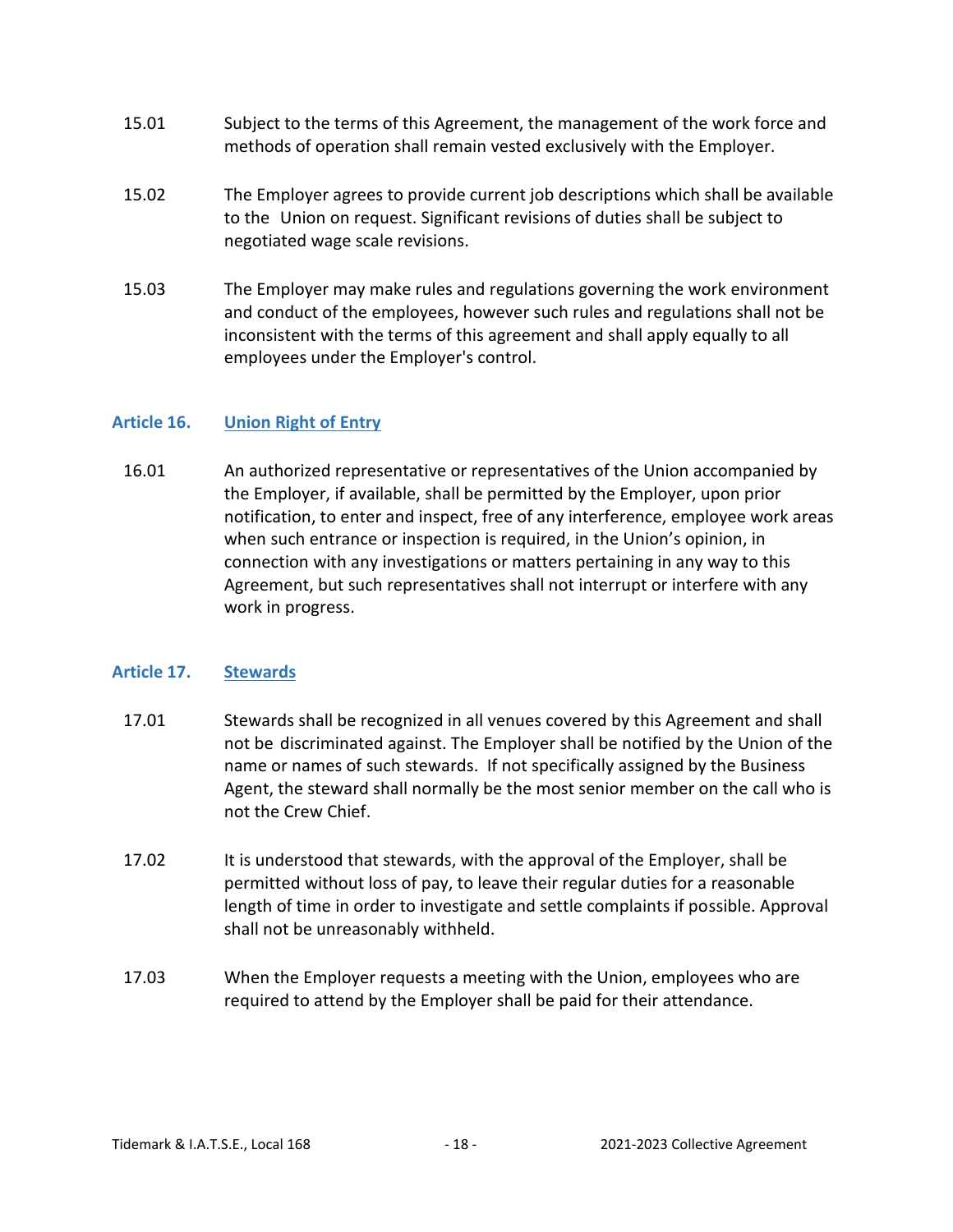17.04 An employee who has been elected or appointed by the Union to attend Union functions shall be granted a leave of absence without pay, subject to operational requirements. Not more than one (1) person may take such leave at any one time. No employee shall exceed five (5) consecutive working days for this purpose. The Union must provide two (2) weeks notice of such leave.

## <span id="page-18-0"></span>**Article 18. Technological change**

- 18.01 The Employer shall not alter significantly the conditions of work of the employees without prior notice to and consultation with the Union.
- 18.02 In the event the Employer should wish to introduce changes or new methods of operations which require new, different or greater skills than are possessed by the employees under the present method of operations, such employees shall be given a period of time mutually agreed upon by the Union and the Employer to perfect or acquire the skills necessitated by the change or new method of operations at the expense of the Employer.

## <span id="page-18-1"></span>**Article 19. General Conditions**

19.01 Subject to provisions contained elsewhere in this Agreement employees may be assigned to categories of work other than that of their primary assignment to provide temporary assistance within a department or in other departments provided that such temporary assistance does not affect the ability of that employee to properly perform the duties for which that employee was hired, to the mutual satisfaction of the Employer and the Union.

> Temporary assistance shall be understood to mean no more than two (2) hours of assistance and shall not be used to permit work in a department that is not staffed, used to replace a worker already working in a specific department and/or used to reduce the number of required show call (run) positions.

- 19.02 When there is a work period of three (3) hours or longer, the employees shall be entitled to one paid fifteen (15) minute rest period approximately mid-point after the start of the work period. This rest period may be deferred by mutual consent of the Union.
- 19.03 Adequate restroom facilities will be provided in accordance with the statutes of British Columbia and shall be maintained in a clean condition by the Employer.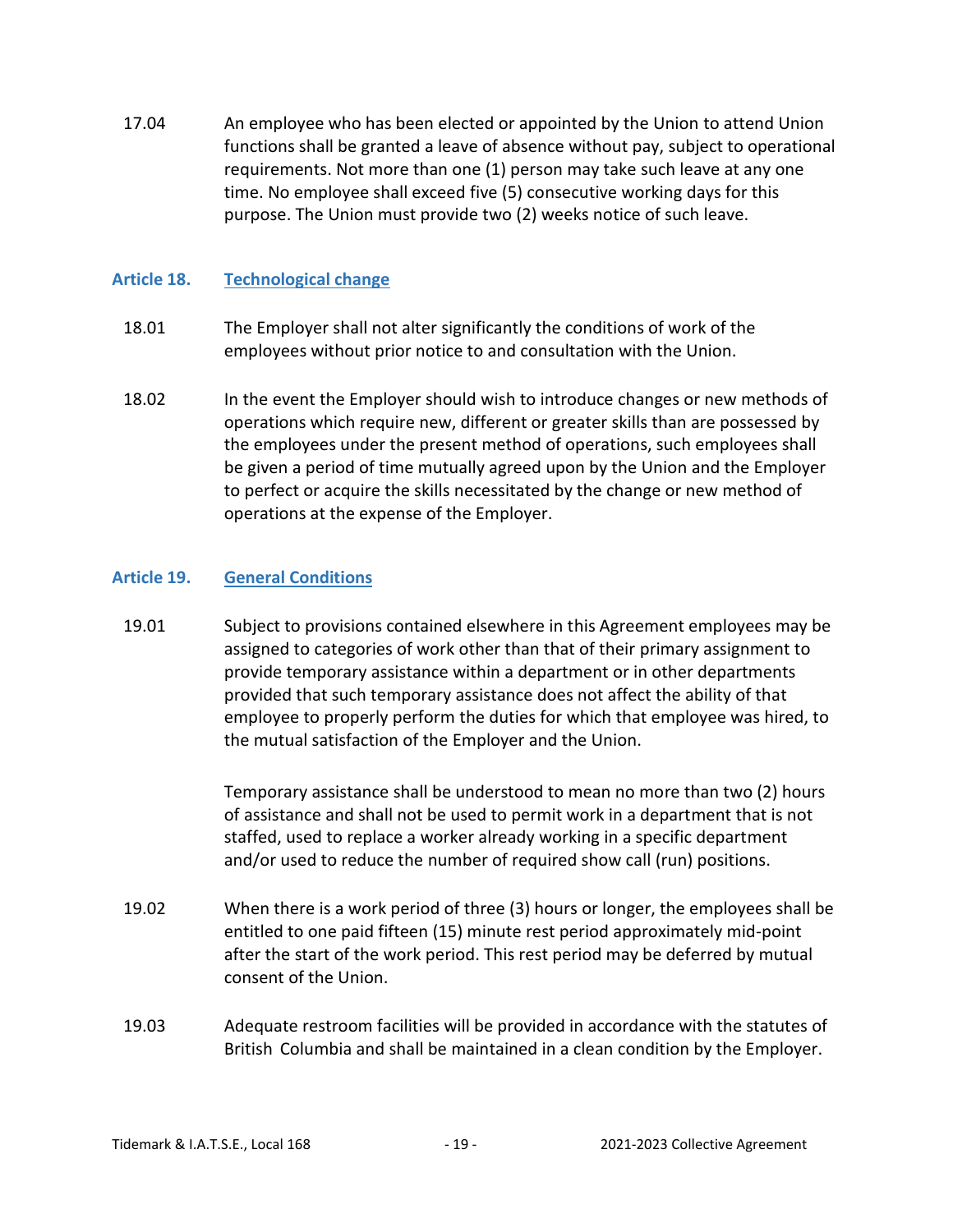- 19.04 A minimum of ten (10) minutes of pick up and wash up time will be allowed prior to quitting time, on days that contain setup, strike, and/or maintenance.
- 19.05 No employee shall be required to supply any tools on the Employer's premises other than normal trades hand tools. An employee may, at their own discretion, supply additional tools.
- 19.06 If an employee chooses to supply tools other than the basic hand tool kit, the Employee shall insure those tools against loss while on the Employer's premises or in a venue which is under the care and control of the Employer.
- 19.07 No employee shall be required to supply a vehicle for Company business. Employees who use their vehicle for Company business shall be reimbursed by the Employer at a rate of fifty four cents (\$0.54) per kilometer. When requested by the Employer, Employees shall receive minimum of ten (10) kilometers per occurrence. The Employer shall reimburse the employee for any additional insurance costs necessitated by such use.
- 19.08 The Employer agrees to provide adequate parking at no cost to the employee within a reasonable distance of the workplace.
- 19.09 The Employer shall provide bulletin boards which are accessible to all employees upon which the Union shall have the right to post notices of meetings and such other notices that may be of interest to the employees.
- 19.10 The Union and the Employer desire that every employee be familiar with the provisions of this Agreement and their rights and obligations there under. Therefore, the Employer shall print and maintain sufficient copies of this Agreement for distribution. The cost of such printing shall be shared equally between the Union and the Employer.

## <span id="page-19-0"></span>**Article 20. Canadian Entertainment Industry Retirement Plan (CEIRP)**

20.01 All employees at the time of hire shall complete a Canadian Entertainment Industry Retirement Plan application, or sign a declaration of waiver to decline participation in the plan, therefore forfeiting the Employer's contributions. The Employer shall provide copies of all Canadian Entertainment Industry Retirement Plan application forms and copies of all waiver forms to each Employee.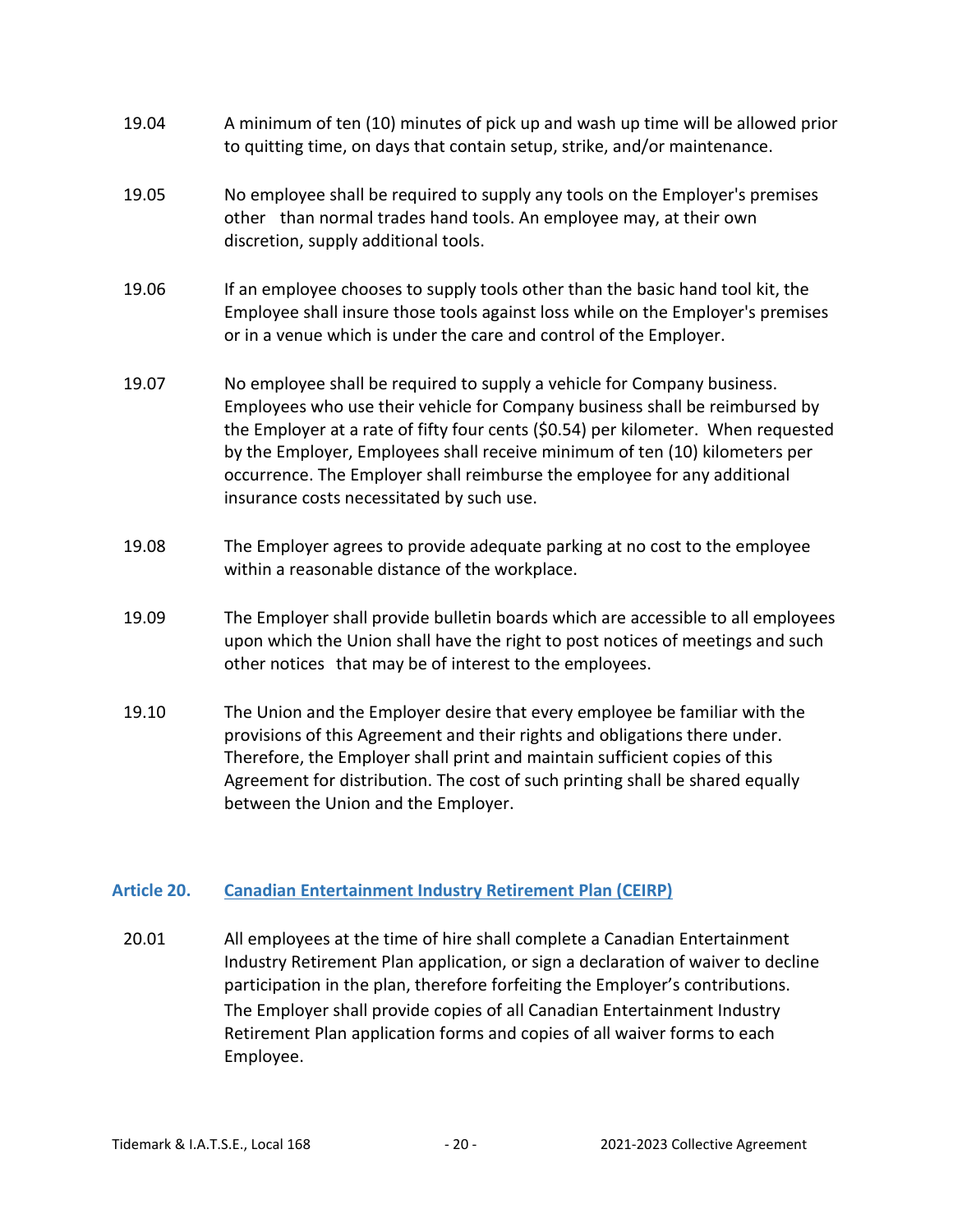The Employer shall have no liability where the Employee fails to provide either the retirement plan application or a waiver.

The Employer will provide copies of the completed forms to the Union.

CEIRP contributions by both parties shall commence following successful completion of the probationary period.

Should an employee waive their right to participate and then wish to enroll in the RRSP, the employee shall complete an RRSP application. Contributions as set out below shall commence on the next appropriate pay period.

The Employer shall contribute an amount equal to three percent (3%) of gross wages earned to individual RRSP accounts where an employee agrees to contribute a minimum of three percent (3%) of all wages earned at their normal rate of pay.

An employee may at their discretion increase the employee portion of the contribution.

Employee contributions shall be made through payroll deductions and shall be administered by the Employer.

20.02 Employees who have reached the age cap and are no longer permitted to pay in to the RRSP or direct their funds to their spouse (who is under the age cap) shall instead have the Employer's contribution paid out on each cheque as an added benefit. This Article only applies to employees who had previously joined and contributed to the RRSP plan prior to reaching the age cap or commenced their first day of employment with the Employer after already reaching the age cap. All other employees are not eligible.

## <span id="page-20-0"></span>**Article 21. Worksafe B.C.**

21.01 The Employer shall carry Worksafe B.C. insurance as is required by law.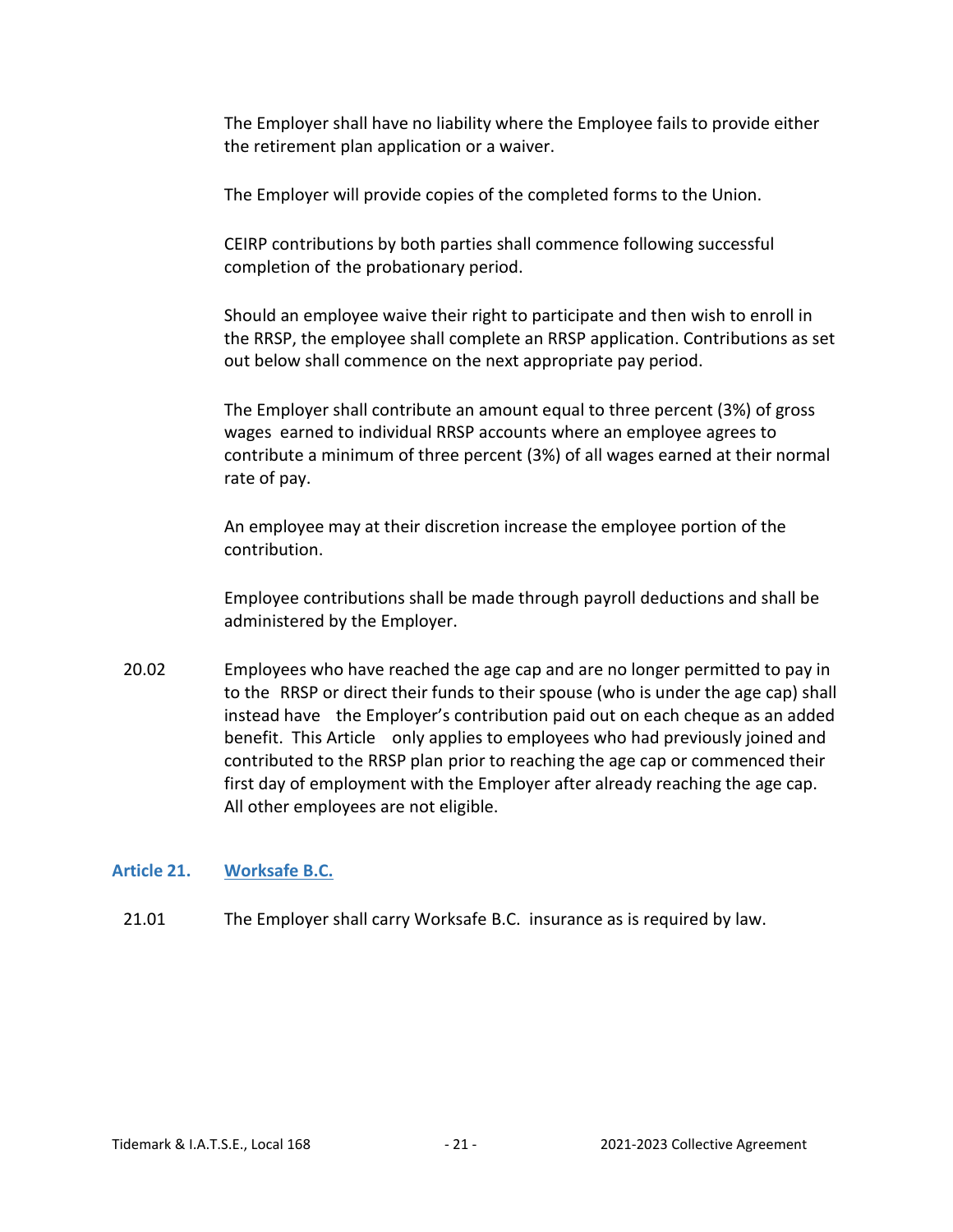## <span id="page-21-0"></span>**Article 22. Labour Management Committee**

22.01 The Employer and the Union shall co-operate in establishing and maintaining a Labour Management Committee whose responsibility it shall be to review and make recommendations regarding any subjects of mutual interest to the Employer and the Union including but not limited to the administration of this Agreement.

> The Labour Management Committee shall meet every three (3) months, or at the call of either the Employer or the Union.

- 22.02 Except by mutual agreement, the Employer and the Union shall each be entitled to a maximum of three (3) representatives at each meeting of the Committee.
- 22.03 The employees shall not suffer any loss of wages for attendance at the meetings.
- 22.04 The Committee shall meet in a neutral place mutually agreeable by the Employer and the Union.

## <span id="page-21-1"></span>**Article 23. Term of Agreement**

- 23.01 This Agreement shall be for a term of three (3) years with effect from January 1st, 2021, until December 31st , 2023.
- 23.02 If no notice is delivered by either party pursuant to 23.03 below, this agreement shall remain in full force and effect.
- 23.03 Either party is at liberty not more than one hundred and twenty (120) days prior to the expiry of the term covered in Article 23.01 to deliver to the other party written notice of that party's desire to change, amend or cancel the agreement.
- 23.04 Upon receipt of notice pursuant to 23.03 the Employer and the Union shall meet within a mutually agreed time, not to exceed sixty (60) days, to provide each other particulars of any changes or amendments either party may desire.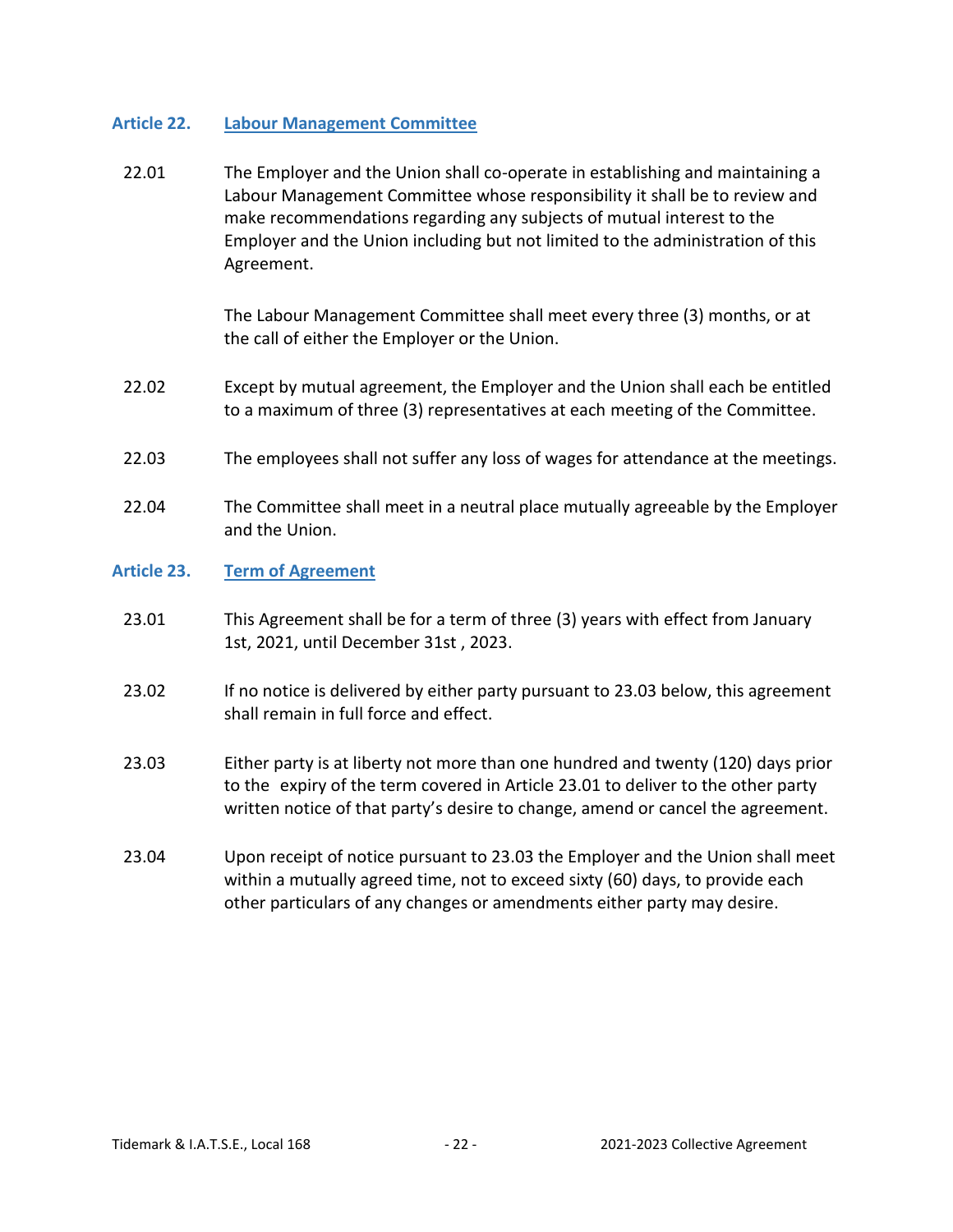## <span id="page-22-0"></span>**Article 24. Probationary Period**

- 24.01 All newly hired employees, other than casual employees, shall serve a probationary period not exceeding three (3) consecutive months from the date of hire, during which the employee may be terminated if they are unsatisfactory for any work related reason. Upon satisfactory completion of the probationary period, the employee's seniority shall commence on the date of initial hire.
- 24.02 The probationary period may be extended a further three (3) consecutive calendar months at the discretion of the Employer for the purpose of determining an employee's suitability for permanent/regular employment. The Union will be notified in writing if a probationary period is extended.
- 24.03 New casual employees shall serve a probationary period of twenty ( 20 ) shifts or eighty ( 80 ) hours, whichever is shorter, during which time such an employee may be terminated if they are unsatisfactory for any work related reason. The probationary period may be extended up to a further ten (10) shifts when necessary to determine the employee's suitability for employment. The Union will be notified in writing if a probationary period is extended.

## <span id="page-22-1"></span>**Article 25. Contracting Out**

- 25.01 The Employer will not hire or permit to be hired any person who is not a member of the bargaining unit to perform work for which the Union is certified.
- 25.02 Nothing in this Agreement shall preclude bona fide members of a road crew from performing work for a lessee of the Employer's premises on or about the said premises in connection with any performance. For purposes of this Agreement, a road crew shall be defined as persons employed by a traveling production to perform technical duties pertaining to the set-up, run and strike of the production and who travel with the production.

Notwithstanding the above, no employee may work as a member of the road crew on a call while being paid as an employee on the same call.

25.03 The Employer will supplement road crews with its own employees as required and as long as work is being carried out within a department.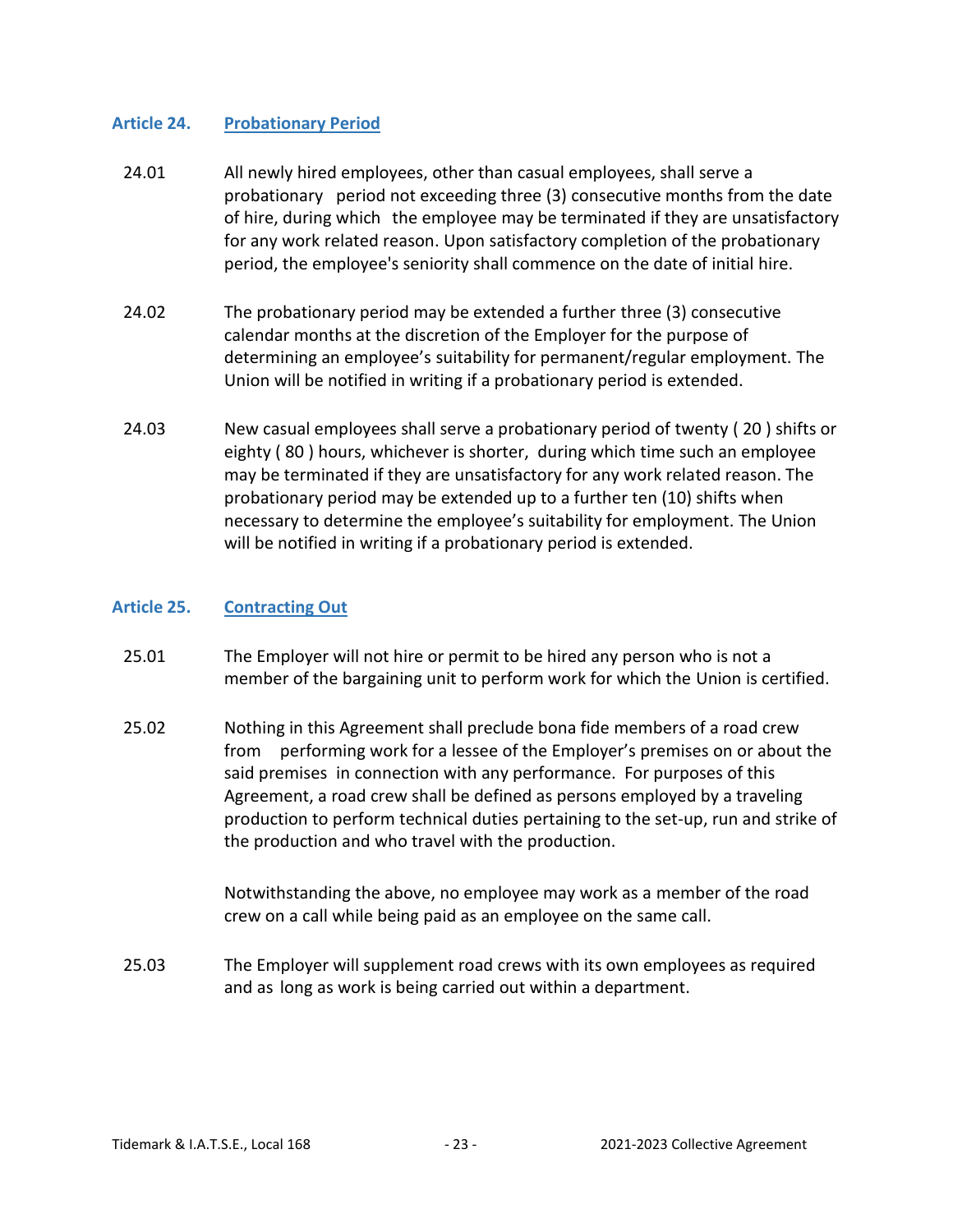## <span id="page-23-0"></span>**Article 26. Hiring**

- 26.01 Regular part time, regular full time, temporary, and casual employees shall be hired directly by the Employer, except for casual stage employees, who shall be dispatched through the Hiring Hall.
- 26.02 The Employer agrees to notify the Union of such openings at least one (1) week prior to general job posting and all other things being equal, including but not limited to education, related job experience and compatibility, agrees to prefer Union members before non- union persons. In the event an employee vacates a position without notice, the one week requirement to notify the Union may be waived by the employer.
- 26.03 Posting Vacancies
	- a) Where a vacancy occurs, the Employer shall notify the Union in writing.
	- b) The Employer shall post notice of the vacancy in the Employer's offices on all bulletin boards and by any electronic means necessary to all employees for a minimum of five (5) working days.
	- c) Job postings shall contain the nature of the position, qualifications, required knowledge, education and skills, shift and hours of work, wage or salary rate.
	- d) Casual employees shall be eligible to apply for any regular vacancy posted under this Article provided always they possess the necessary qualifications, experience, skill and ability to perform the work in question.
	- e) The Employer reserves the right to post vacancies concurrently internally and externally. All internal Union member applicants will be processed fully before any considerations will be given to external applicants. External applicants shall remain sealed until all internal interviews have occurred, and notification of non-acceptance has been issued to all internal candidates.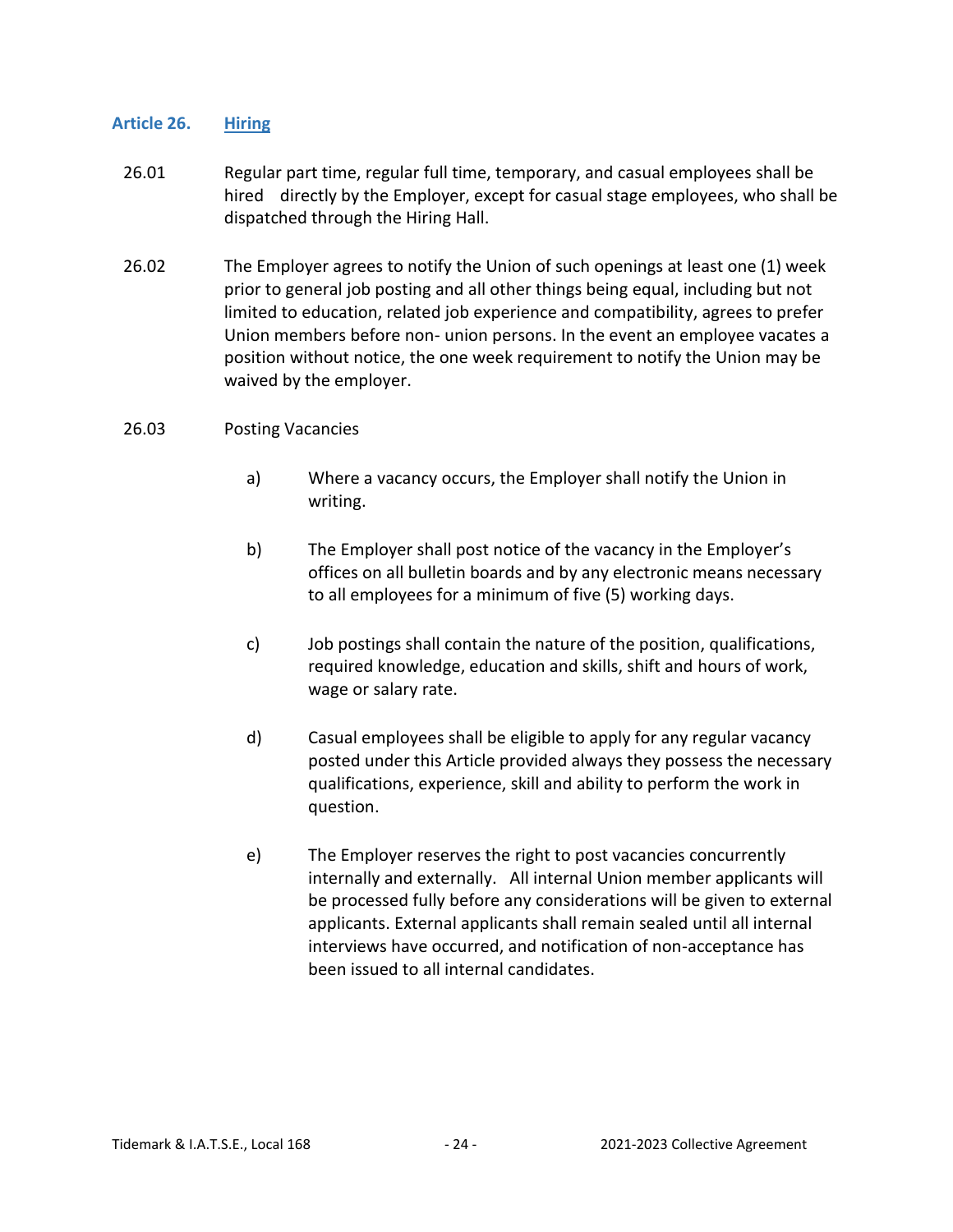## 26.04 Filling Vacancies

- a) The following factors shall receive considerations when filling posted vacancies: qualifications, required knowledge, education, skills. When these factors are equal among applicants for the vacancy, an existing employee having the greatest seniority of years of service shall receive preference.
- b) All determinations of qualifications, experience, skill and ability shall be made by the Employer.
- c) Where there are no suitable applicants the Employer may recruit from outside as per 33.02.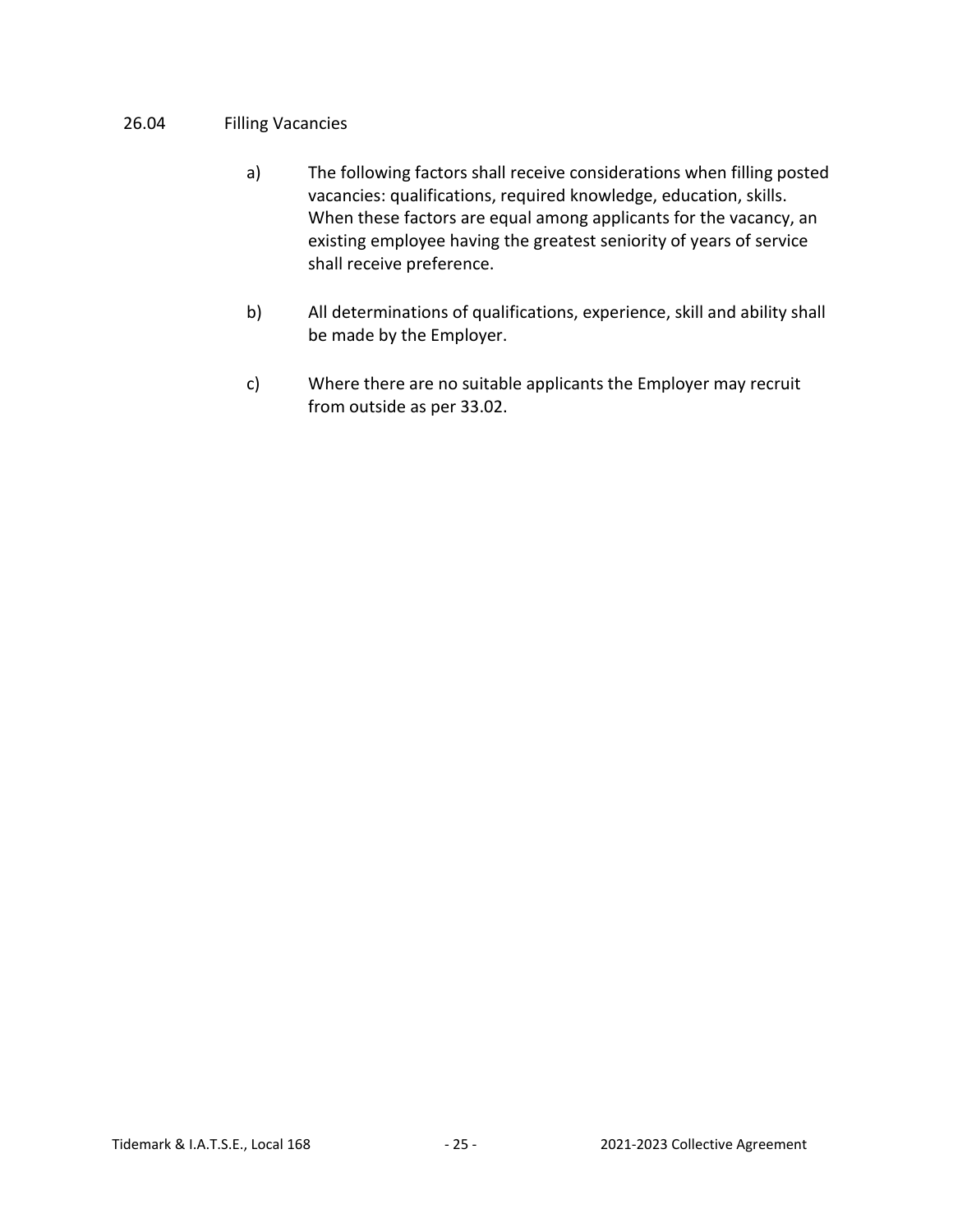#### **PART II - REGULAR PART TIME and FULL TIME EMPLOYEES**

<span id="page-25-0"></span>This part shall cover the working conditions which are particular to the employees of the Employer who are regular part time or regular full time employees of the Employer performing work within the bargaining unit covered by this Agreement

## <span id="page-25-1"></span>**Article 27. Remuneration**

- 27.01 When an employee who temporarily relieves or substantially performs the duties of a higher paid position for at least one (1) day, they shall receive the higher rate of pay.
- 27.02 When an employee is temporarily appointed to relieve a non-Union employee at a higher paying position, and is required to perform a limited number of the duties of the higher position, a pay adjustment in the amount determined by the Employer, prior to commencing such duties when it is practical to do so, shall be made to compensate for the additional responsibilities assumed. Such adjustment will not be less than five (5) percent above the employee's regular rate

## <span id="page-25-2"></span>**Article 28. Hours of Work**

28.01 An Employee is considered full time if their regularly scheduled hours of work consists of a minimum of thirty-five (35) hours to a maximum of forty (40) hours per week within a five (5) day work week.

> The Employer will provide three (3) months notice before changing an employee's weekly hours of work.

#### 28.02

- a) The Ticket Centre Coordinator shall be considered regular full time employees. Their regular hours of work shall consist of either thirtyfive (35) hours or forty (40) hours per week within a five (5) day work week. The Employer will provide three (3) months notice before changing an employee's hours of work between thirty-five (35) hours or forty (40) hours per week.
- b) A calendar week shall begin Sunday at 00:01 (one minute past midnight) and end Saturday at 24:00 (midnight) and shall include two (2) scheduled days off within a calendar week.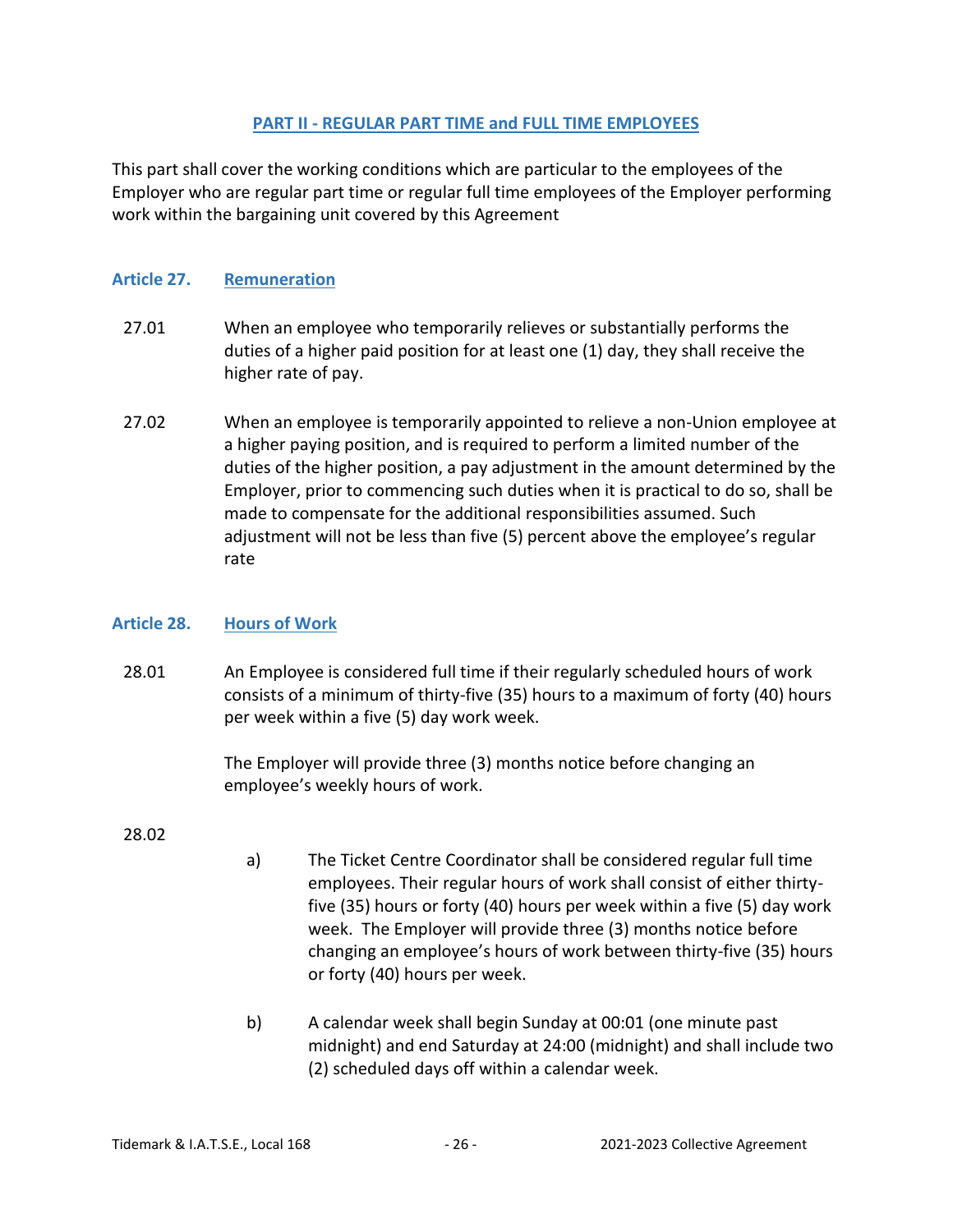- c) Owing to the nature of theatrical operations, hours of work shall not be fixed with respect to time of day, nor day of week, but shall be as determined by the Employer based on operational needs.
- 28.03 No employee shall be required to work more than six (6) consecutive days in a work week. Should the circumstances of the Employer dictate that an employee must work more than six (6) consecutive days, the seventh (7th) day, and all consecutive days thereafter shall be at double the employee's applicable rate of pay.
- 28.04 Regular part time employees work a regular work schedule of twenty (20) hours or more but less than thirty-five (35) hours per week, For regular part time employees hours of work shall be determined by the Employer based on operational requirements contained in the employee's job description and shall not consist of more than eight (8) regular hours per day. A minimum call of four (4) hours shall apply, with the exception of professional development and staff meetings. For professional development calls and staff meetings, a minimum of two (2) hours will apply. No work shall be done on such a call. Staff meetings will be included on the monthly schedule. Employees will receive a minimum of four (4) weeks' notice unless there is an urgent or emergent requirement as determined by the Employer.
- 28.05 When not working as a member of a production stage crew, a meal break shall be defined as one unbroken, unpaid half (1/2) hour or hour (at the discretion of the employee) within which the employee can eat a meal. When working as a member of a production stage crew, a meal break shall be as defined as below.
- 28.06 When scheduling unpaid meal breaks for a production stage crew:
	- a) The Employer shall not call an unpaid meal break less than two (2) hours from the beginning of a call or less than four (4) hours from the previous unpaid meal break.
	- b) The normal time between meal breaks shall be four (4) hours. The time allowed between meal breaks may be extended to five (5) hours when extra-ordinary circumstances require.
	- c) If calling an unpaid meal break less than four (4) hours from the previous unpaid meal break does occur, the short shift shall be paid out as a four (4) hour, time worked shift, at the applicable rates.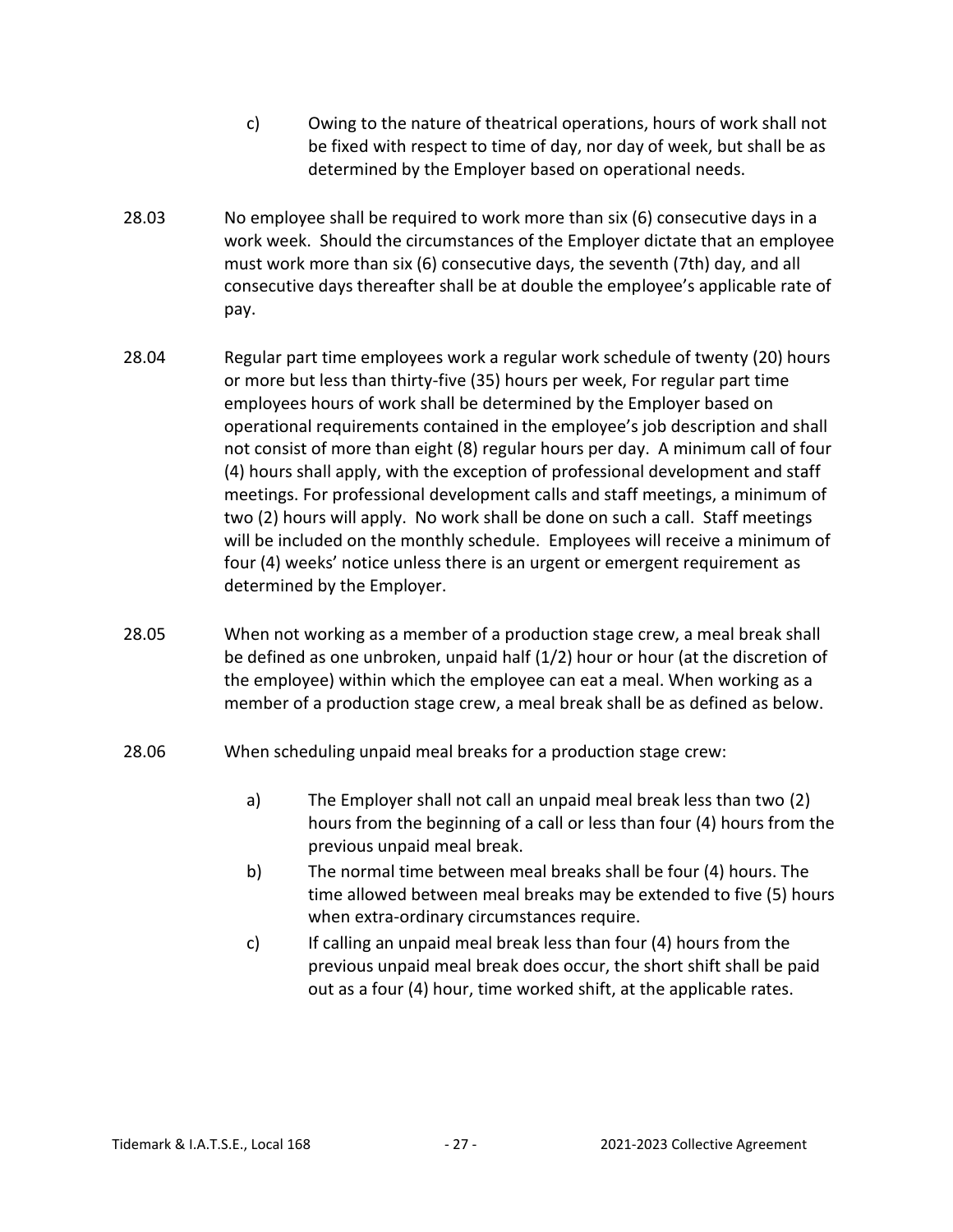- 28.07 Should an employee be required to remain on duty without a meal break after a period of five (5) hours then they shall be paid a premium of one-half (0.5x) times the applicable rate of pay that would be in effect at the start of the premium period until they are released. This provision shall apply equally as for a meal break or the end of a day. The premium shall be paid and listed as a separate line item on employee's pay stub.
- 28.08 The Union and the Employer agree that the ability to Work From Home (WFH ) allows for a greater life-work balance. The Union and the Employer will develop a WFH policy, which will define the terms and conditions of the way work happens outside the Tidemark Theatre facility.

Workers may apply to WFH, subject to the approval of both the Union and the Employer.

The Employer will remain responsible for scheduling the work of Employees covered by a WFH agreement.

No Employee shall be placed in a WFH scenario without their consent.

Employees participating in a WFH situation shall be subject to the Employer's Work Alone policy.

## <span id="page-27-0"></span>**Article 29. Layoff and Recall**

- 29.01 In the event that the Employer determines it necessary to lay-off employees due to a lack of work the following shall apply:
	- a) Prior to announcing any lay-offs the Employer shall consult with the Union to explore alternatives.
	- b) During a layoff, the employee will not be hired as a casual employee under the provisions contained elsewhere in this agreement as a way of circumventing the Employer's obligations with regards to benefits and pensions.
	- c) Should it be shown that a regular full time employee being laid off under this Article, works a period of four (4) consecutive weeks at twenty-five (25) or more hours per week, that employee shall be reinstated to their previous position and compensated for all hours lost as a result of the layoff.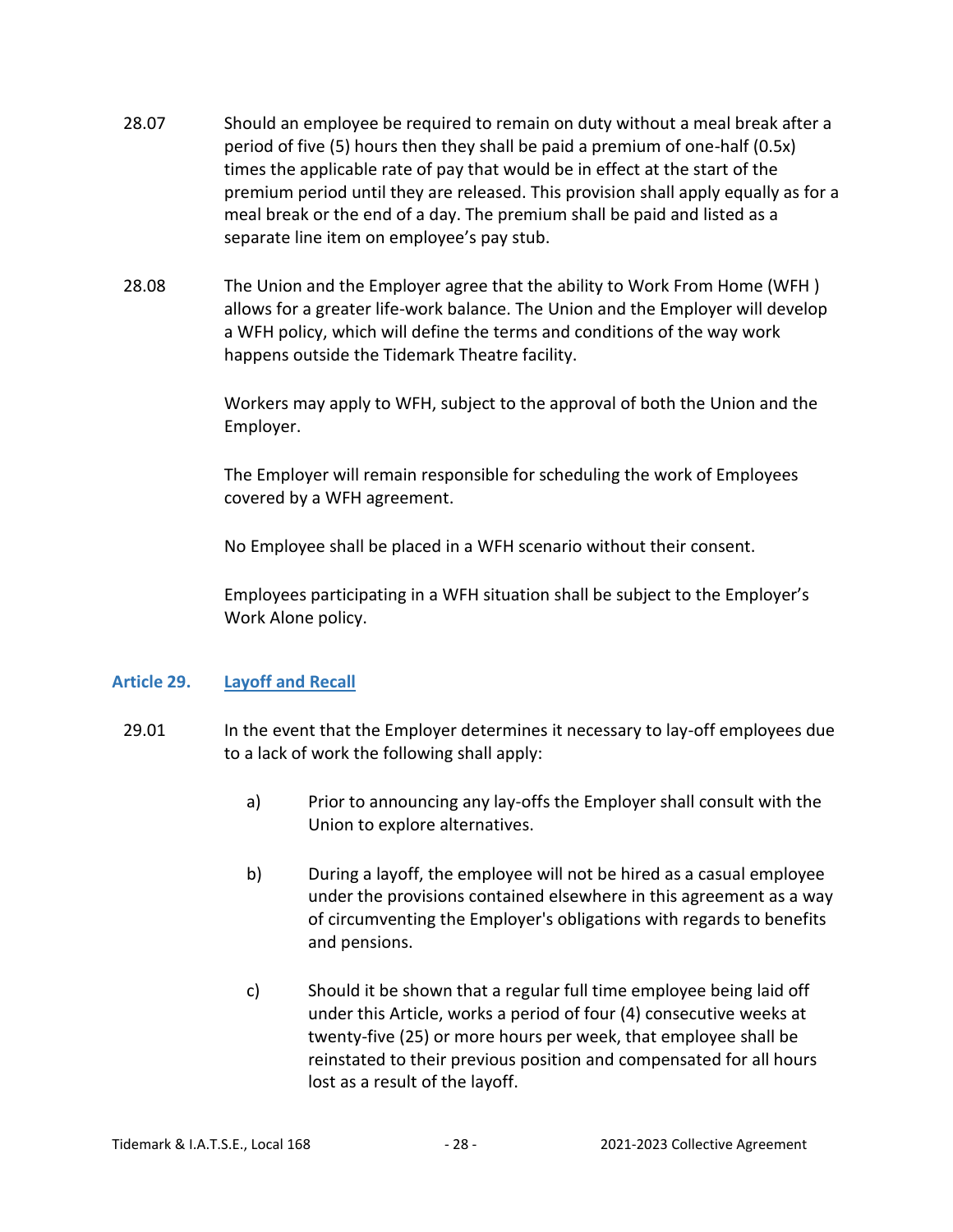- d) Regular full time and regular part time employees shall receive a minimum of two (2) calendar weeks notice. Employees who have completed three (3) continuous years of service shall receive additional notice of one (1) calendar week for each additional year of service to a maximum of ten (10) weeks. Failure to notify shall result in equivalent compensation in pay.
- e) Employees will be laid-off in reverse order of seniority within their department provided the remaining employees have the skill and ability to perform the remaining work or as mutually agreed between the Union and the Employer.
- f) Employees will be rehired in order of seniority provided the employee has the skill and ability to perform the work or as mutually agreed between the Union and the Employer.
- g) It is understood that employees under layoff may not be available to the Employer on an incidental or temporary basis. No employee shall be disciplined or suffer discrimination for seeking alternative employment during a layoff.
- h) If a layoff extends past twelve (12 ) months, it will be deemed to be a permanent termination, except in the case of a public health emergency or civil disaster as declared by an authorized local, provincial or federal authority. In these circumstances, the Union and the Employer shall mutually agree to terms of recall.

## <span id="page-28-0"></span>**Article 30. Computation of Pay**

- 30.01 Overtime and Banked Time Off
	- a) For the purposes of calculating overtime the following factors shall be applied to regular full time employees on a thirty-five (35) hour work week:
		- i. For all time worked over seven (7) hours and up to ten (10) hours in a day or over thirty-five (35) hours in a week, one and one-half (1 1/2) times the straight time hourly rate.
		- ii. For all time worked over ten (10) hours in a day, two (2) times the straight time hourly rate.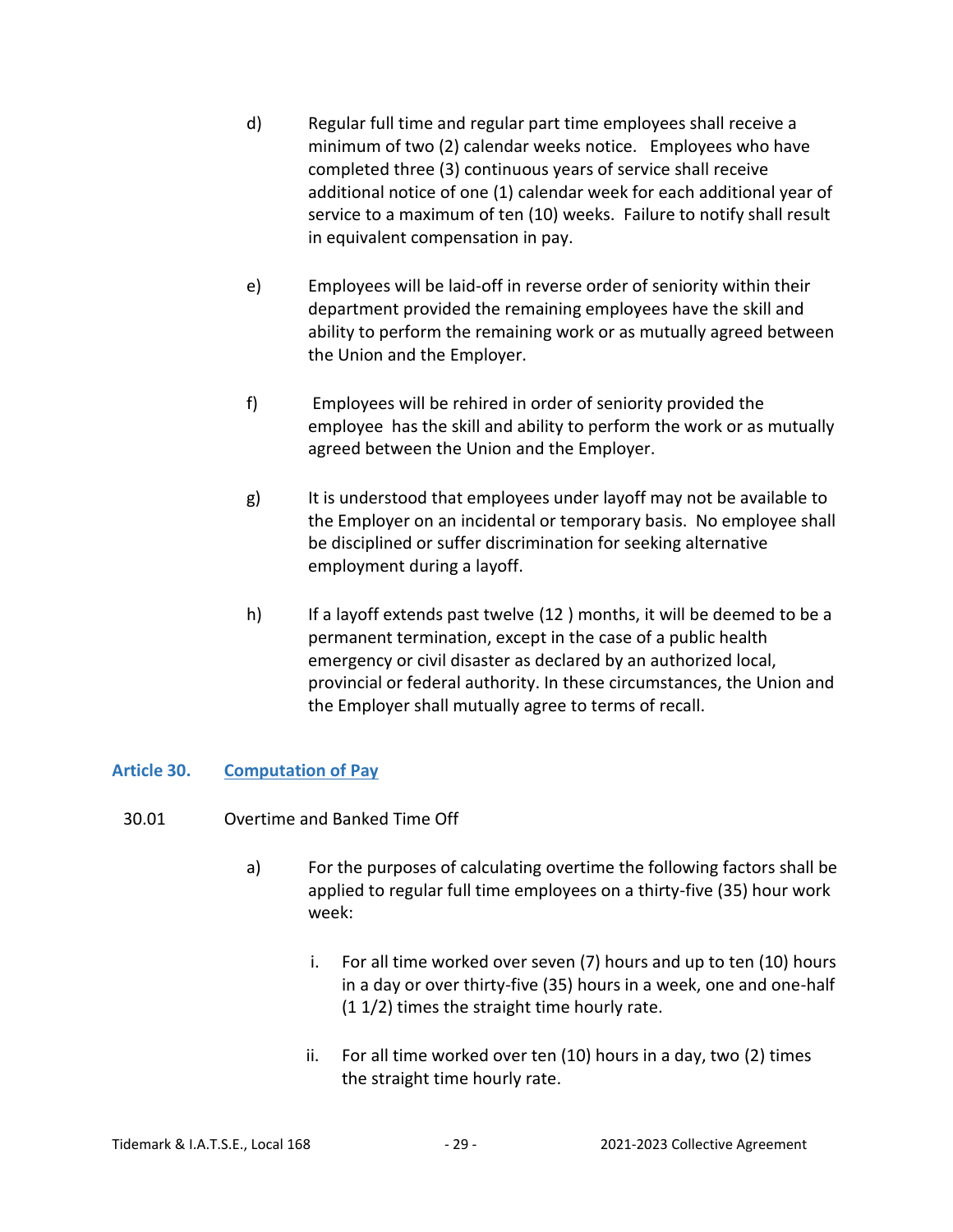- b) For the purposes of calculating overtime the following factors shall be applied to regular full time employees on a forty (40) hour work week and regular part-time employees:
	- i. For all time worked over eight (8) hours and up to ten (10) hours in a day or over forty (40) hours in a week, one and one-half (1 1/2) times the straight time hourly rate.
	- ii. For all time worked over ten (10) hours in a day, two (2) times the straight time hourly rate.
- c) By mutual agreement between the Employer and the Union, an employee may take time off work in lieu of remuneration for overtime. In such a case the time off shall be calculated in the same manner as the rates of pay as outlined above. For regular employees scheduled on a 35 hour week, the overtime bank will have a 35 hour cap; for those scheduled on a 40 hour week, there will be a 40 hour cap.

Casual employees may bank overtime to a maximum of a 20 hour cap.

The overtime bank shall be refillable by mutual agreement. Employees utilizing an overtime bank will indicate by October  $31<sup>st</sup>$  of each year if they wish to use the time banked, providing operational circumstances allow, or have it paid out. Banked overtime shall not be carried over into the next calendar year and shall be paid out by the Employer on December 30<sup>th</sup> of each year.

## 30.02 Statutory Holidays

- a) Where a regular full time or regular part-time employee is scheduled to work on a statutory holiday, the employee shall be paid at time and one-half (1½x) their normal wage/salary for all hours worked up to ten (10) hours and double time (2x) their normal wage/salary for all hours worked in excess of ten (10) hours based on Article 30.01.
- b) In lieu of statutory holidays set out in 30.02c below, the Employer shall pay regular part-time employees, in addition to their normal wages/salary, five percent (5%) of gross wages earned, excluding health benefits.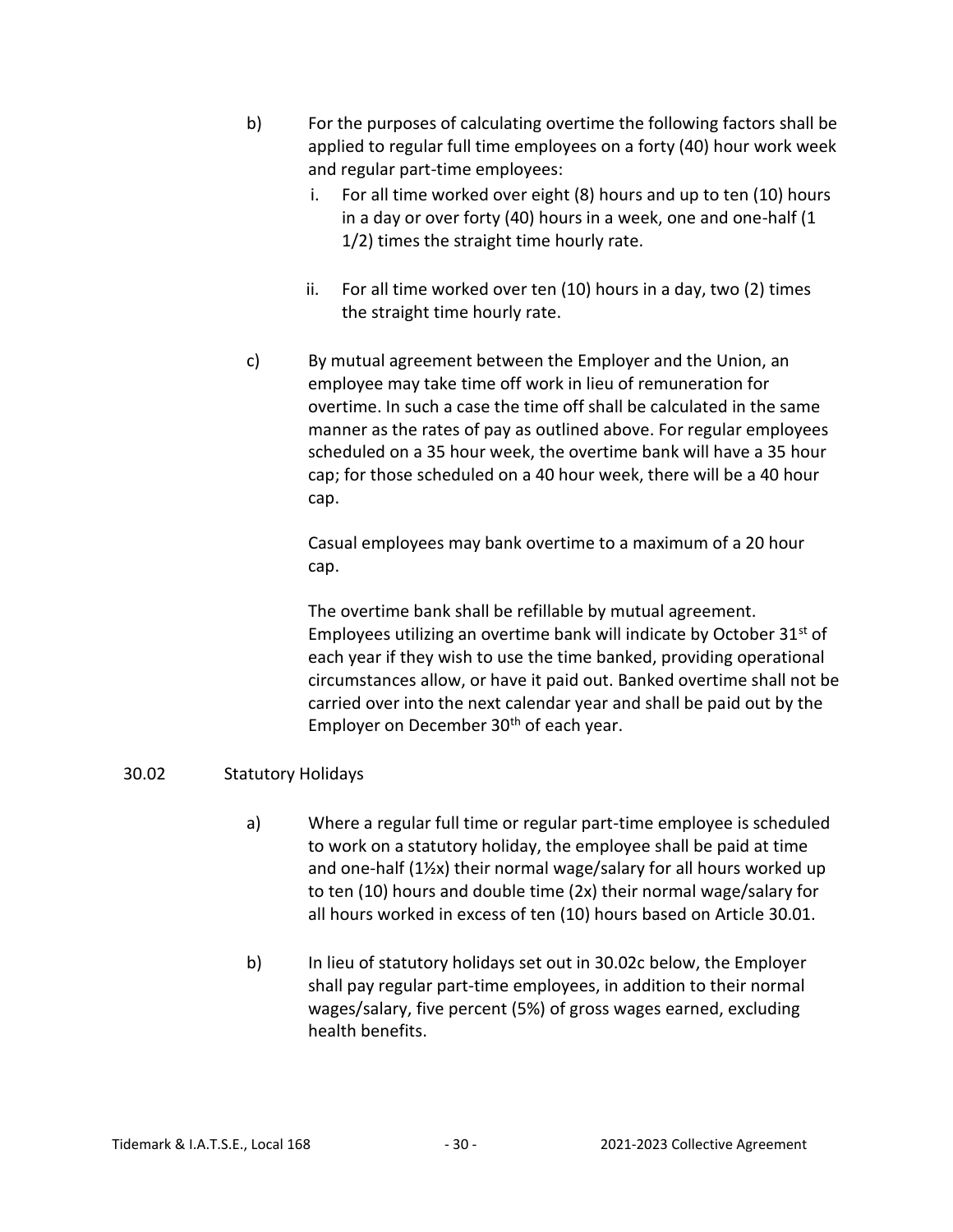c) For the purposes of this Agreement the following have been designated as paid Statutory Holidays: New Year's Day **Family Day** Good Friday **Easter Monday** Victoria Day **National Day for Truth and** Reconciliation Canada Day **British Columbia Day** Labour Day Thanksgiving Day Remembrance Day Christmas Day Boxing Day

> Plus any other general holiday proclaimed by federal, provincial, and/or municipal governments.

- d) Where a regular full time employee is on annual vacation and a paid statutory holiday occurs and is celebrated during such period, that employee shall be entitled to an additional vacation day with pay at a time mutually acceptable to the employee and the Employer.
- e) Where a regular full time employee is on a non-work day and a paid statutory holiday occurs and is celebrated during such period, that employee shall be given a day off with pay in lieu of the statutory holiday at a time mutually acceptable to the employee and the Employer.
- f) As per Article 26.01; for all regular full time employees, a statutory holiday will be considered as either seven (7) or eight (8) hours of the thirty-five (35) or forty (40) hour work week. In the event a regular full time employee works beyond their scheduled work week, overtime premiums shall apply.

## 30.03 Shift Premiums

- a) Time worked between 12:00AM (Midnight) and 8:00AM shall be paid a premium of one half (0.5) times the straight time hourly rate.
- b) For janitorial employees the premium time shall be between 10:00pm and 6:00am.
- c) Premiums shall be paid and listed as a separate line item on employee's pay stubs.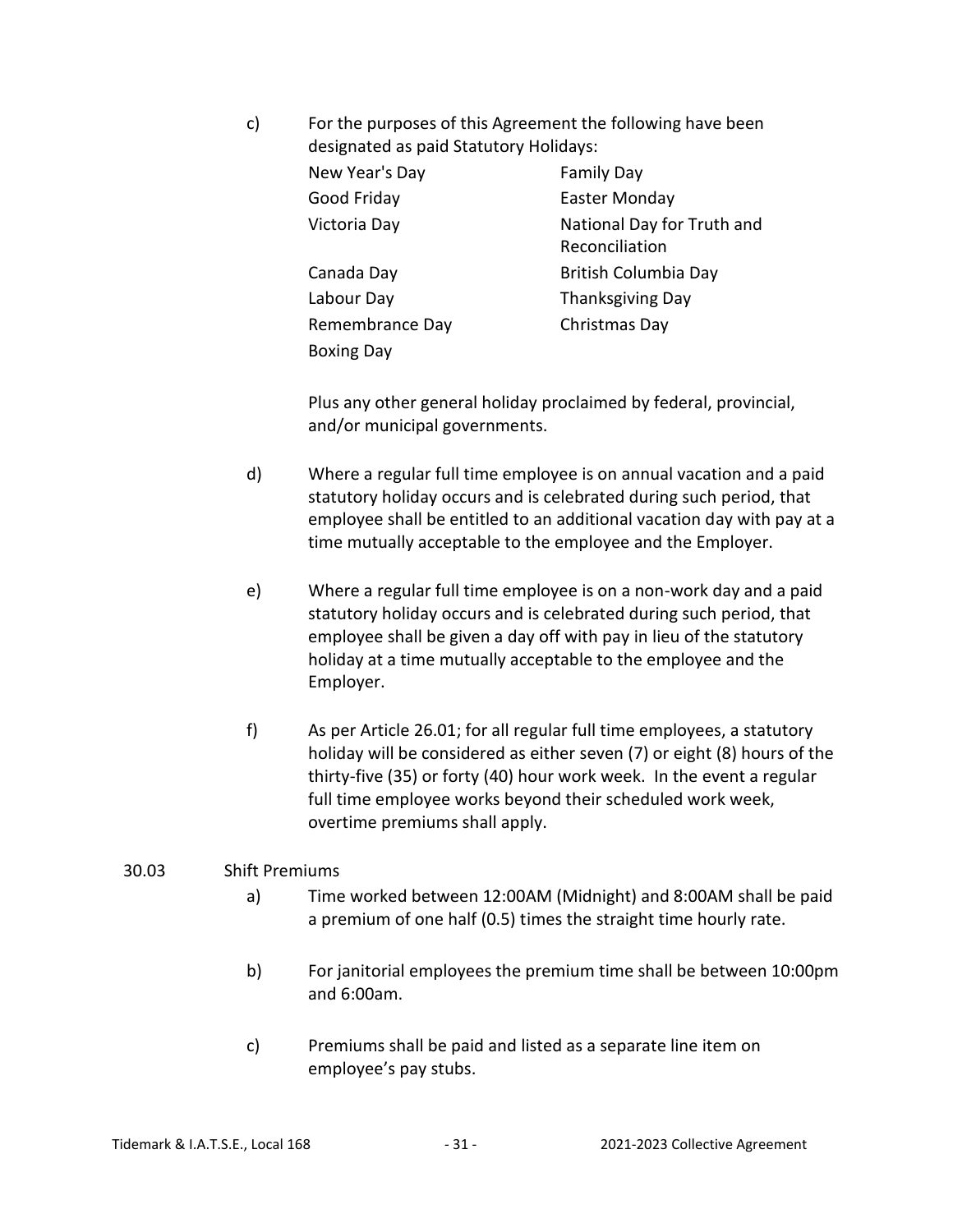## <span id="page-31-0"></span>**Article 31. Annual Vacations, Vacation Pay**

#### For Regular Full Time Employees:

- 31.01 Permanent regular full time employees' vacation leave shall accrue annually on the following basis:
	- a) After the first year of service and up to the end of the second (2nd) year of service – two (2) weeks eighty (80) hours paid vacation per annum at the employee's regular rate of pay.
	- b) In the third (3rd) year of service and up to the end of the sixth (6th) year of service - three (3) weeks one hundred twenty (120) hours paid vacation per annum at the employee's regular rate of pay.
	- c) In the seventh (7th) year of service and up to the end of the twelfth (12th) year of service - four (4) weeks one hundred sixty (160) hours paid vacation per annum at the employee's regular rate of pay.
	- d) In the thirteenth (13th) year of service and up to the end of the eighteenth (18th) year of service - five (5) weeks two hundred (200) hours paid vacation per annum at the employee's regular rate of pay.
	- e) In the nineteenth (19th) year of service and thereafter six (6) weeks two hundred forty (240) hours at the employee's regular rate of pay.

## For Regular Part Time Employees:

- 31.02 Permanent regular part time employees shall have vacation pay paid bi-weekly as part of regular pay cheques.
	- a) Four percent (4%) of gross wages during the first (1st) calendar year of Service, and up to the end of the second (2nd) year.
	- b) Six percent (6%) of gross wages during the third (3rd) and up to the sixth (6th) year of continuous service.
	- c) Eight percent (8%) of gross wages during the seventh (7th) year and up to the end of the twelfth (12th) year of continuous service.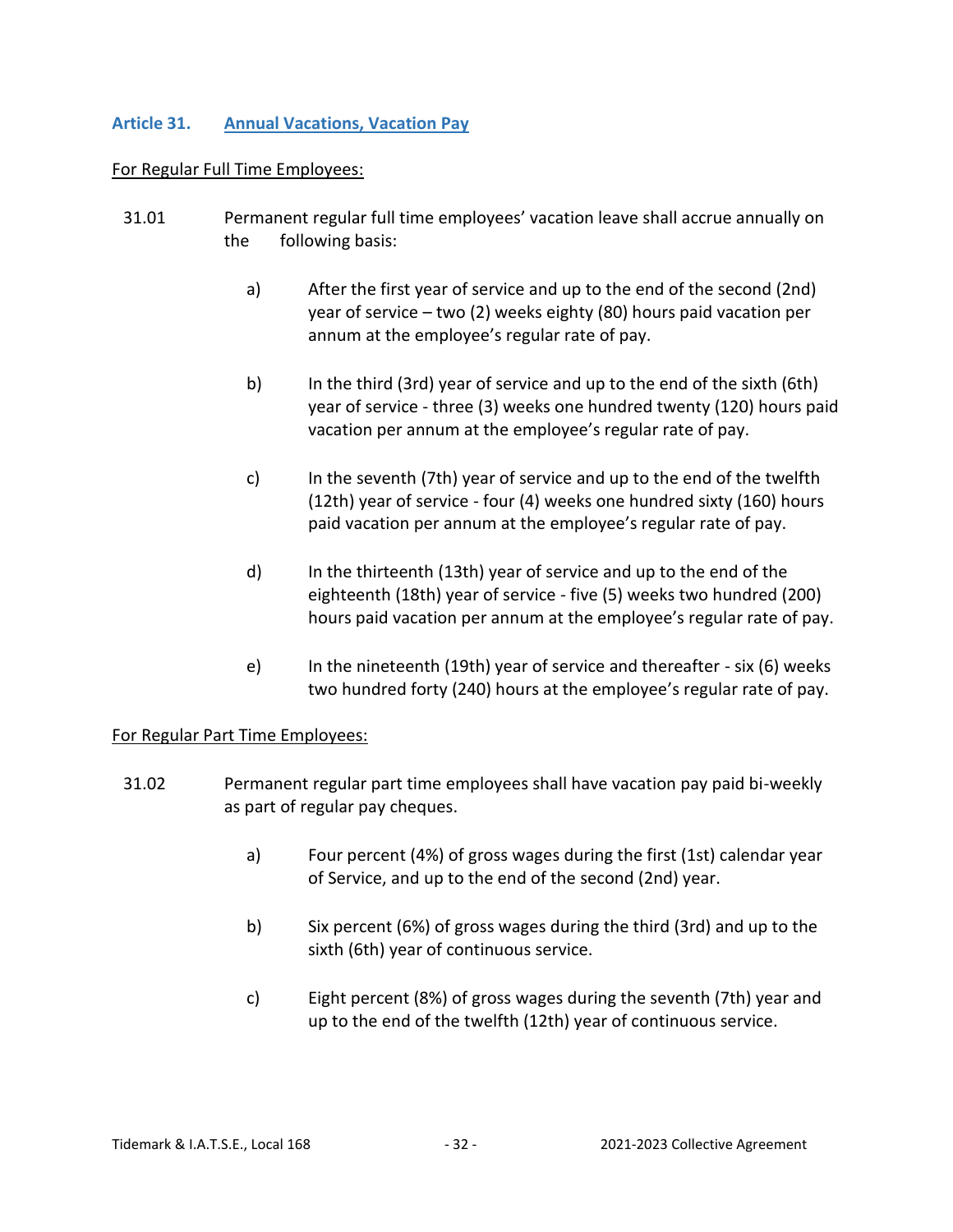- d) Ten percent (10%) of gross wages during the thirteenth (13th) year and up to the end of the twentieth (20th) year of continuous service.
- e) Twelve percent (12%) of gross wages thereafter.
- 31.03 For regular full time employees, a maximum of two (2) weeks of accumulated vacation time may be carried over to the next year by mutual agreement with the Employer.
- 31.04 For regular full time employees, vacation pay due shall be paid prior to the vacation leave, if requested by the employee.
- 31.05 Scheduling of employees' vacation shall be first by mutual agreement between the employees and the Employer and where agreement cannot be reached those employees with the longest service with the Employer shall be given preference.

## <span id="page-32-0"></span>**Article 32. Seniority**

32.01 Seniority for the purposes of PART II of this Agreement shall be determined from the first (1st) day of employment with the Employer. A break in employment with the Employer of greater than one (1) year shall end the current seniority for that employee.

> If the break in employment is due to serious illness or injury involving on-going related medical care, the Employer agrees to extend the employee's seniority for a further year.

If the break in employment is due to a public health emergency or civil disaster as declared by an authorized local, provincial or federal authority, the Employer agrees to extend the employee's seniority for the duration of the emergency situation.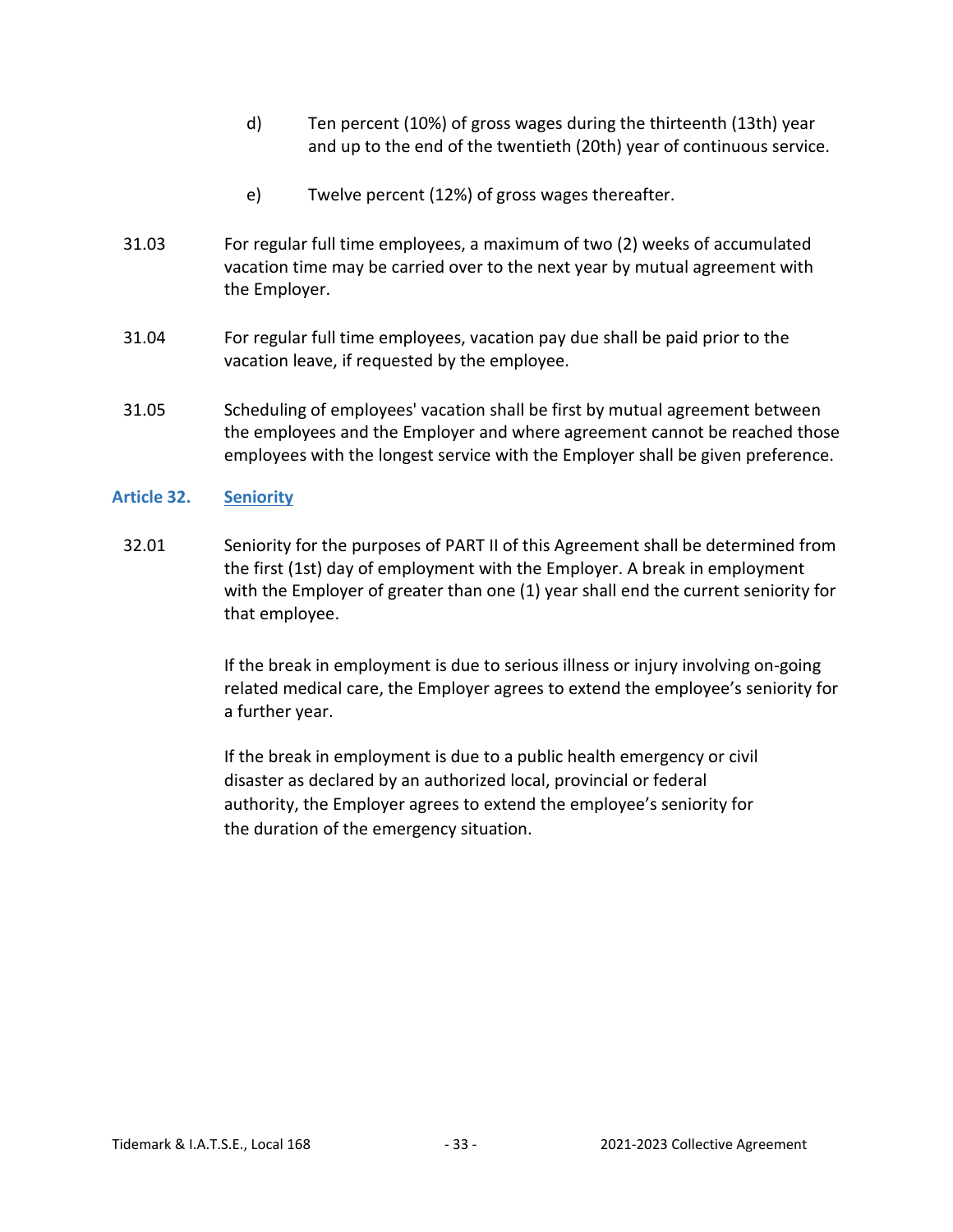## **PART III - CASUAL EMPLOYEES**

<span id="page-33-0"></span>Part III shall cover the employees of the Employer who are casual employees performing work within the bargaining unit covered by this Agreement.

#### <span id="page-33-1"></span>**Article 33. Hiring Hall**

- 33.01 When casual employees are required by the Employer, the Employer agrees to contact the Union for dispatch of personnel by the Union. Such personnel shall become employees as defined by Provincial and Federal Statute.
- 33.02 If the Union is unable to supply qualified personnel, the Employer may obtain help elsewhere. Such persons shall pay Union permit fees as prescribed by the Union from time to time
- 33.03 Casual employees, other than casual stage employees, shall be hired directly by the Employer.
- 33.04 The Employer shall request resumes of all employees hired through the Hiring Hall. The Union shall provide copies of all such resumes in its possession. If the Union is unable to provide resumes for specific individual employees, the Employer shall request the resumes in writing with a copy to the Union directly from the employees.

## <span id="page-33-2"></span>**Article 34. Seasonal Casual Stage Employees**

- 34.01 For the purpose of stability in the operation of the technical positions in the theatre, the following may apply:
	- a) Up to four seasonal casual stage positions may be posted and filled for a work year of September 1 to August 31.
	- b) Monthly scheduling shall be by mutual agreement between the employees and the Employer.
	- c) Casual Seasonal employees who accept a call are expected to be available for the call unless there are extenuating circumstances. (i.e. Illness). Requests to decline a call previously accepted will not be unreasonably denied. A minimum of seven (7) days notice for such a request is required.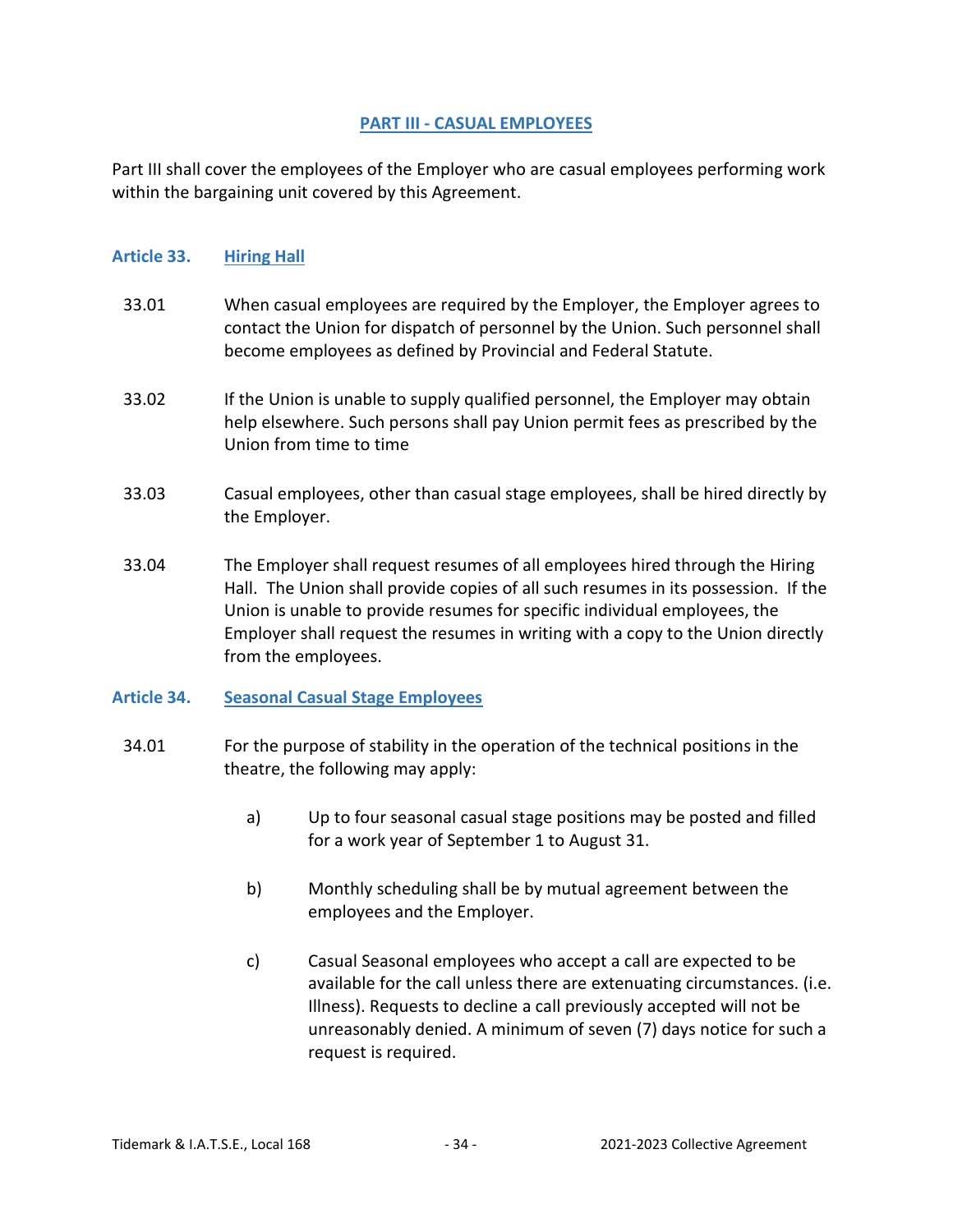d) Should a Seasonal Casual Stage Employee as defined in Article 34.01a) leave the employ of the Tidemark Theatre Society before the completion of the season production process , a replacement Seasonal Casual Stage Employee shall be engaged, per the hiring practice noted in Article 26.

## <span id="page-34-0"></span>**Article 35. Remuneration**

- 35.01 When an employee is hired in the first instance as a Crew Chief or Department Head for a particular production then that employee shall be paid the applicable rate for the entire time the employee is working on that production.
- 35.02 If an employee is required or requested to be available to perform work in, or in fact performs work in a classification for which a higher rate of remuneration is provided in Appendix B then that employee shall be paid the higher rate for the entire time the employee is working on that shift.

## <span id="page-34-1"></span>**Article 36. Hours of Work**

36.01 Casual stage employees shall be hired for the set-up, run and take-out of the production for which they are employed and shall be employed in the categories of work and departments for which they were called.

> Casual employees, other than casual stage employees, shall be scheduled by the Employer based on operational requirements. Scheduling shall be based on qualifications with seniority being the determining factor.

> Employees shall not be dismissed except for just cause and shall not be assigned to other categories of work or departments except that the Employer may:

- a) Where the work available requires, reduce or increase the size of the crew. Crew size shall be determined by past practice and precedent in the industry as agreed between the Employer and the Union.
- b) Assign employees to other categories of work or departments where such assignment is temporary in nature to lend assistance to existing employees within that department.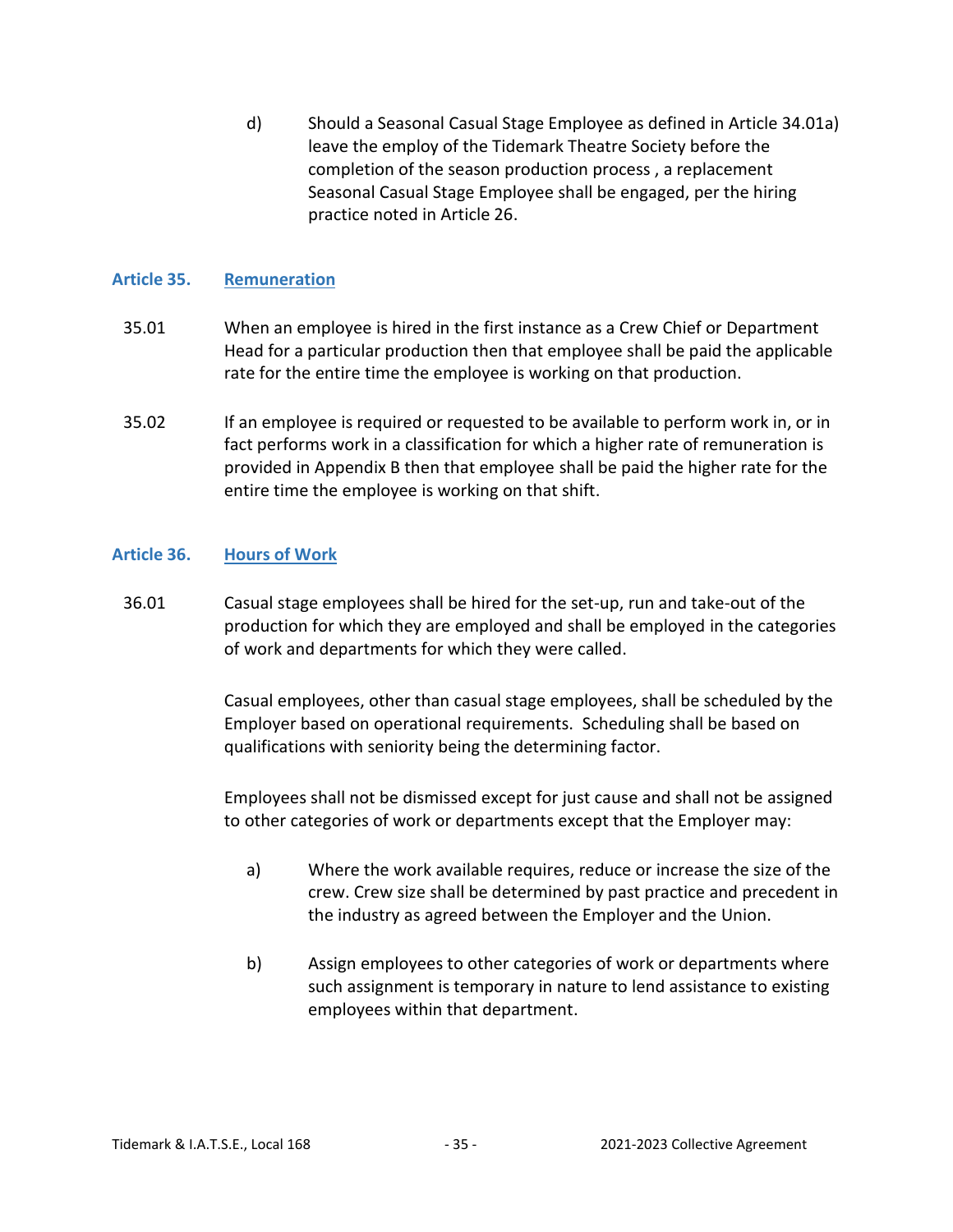## 36.02 Reporting Pay

- a) When employees are called to work and perform work, they shall be paid not less than four continuous hours at the applicable rate, with the exception of professional development and staff meetings, a minimum of two (2) hours shall apply. Staff meetings will be included on the monthly schedule. Employees will receive a minimum of four (4) weeks' notice unless there is an urgent or emergent requirement as determined by the Employer.
- b) In the event that employees are called to work and they are dismissed without performing any work they shall be paid for two (2) hours at the applicable rate unless the employee is unfit to work or fails to comply with the Industrial Health and Safety Regulation of Worksafe B. C.
- 36.03 A recall to work after a break of greater than two (2) hours shall constitute a new four (4) hour call.
- 36.04 Work Day
	- a) The end of each day is midnight and the end of each week is Saturday midnight, except where an employee works a continuous period of time which starts before midnight and ends after midnight, in which case the end of the day shall be the end of that continuous period of work.
	- b) A break of less than eight (8) hours duration shall not constitute the end of a work day except in the case of a casual employee accepting a call for a different production.
	- c) Calendar Week Notwithstanding 34.05, a calendar week shall commence Sunday at 12:00 a.m. and end Saturday at 11:59 p.m.

## 36.05 Variations

Owing to the nature of theatrical operations, the hours of work shall not be fixed with respect to time of day nor day of week but shall be as determined by the Employer based on operational needs and subject to the provisions of this Agreement.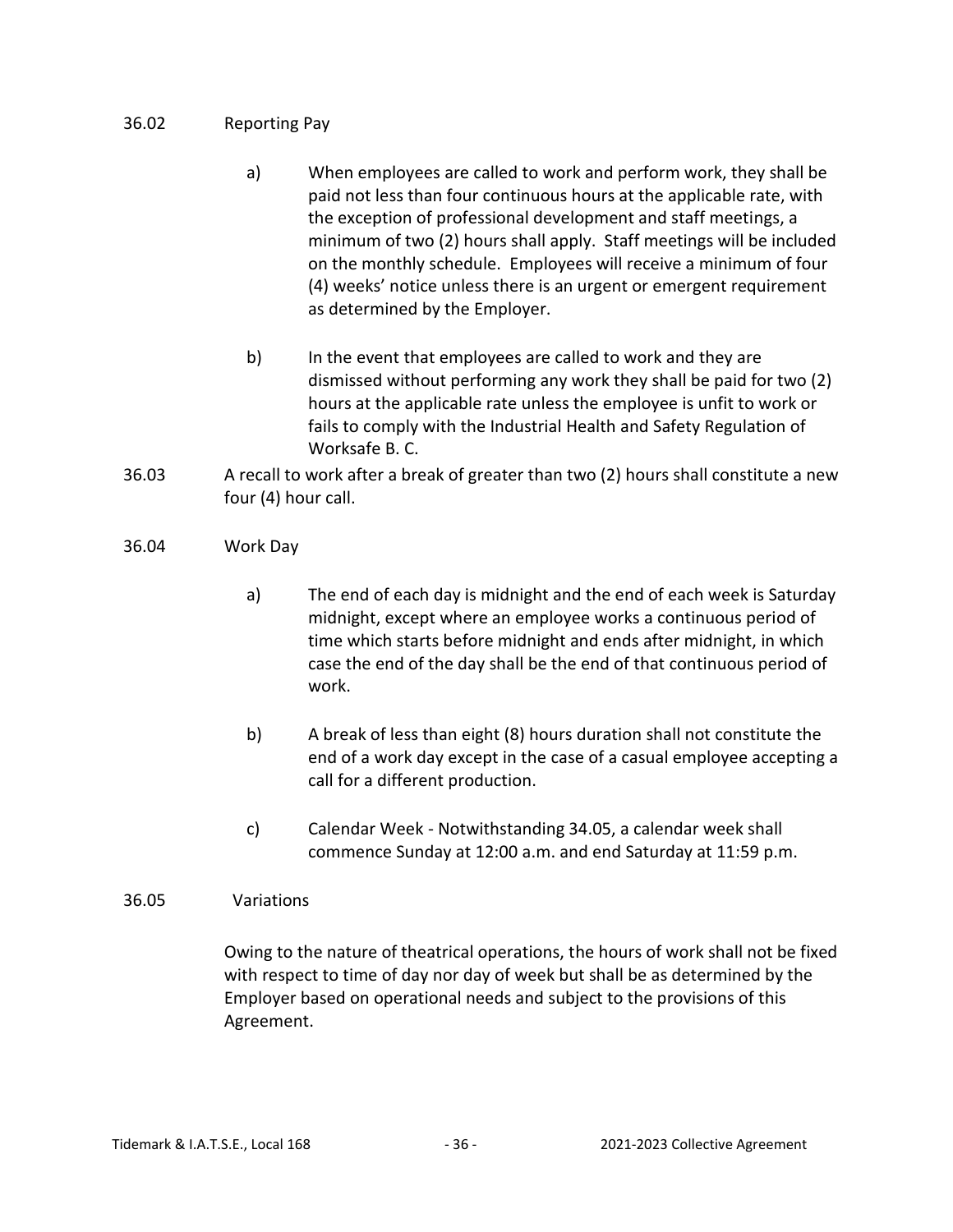## 36.06 Travel Time

- a) If an employee, at the call of the Employer, completed a period of duty in any day and is recalled to duty by the Employer on the same day after a break of greater than two (2) hours has elapsed since the completion of that period of duty, and as a result of such recall works a further period of time, the employee shall be paid one (1) hour travel time at the applicable rate.
- b) If an employee is released prior to the completion of a minimum call and is recalled for a further period of duty after a break of greater than two (2) hours has elapsed, that employee shall be paid one (1) hour for travel time at the applicable rate less that amount of time that remained in the call from which the employee was released.
- 36.07 The Union and the Employer agree that the ability to Work From Home ( WFH ) allows for a greater life-work balance. The Union and the Employer will develop a WFH policy, which will define the terms and conditions of the way work happens outside the Tidemark Theatre facility.

Workers may apply to WFH, subject to the approval of both the Union and the Employer.

The Employer will remain responsible for scheduling the work of Employees covered by a WFH agreement.

No Employee shall be placed in a WFH scenario without their consent.

Employees participating in a WFH situation shall be subject to the Employer's Work Alone policy.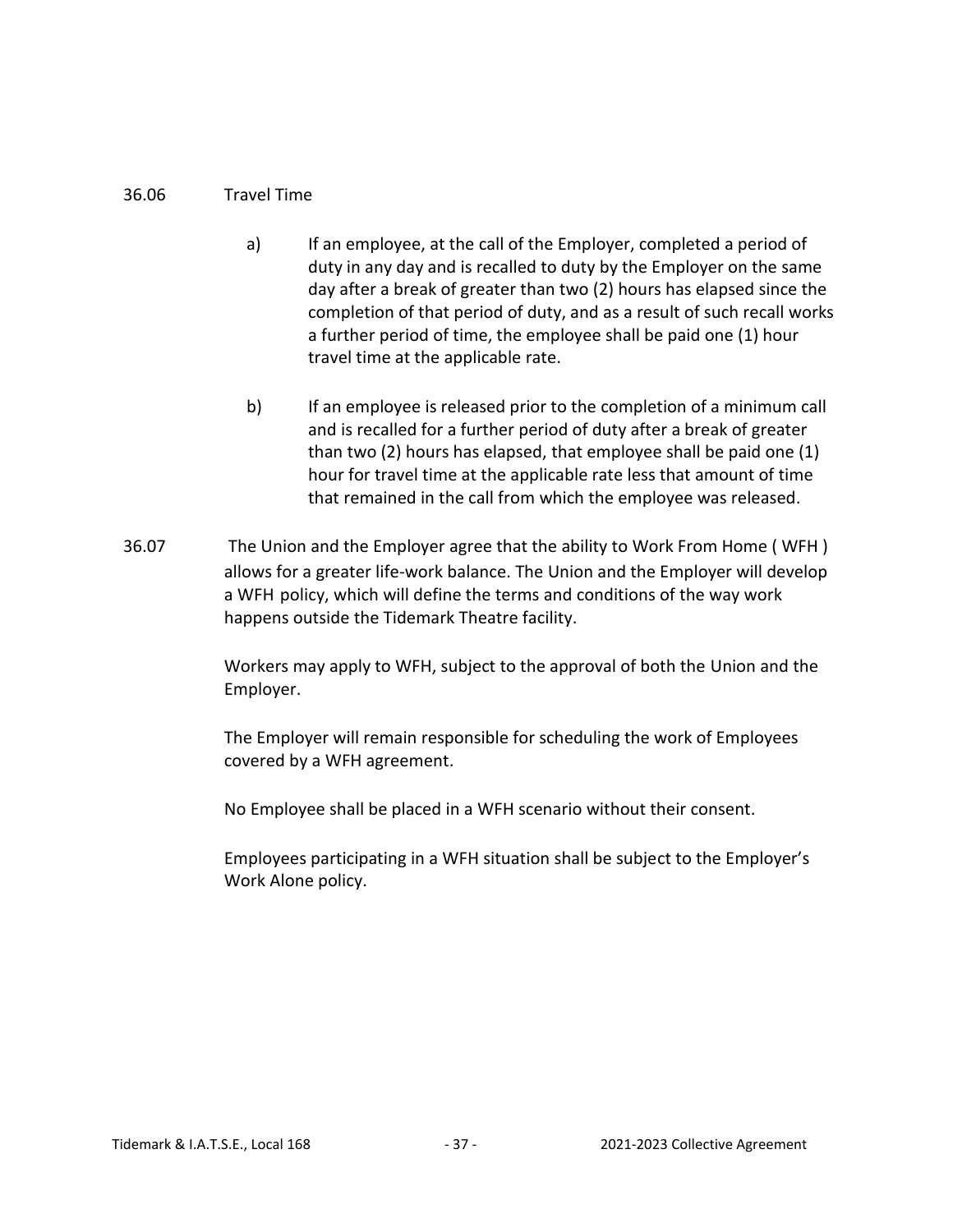## <span id="page-37-0"></span>**Article 37. Calling Procedure**

- 37.01 The time of a call shall be at the discretion of the Employer. The Employer shall advise the Union's Dispatch of the time of the call, the number of persons needed for each category of work and a preliminary work schedule based upon information available at the time of the call. The call shall be made as soon as possible but in no event shall the Union be held liable or responsible in any way if the call is received by the Dispatcher less than ninety six ( 96 ) hours prior to the time of the call. The Union shall at all times endeavor to accommodate the Employer's needs when circumstances require the call to be made less than the ninety six ( 96 ) hours referred to above.
- 37.02 On any stage call the first person hired and the last person released shall be the Crew Chief. The Crew Chief may be required to act as a Department Head.

On any Front of House call the first person hired and the last person released shall be the designated Front of House staff member

37.03 A Department Head shall be assigned to each department in which work is being carried out and such department heads shall not be released from duty prior to the release of technicians employed on such production in their department nor in the case of bona fide road crew or amateur technicians while any work is being carried out in their department.

For Stage area work, Departments shall be defined as follows:

- Stage Sound Lighting Video
- 37.04 The Employer may supply the Union with a list of preferred casual employees and alternatives with reasons for their hire.
- 37.05 Notwithstanding the Union's seniority provisions, the Union's Dispatch shall endeavor to accommodate the Employer's request when, in their opinion, the request has merit based on the needs of the production. Seniority for the purpose of hiring of casual employees shall be at the sole discretion of the Union and the general provision of qualified personnel with highest seniority being first hired shall prevail at the sole discretion of the Union with regards to this Article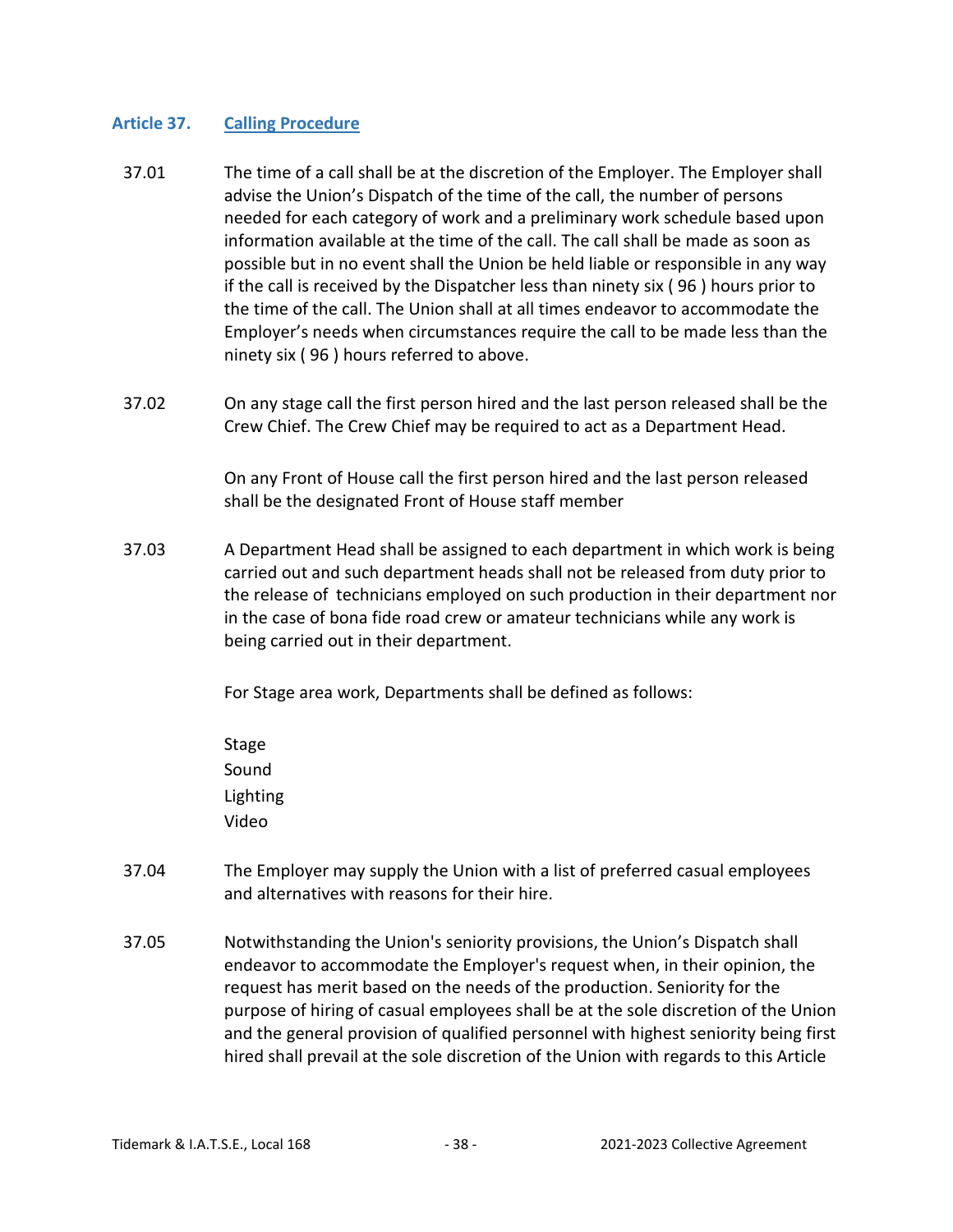- 37.06 If the Employer wishes to cancel a call, it shall do so by notifying the Union's Dispatch of the cancellation at least twenty-four (24) hours prior to the time of the call. In the event that such notice is not given, unless the Union consents to such cancellations, the Employer shall pay to the employees designated by the Union to fill the call an amount equal to that remuneration which the employee would have earned through two (2) hours of work at the applicable rate. If the call is postponed without prior notice of twenty-four (24) hours before the original time of call, and if the call is subsequently cancelled, then this article shall be applied to the original time of call.
- 37.07 Any reduction in the size of the crew required by a lack of work shall be accomplished by the release of that person or those persons designated by the Crew Chief or designated Front of House staff member provided that the Employer shall have the right to request specific employees as provided by Articles 37.04 and 37.05.
- 37.08 A call for stage employees to perform work prior to a performance and during a performance shall start at least sixty (60) minutes prior to the scheduled commencement time of the performance.
- 37.09 If a casual or stage employee is late for a scheduled shift the Union's Dispatch shall immediately attempt to find a replacement. As soon as another Employee accepts the call the first employee shall be relieved from the opportunity to work.

## <span id="page-38-0"></span>**Article 38. Computation of Pay, Overtime and Premiums**

- 38.01 All casual employees:
	- a) The following times shall be paid at one and one-half (1 1/2) the appropriate straight time rate:
		- i. Time worked in excess of eight hours (8) hours in any day.
		- ii. Time worked in excess of forty (40) hours straight time in any week.
		- iii. A casual employee who has completed six (6) consecutive days of work, and is assigned work without a day of rest, the seventh (7th) day at work shall be at double time (2x).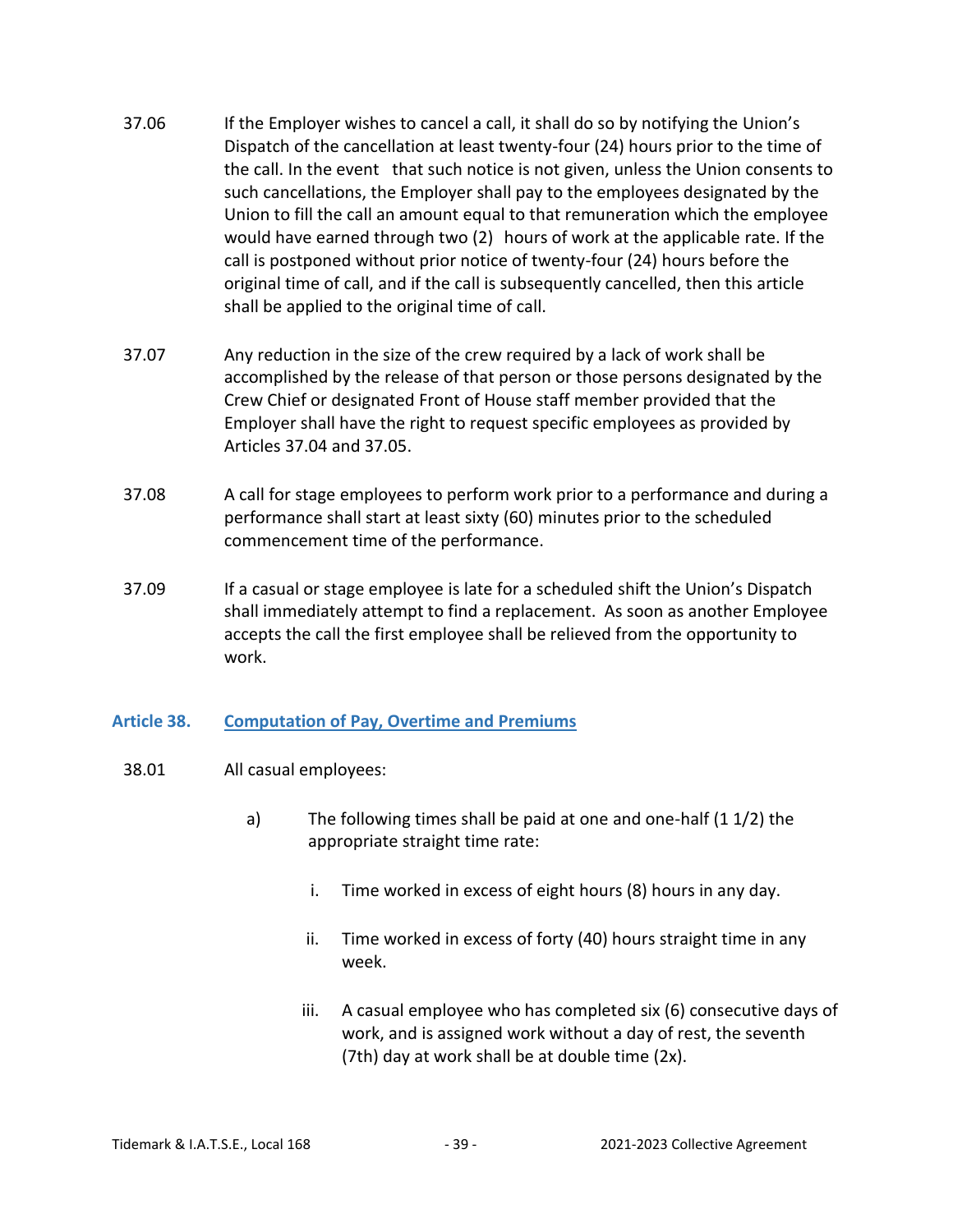- b) The following times shall be paid at double (2x) the straight time rate:
	- i. All time worked in excess of ten (10) hours in any one day.
- 38.02 There shall be no pyramiding of overtime.
- 38.03 In the event a casual employee has completed seven (7) consecutive days of work in a calendar week on the same production, the seventh (7th) day shall be at double time (2x).

#### 38.04 Shift Premiums

- a) Time worked between 12:00AM (Midnight) and 8:00AM shall be paid a premium of one half (0.5x) times the straight time hourly rate.
- b) For janitorial employees the premium time shall be between 10:00pm and 6:00am.
- c) Premiums shall be paid and listed as a separate line item on employee's pay stubs.

## <span id="page-39-0"></span>**Article 39. Statutory Holiday and Vacation Pay**

- 39.01 The Employer shall pay to each casual employee, each pay period, in addition to remuneration required under this Agreement vacation pay on the following basis:
	- a) Four percent (4%) of gross wages during the first (1st) and second (2nd) calendar year of continuous service.
	- b) Six percent (6%) of gross wages thereafter.
- 39.02 In reference to Article 39.01, continuous service shall be deemed to have been broken if an employee has a lapse of service of more than twelve (12) consecutive months. However, once a continuous service level has been reached a break in service shall not return the employee to the lower level.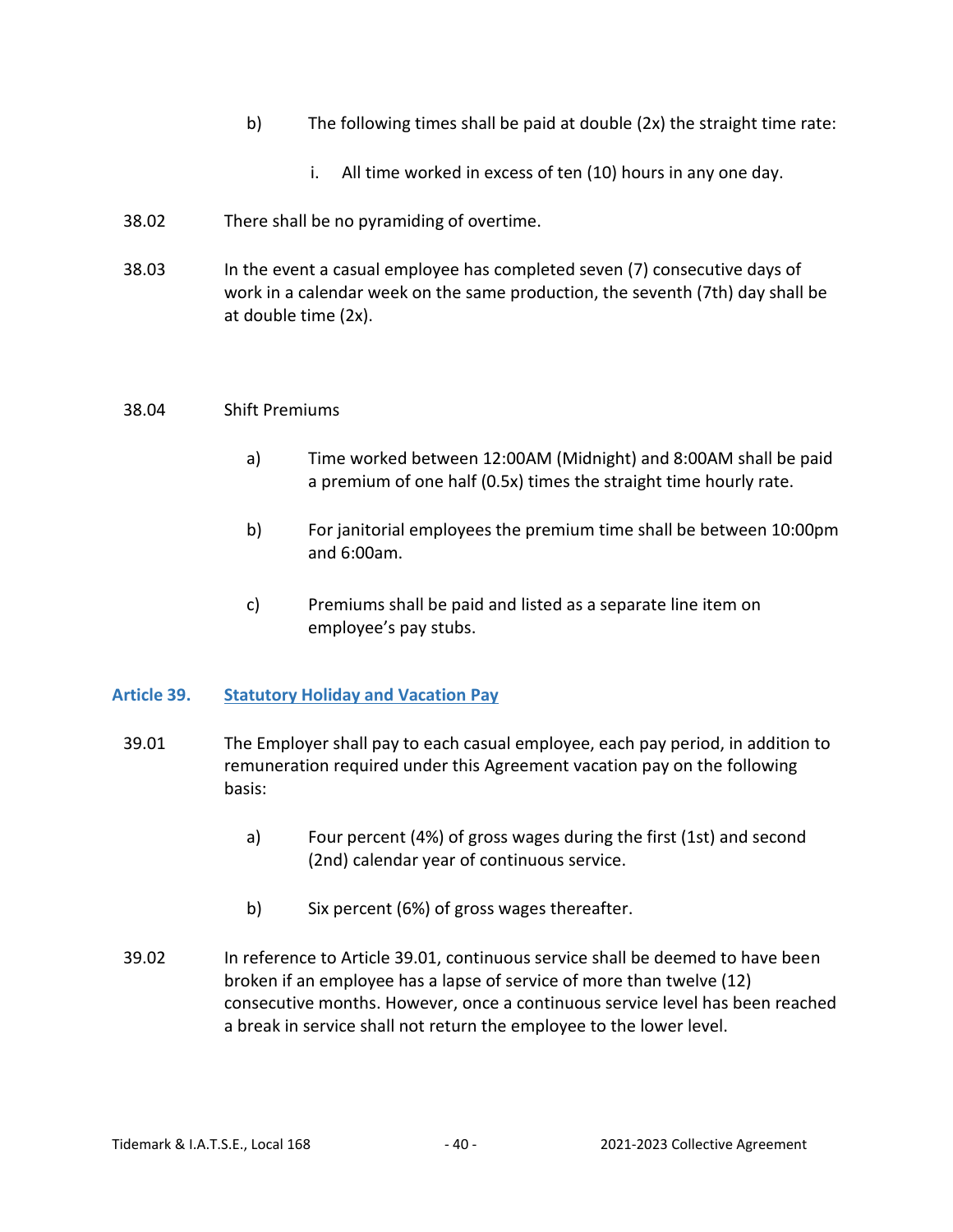- 39.03 For the purposes of calculating the rate of vacation pay, the first date of service with the Employer shall be the effective date, notwithstanding clause 39.02.
- 39.04 Where a casual employee is scheduled to work on a statutory holiday, the employee shall be paid at time and one-half (1½x) their normal wage/salary for all hours worked up to ten (10) hours and double time (2x) their normal wage/salary for all hours worked in excess of ten (10) hours.
- 39.05 In lieu of statutory holidays set out in 30.02c, the Employer shall pay casual employees, in addition to their normal wages/salary, five percent (5%) of gross wages earned.

## <span id="page-40-0"></span>**Article 40. Rest Periods**

40.01 When there is a work period of three (3) hours or longer, the employees shall be entitled to one (1) paid fifteen (15) minute rest period approximately mid-point after the start of the work period. This rest period may be deferred by mutual consent of the Union and the Employer. If this break is deferred, the fifteen (15) minutes shall be added to the time worked on that shift for pay purposes.

## <span id="page-40-1"></span>**Article 41. Meal Breaks and Meal Premiums**

- 41.01 When not working as a member of a production stage crew, a meal break shall be defined as one unbroken, unpaid half (1/2) hour or hour (at the discretion of the employee) within which the employee can eat a meal. When working as a member of a production stage crew, a meal break shall be as defined by as below.
- 41.02 When scheduling unpaid meal breaks for a production stage crew:
	- a) The Employer shall not call an unpaid meal break less than two (2) hours from the beginning of a call or less than four (4) hours from the previous unpaid meal break.
	- b) The normal time between meal breaks shall be four (4) hours. The time allowed between meal breaks may be extended to five (5) hours when extra-ordinary circumstances require.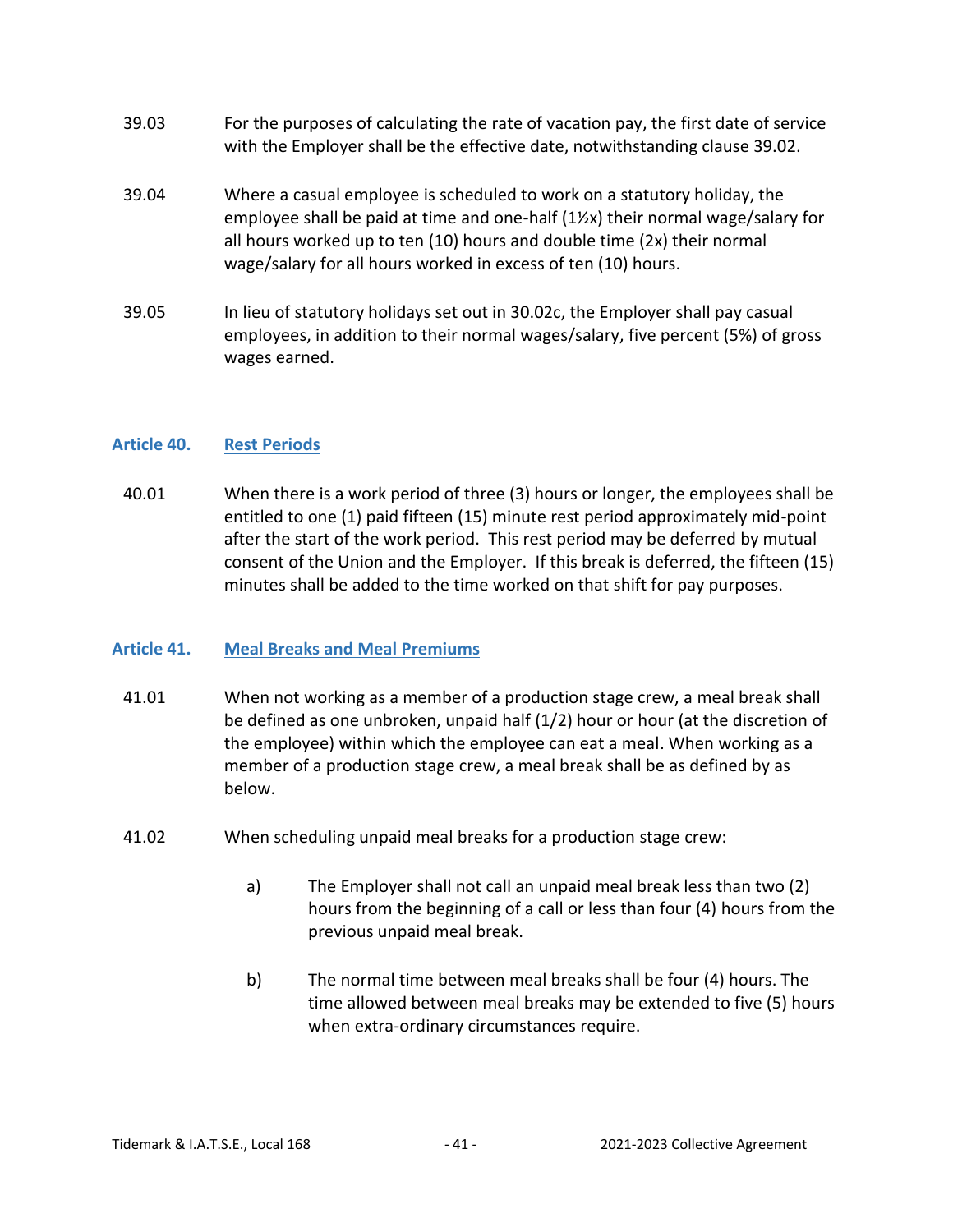- c) If calling an unpaid meal break less than four (4) hours from the previous unpaid meal break does occur, the short shift shall be paid out as a four (4) hour, time worked shift, at the applicable rates.
- 41.03 Should an employee be required to remain on duty without a meal break after a period of five (5) hours then they shall be paid a premium of one-half (0.5x) times the applicable rate of pay that would be in effect at the start of the premium period until they are released. This provision shall apply equally as for a meal break or the end of a day. The premium shall be paid and listed as a separate line item on employee's pay stub.
- 41.04 No unpaid meal break shall be allowed during a call of five (5) hours or less. Unpaid meal breaks shall also not occur during load outs which commence after 11:00pm following a show.
- 41.05 If an employee is required to return from a meal break less than thirty (30) minutes prior to the scheduled commencement time of a performance that employee shall be paid an additional one half (1/2) hour at the applicable rate.
- 41.06 When an employee returns to work after an unpaid meal break, the employee shall be paid not less than two (2) continuous hours at the applicable rate.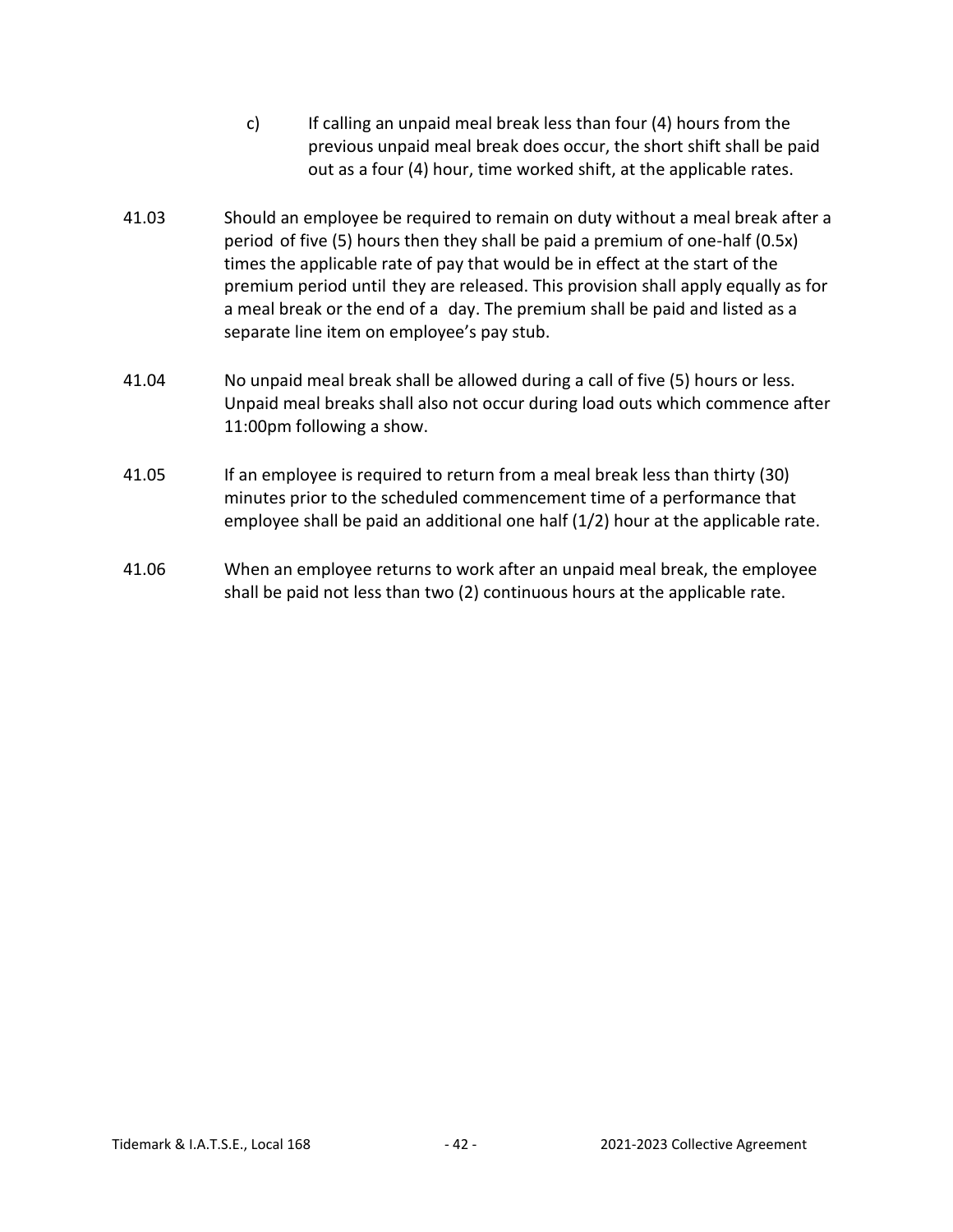IN WITNESS WHEREOF these two parties have set their hands this \_\_\_\_\_\_\_\_\_ day of  $2022.$ 

For the EMPLOYER:

Tidemark Theatre Society

\_\_\_\_\_\_\_\_\_\_\_\_\_\_\_\_\_\_\_\_\_\_\_\_\_\_\_\_\_\_\_

\_\_\_\_\_\_\_\_\_\_\_\_\_\_\_\_\_\_\_\_\_\_\_\_\_\_\_\_\_\_\_

Tidemark Theatre Society

Sealed with the seal of the International Alliance of Theatrical Stage Employees and Moving Picture Machine Operators of the United States, Its Territories and Canada, Local 168 in the presence of:

For the UNION:

PRESIDENT, I.A.T.S.E. Local 168

SECRETARY-TREASURER, I.A.T.S.E. Local 168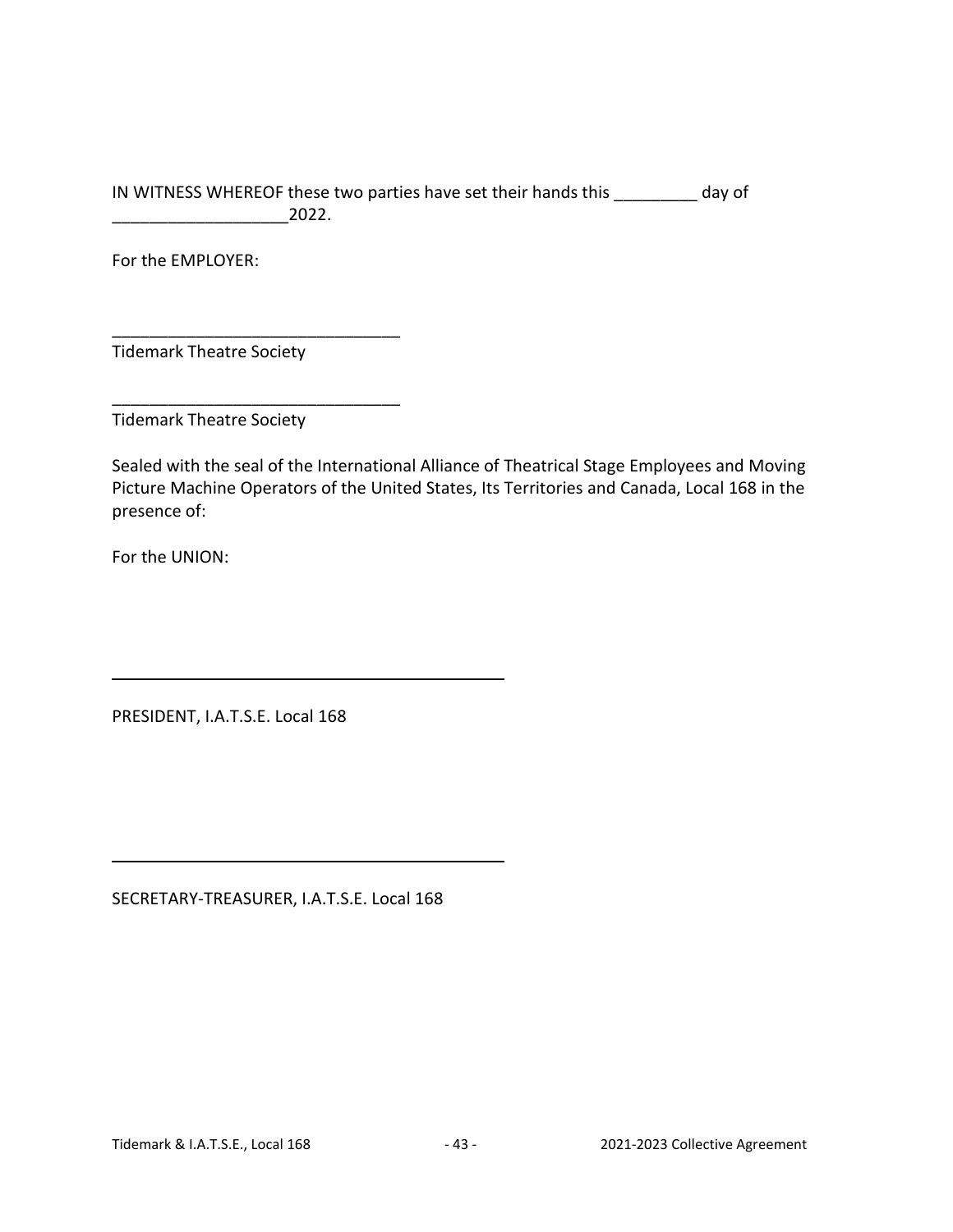<span id="page-43-0"></span>

| <b>Classification</b>                   | <b>Current</b> | <b>Bump</b><br>2021 | 2022    | 2023     |
|-----------------------------------------|----------------|---------------------|---------|----------|
|                                         |                | Jan. 1st            | Jan.1st | Jan. 1st |
|                                         |                | \$1                 | 3%      | 3%       |
| <b>Assistant Technical Director</b>     | \$27.37        | \$28.37             | \$29.22 | \$30.10  |
|                                         |                |                     |         |          |
| <b>Ticket &amp; Rentals Coordinator</b> | \$27.36        | \$28.37             | \$29.22 | \$30.10  |
| Development                             |                |                     |         |          |
| Coordinator                             | \$21.62        | \$22.62             | \$23.30 | \$24.00  |
|                                         |                |                     |         |          |
| <b>Ticket Center Clerk</b>              | \$18.73        | \$19.73             | \$20.32 | \$20.93  |
| <b>Theatre Publicist</b>                | \$21.62        | \$22.62             | \$23.30 | \$24.00  |
|                                         |                |                     |         |          |
| Marketing & Programing<br>Coordinator   | \$26.19        | \$27.19             | \$28.01 | \$28.85  |
|                                         |                |                     |         |          |
| <b>FOH Supervisor</b>                   | \$21.62        | \$22.62             | \$23.30 | \$24.00  |
| <b>Assistant FOH Supervisor</b>         | \$18.73        | \$19.73             | \$20.32 | \$20.93  |
|                                         |                |                     |         |          |
| Crew Chief                              | \$24.48        | \$25.48             | \$26.24 | \$27.03  |
| Department Head                         | \$23.02        | \$24.02             | \$24.74 | \$25.48  |
|                                         |                |                     |         |          |
| Operator / Rigger                       | \$21.62        | \$22.62             | \$23.30 | \$24.00  |
| <b>Grip Technician</b>                  | \$20.21        | \$21.21             | \$21.85 | \$22.50  |
|                                         |                |                     |         |          |
| <b>Facility Maintenance Coordinator</b> | \$23.02        | \$24.02             | \$24.74 | \$25.48  |
|                                         |                |                     |         |          |
| Janitor                                 | \$18.79        | \$19.79             | \$20.38 | \$21.00  |

## **APPENDIX A - HOURLY RATES of REMUNERATION**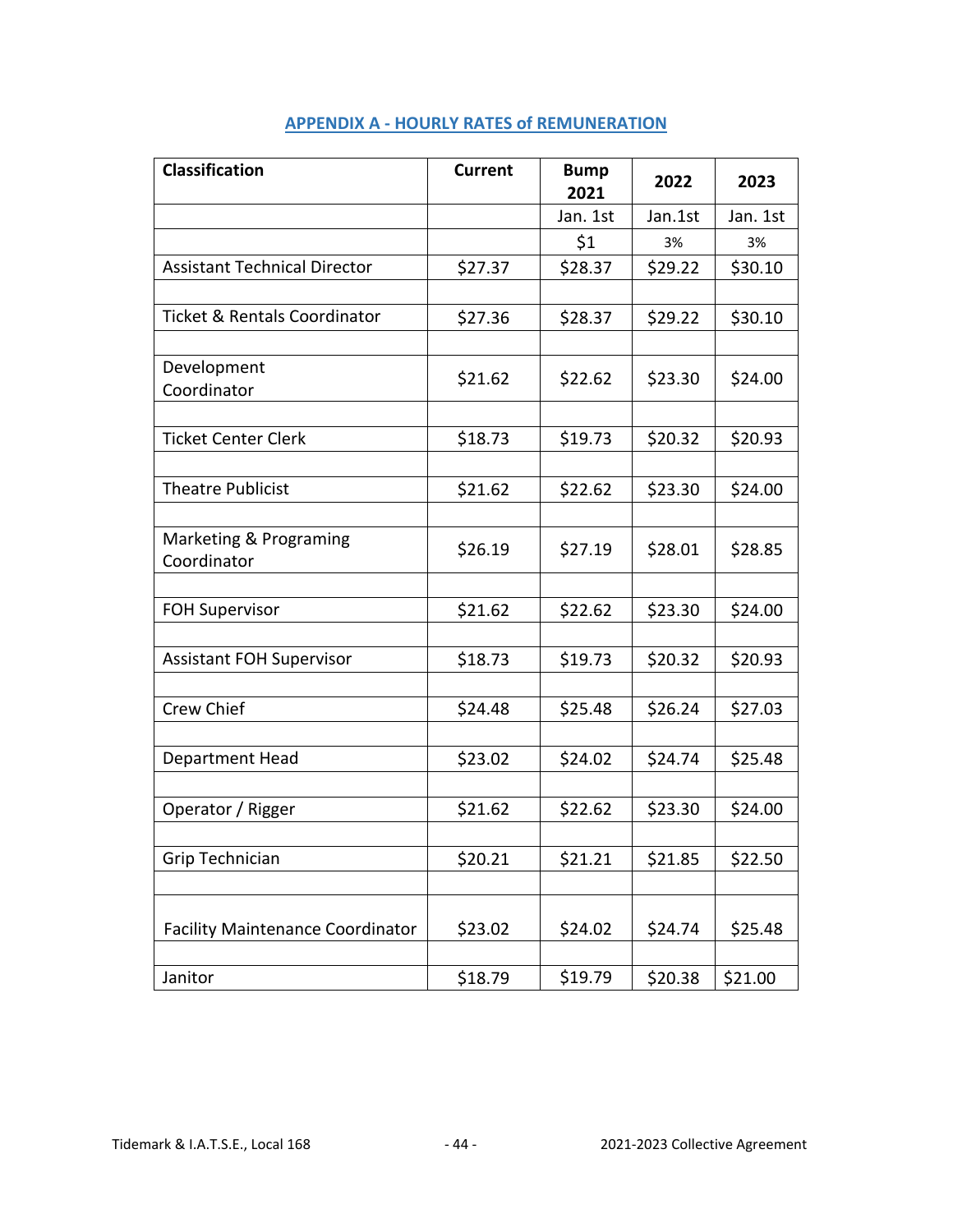## **APPENDIX B - GROUP PLAN BENEFITS**

<span id="page-44-0"></span>The Tidemark Group Benefits Package as of January 2011 is as follows:

- Medical Services Plan of British Columbia *Full premiums paid by the Employer as per Articles 8.01, 8.02, and 8.09.*
- Life Insurance *- Full premiums paid by the Employer*
- $\bullet$  Critical Illness Full premiums paid by the Employer
- Long Term Disability *Full premiums paid by the Employer as per Articles 8.07 and 8.08*
- Short Term Disability *To be investigated*
- Accidental Death & Dismemberment *Full premiums paid by the Employer*
- Optional additional Accidental Death & Dismemberment
- Extended Health Care *Full premiums paid by the Employer (must include eye glass coverage)*
- Emergency Travel Assistance *Full premiums paid by the Employer*
- Dental Care *Full premiums paid by the Employer*

The Employer shall provide to the Union copies of contracts with carriers for the extended health plan, dental plan, basic life insurance plan, and short term and long term disability plans.

The standard benefits available to spouses and dependents shall be limited to those listed under Article 8.09.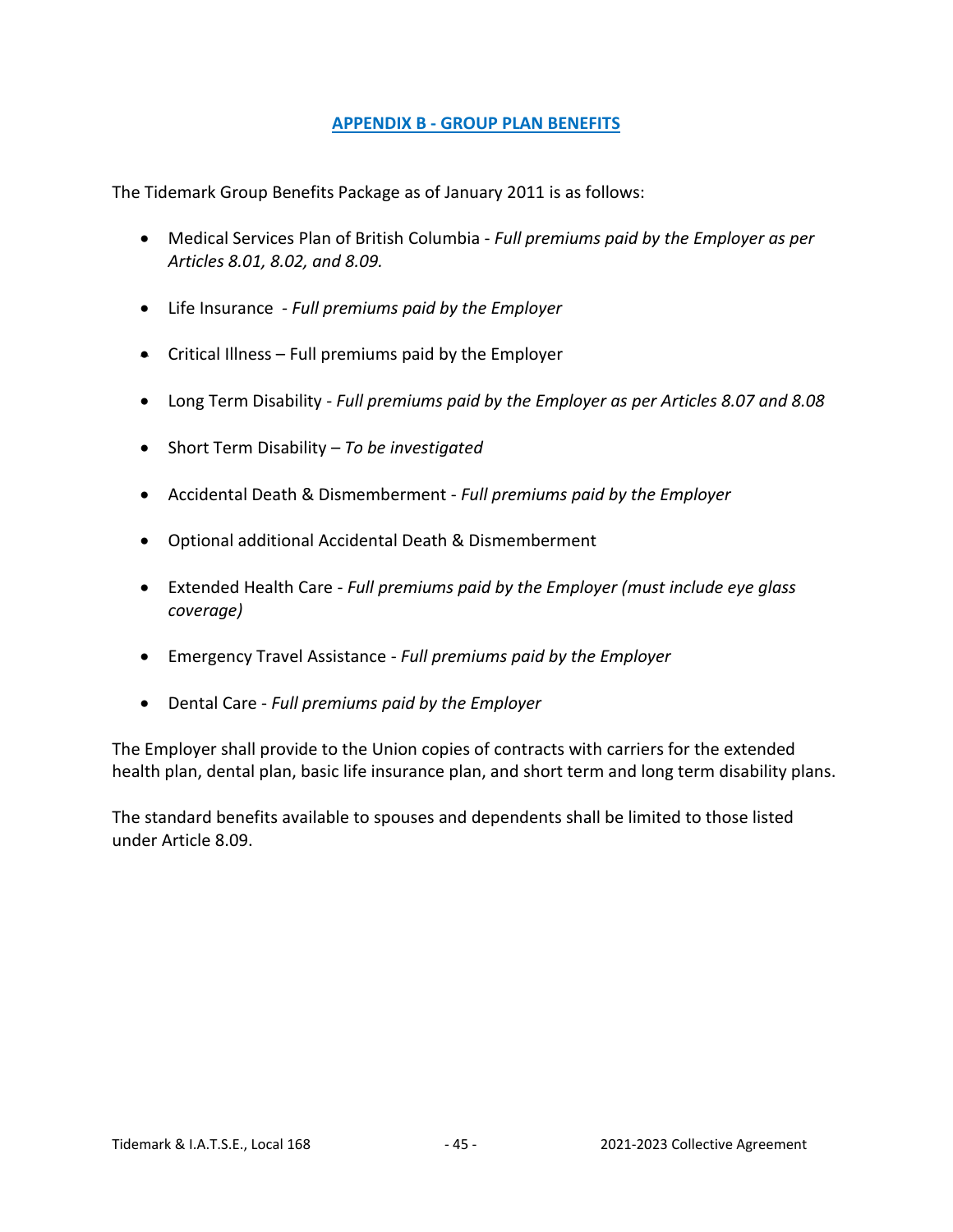#### **APPENDIX C – DEFINITIONS**

#### <span id="page-45-0"></span>**Employee:**

Is any person defined as such by the Labour Relations Code of British who is covered by this Agreement.

#### **Regular Full Time Employee:**

Is an employee covered by this Agreement who has successfully completed the probationary period and who works a regular work schedule of thirty-five (35) hours or more per week and as defined by Article28 of this Agreement.

#### **Regular Part Time Employee:**

Is an employee covered by this Agreement who has successfully completed the probationary period, and who works a regular work schedule of twenty (20) hours per week or more but less than thirty-five (35) hours per week and as defined by Article 26.03 of this Agreement.

#### **Casual Technical Employee:**

Is an employee hired through the provisions of Article 31 of this Agreement to occupy a technical position on an intermittent basis, to perform specific short term or occasional functions.

#### **Casual Front of House Employee:**

Is an employee hired directly by the Employer to occupy a position other than a technical position on an intermittent basis, to perform specific short term or occasional functions.

## **Temporary Position:**

A temporary position is one created to fill a specific work requirement or replace an employee on leave. These positions shall be for a limited duration, no more than one year that must be specified in advance. Such a position may be filled by a casual or a regular employee depending on the requirements of the position. Such a position shall not displace any currently hired full time, part time, casual Front of House, or casual stage employees. The Union shall be notified in advance of any such postings.

#### **Crew Chief:**

The functional supervisor of the stage crew. The Crew Chief may also be a Department Head.

#### **Department Head:**

The supervisor of a stage department and reports to the Crew Chief.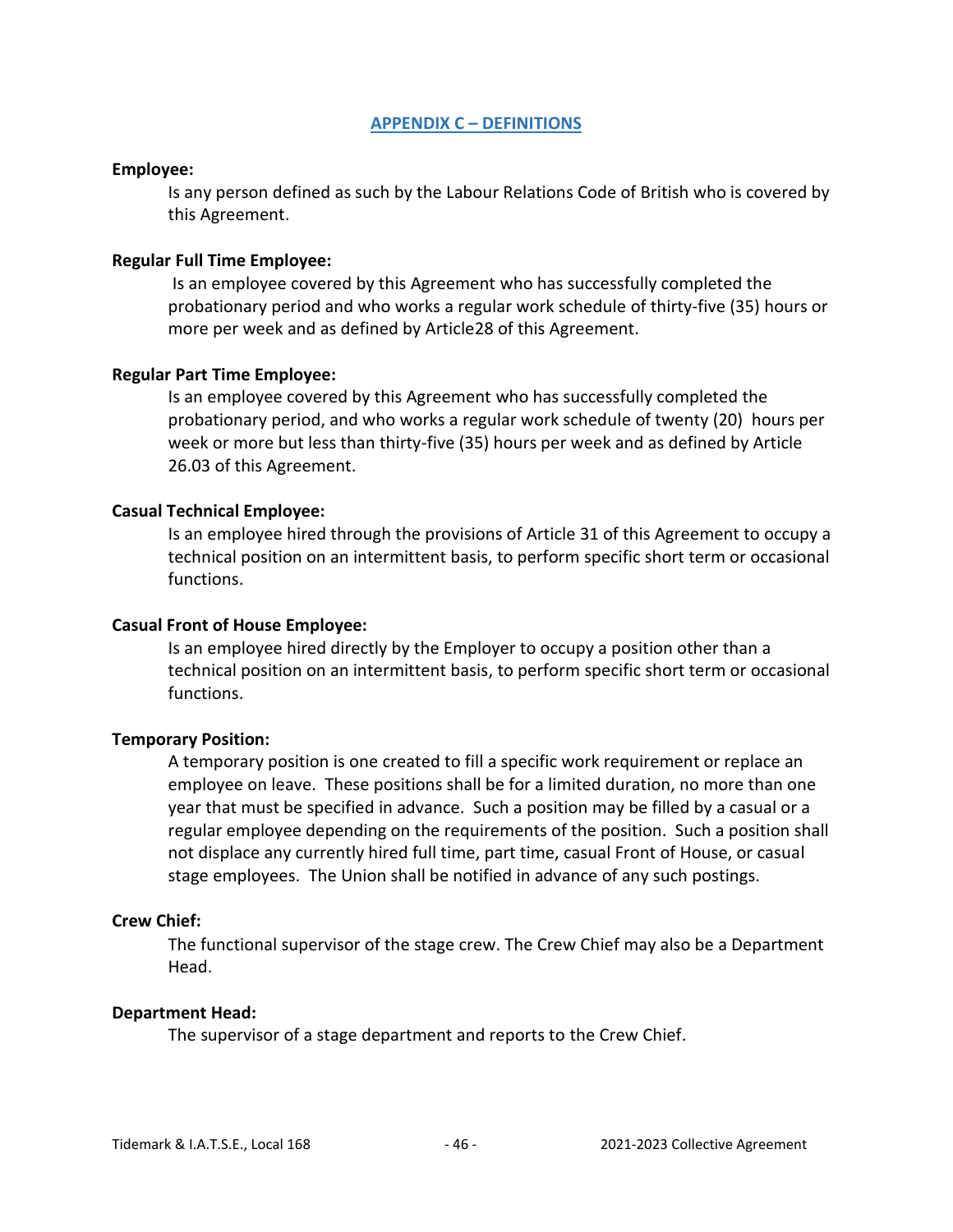#### **Operator:**

A stage employee who operates a special piece of equipment such as a follow spot, lighting or sound console, pyrotechnic devices, fog machines and other special effects. Reports to the Department Head.

#### **Rigger:**

A stage employee whose primary responsibility is the safe installation of temporary rigging equipment associated with special or temporary technical equipment such as lighting trusses and the like.

#### **Car / Truck Loader**:

A stage employee whose primary function is the loading and unloading of equipment from within a truck.

#### **Grip Technician:**

A stage employee who carries out work necessary for the technical requirements of a production. Each grip works within a department and reports to the Department Head.

#### **Production Crew:**

Those employees who are hired to load in, set up, run and load out a show.

#### **Shop Steward:**

The employee designated to represent the Union in the workplace. All grievances from employees are officially channeled through the Shop Steward.

#### **Department:**

For the purposes of this Agreement a department is an area of work which incorporates distinct activities which distinguish it from other departments. As it relates to the administrative operations of the Tidemark Theatre the departments are: Box Office, Front of House, Theatre Publicity, Marketing and Programming, Accounting, Administration, Facility Maintenance, and Janitorial. As it relates to production operations, the departments are: Stage, Flying and Rigging, Lighting, Sound, Video Properties and Wardrobe. (Special effects are normally part of the Properties department but may be incorporated into other departments when more practical or appropriate.)

#### **Call:**

A call is a general term which can apply to a day or part thereof or a series of days or parts thereof which describes the work schedule as it is given to employees hired under the provisions of the Agreement.

#### **Shift:**

A period of work which is unbroken except by "coffee breaks" or meal breaks.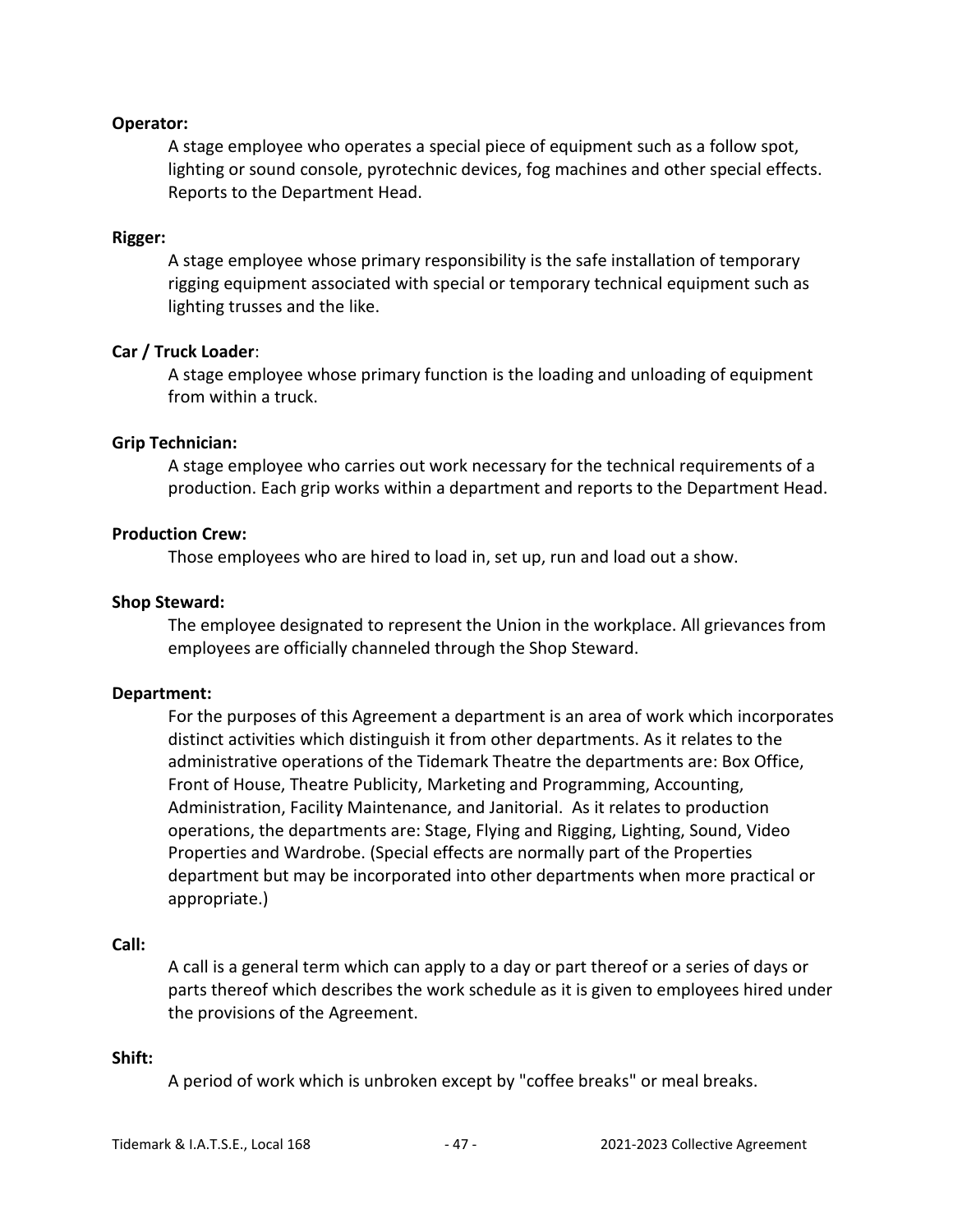#### **Day:**

The total of all shifts worked on a calendar day which begins after 12:00 midnight. The end of the day is defined by a break of eight hours or greater between shifts which do not begin on the same calendar day.

#### **Professional Development:**

Professional development refers to the acquisition of skills and knowledge, both for personal development and for career advancement. Staff meetings and departmental meetings are not considered professional development.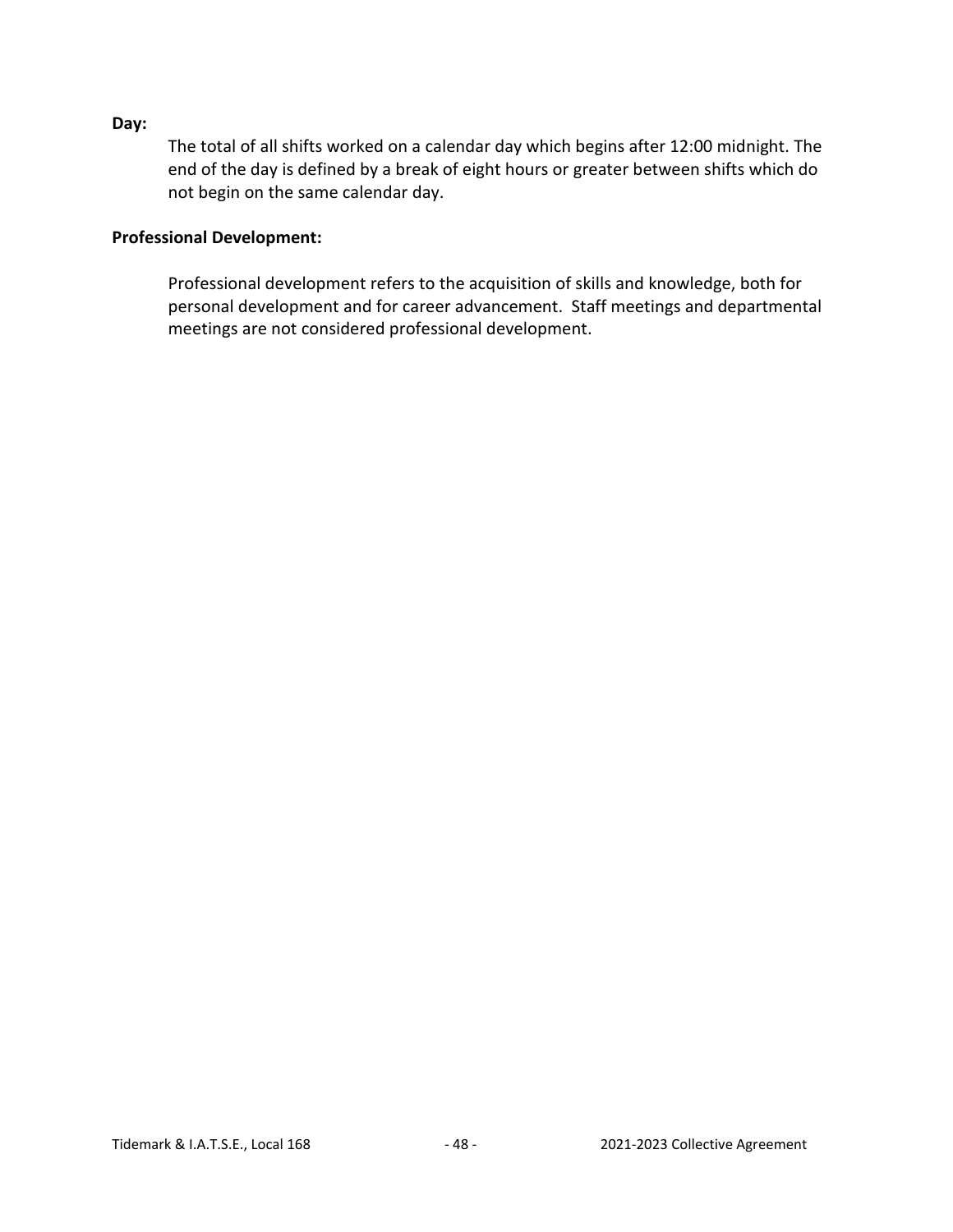## **Letter of Understanding Re: Succession Planning**

<span id="page-48-0"></span>Between:

The Tidemark Theatre Society (the Employer)

And

The International Alliance of Theatrical Stage Employees. Moving Picture Technicians, Artists and Allied Crafts of the United States, Its Territories and Canada, Local 168 (the Union)

The Employer and the Union recognize the need for succession planning. Therefore, the parties agree to work together to explore opportunities that would facilitate training for locally based technicians.

IN WITNESS WHEREOF these two parties have set their hands this \_\_\_\_\_\_\_\_\_ day of \_\_\_\_\_\_\_\_\_\_\_\_\_\_\_\_\_\_\_2022.

For the EMPLOYER:

Tidemark Theatre Society

\_\_\_\_\_\_\_\_\_\_\_\_\_\_\_\_\_\_\_\_\_\_\_\_\_\_\_\_\_\_\_

\_\_\_\_\_\_\_\_\_\_\_\_\_\_\_\_\_\_\_\_\_\_\_\_\_\_\_\_\_\_\_

\_\_\_\_\_\_\_\_\_\_\_\_\_\_\_\_\_\_\_\_\_\_\_\_\_\_\_\_\_\_\_

\_\_\_\_\_\_\_\_\_\_\_\_\_\_\_\_\_\_\_\_\_\_\_\_\_\_\_\_\_\_\_

Tidemark Theatre Society

SIGNED by the President and Secretary Treasurer of the IATSE Local 168

President

Secretary Treasurer